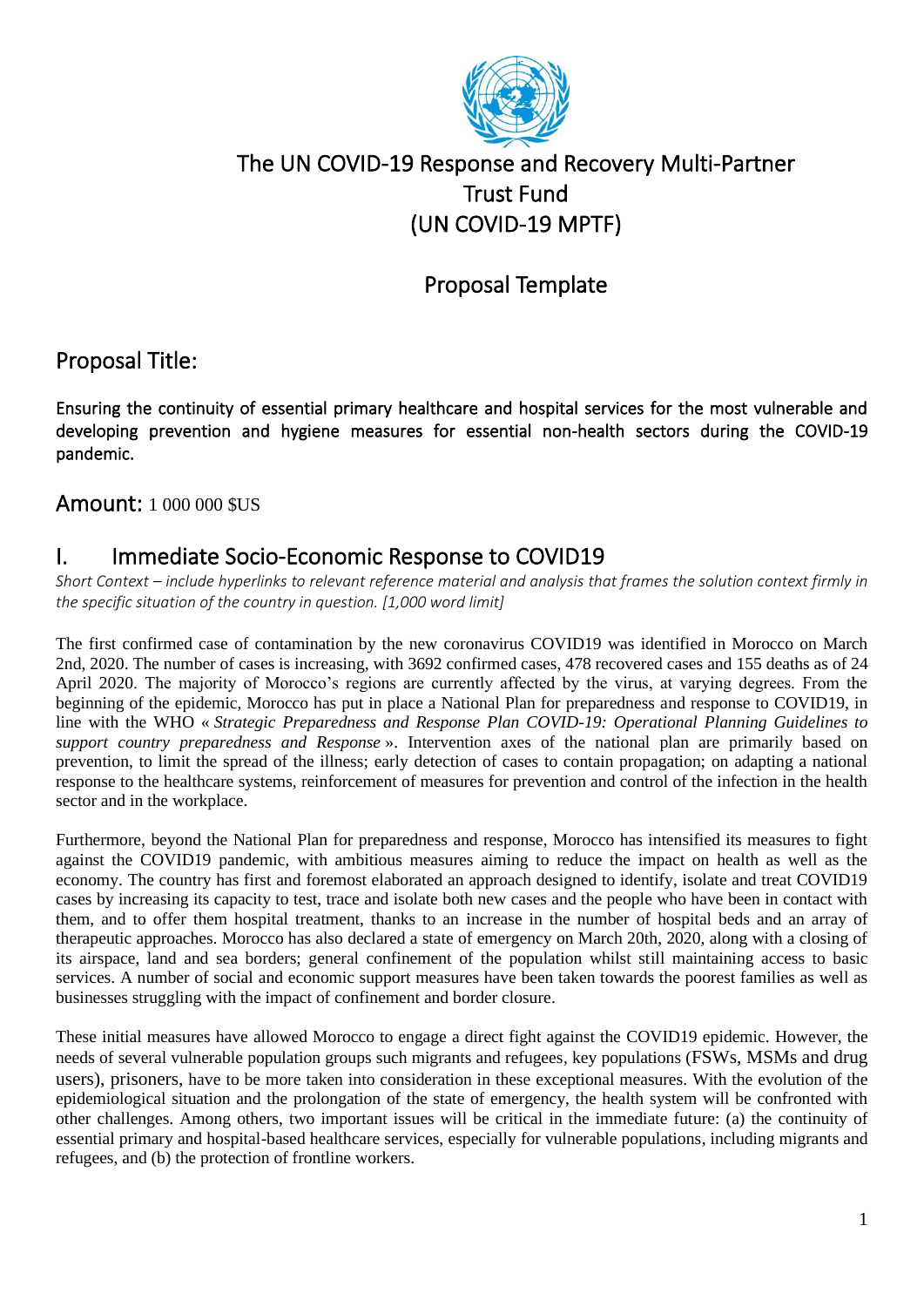To take on these challenges, the suggested approaches are based on some fundamental recommendations:

- The efforts undertaken must consider a human rights-based approach to reduce health, social and economic impacts of the crisis, and the consequences of COVID19 outbreak on vulnerable populations, including migrants, refugees, prisoners and other population at risk, following the principle of leaving no one behind.
- Interventions must focus in particular on target groups such as women of reproductive age, considering their sexual and reproductive health needs; people with chronic illnesses, considering their need for available and adequate treatment; women victims and survivors of violence; migrants and refugees; and frontline workers, who need to be supported in their commitment to fight against the pandemic.
- The right of women to be safe from violence, including domestic violence and human trafficking, is defended by international agreements as well as national legislation. This right must be protected even in times of crisis.

### II. Solutions proposed

*Please provide a summary of the proposal. [1,000 word limit]*

The project is structured around two complementary components.

- **The first component aims to ensure the continuity of services in the health sector, particularly for vulnerable populations.** Four main aspects of primary and hospital-based services are prioritized:
	- Sexual and reproductive health,
	- Services related to treatment for chronic illnesses.
	- Healthcare services for women victims or survivors of violence,
	- Communication and community engagement.
- **The second component aims to strengthen access to healthcare and means of protection and prevention in the workplace.** Two target groups will be considered:
	- Healthcare professionals, and
	- Frontline workers in priority sectors other than health.

#### 1. **Continuity of essential primary and hospital-based healthcare services**

- a. Self-care based approaches on health: for of sexual and reproductive health services, as well as for prevention and treatment of chronic illnesses requiring ambulatory care, the project relies on a Selfcare approach<sup>1</sup>, to develop simple and fast interventions based on digital health.
- b. Organization of services and adaptation of pathways of care: reorganization of services during COVID19 outbreak will include consultations by appointment, video or teleconsultations, and remote support of patients. The project will promote home visits by healthcare staff or local authorities and/or community healthcare organizations, for all vulnerable populations including migrants and refugees, key populations, prisoners, whilst ensuring hygiene and social distancing measures are respected. Algorithms, didactic support, recommended behavior and strategic orientations will be made available for the staff.

<sup>&</sup>lt;sup>1</sup> The World Health Organization (WHO) defines self-care as the capacity of people, families and communities to promote health, prevent illnesses, remain in good health, and face illnesses or disabilities, accompanied with a healthcare provider. According to the Astana declaration of 2018 on primary healthcare, it is crucial to include, give responsibility and educate people, in order for them to become active decision-makers in their own health. Self-care can be a part of universal health coverage, but can also play an important role in emergency situations and in the improvement of health and wellbeing.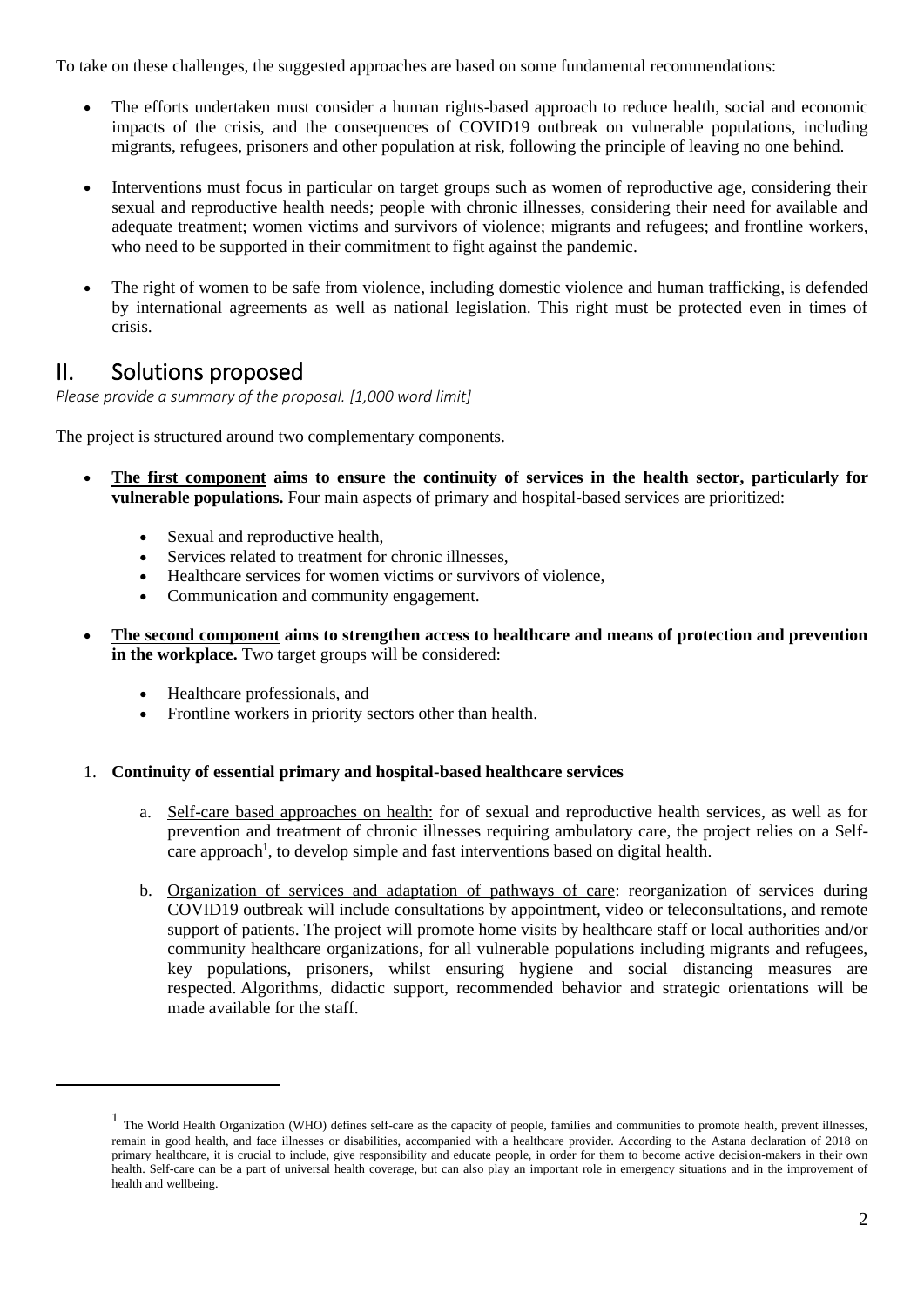- c. Information and communication technologies (ICT): the use of ICTs will be introduced in primary healthcare facilities (PHCFs) in order to maintain contact and support women of reproductive age and people with chronic illnesses. M-Health will allow a model of alert and follow-up. This includes patients lost-to-follow-up, waiting lists and missed appointments. Data on PHC users will be retrieved from family planning and pregnancy monitoring files, other medical records or through the involvement of development actors and/or local communities.
- d. Caring for victims of gender-based violence: the project will promote continuity of basic healthcare services provided to victims of gender-based violence in provincial hospitals. These units will be supported to provide frontline services to women and girls victims of violence, including migrants and refugees, to care for their immediate emotional and psychological health needs, as well as physical health. Furthermore, the project will support counselling and housing, legal services and economic empowerment for victims and survivors of gender-based violence. Services will be offered in multiple languages.
- e. Communication and community outreach: community-based action will reactivate mobile services and home visits by healthcare staff or authorities and/or available community healthcare organizations or actors. The project also relies on the creation and strengthening of community capacity with messages promoting COVID19 prevention, encouraging the respect of confinement and isolation of cases, and home treatment of benign cases, whilst developing communication channels for awareness and community information via mobile phone. These will take into account language barriers faced by vulnerable populations such as migrants and refugees, or people with hearing or visual impairment, and must be adapted to be gender sensitive and understandable by children and young people.
- f. Evaluating the economic and social of access to care: the project will conduct an economic analysis to measure the impact of access to healthcare services during and after confinement on household expenditures. The study will be based on remote interviews of a sample population from existing listings (social security, UNHCR, NGOs caring for migrants, key populations), or "call center" platforms created for COVID19.

#### **2. Protecting frontline workers**

The project plans on ensuring that healthcare staff is covered by personal protective equipment (PPE) and to expand training on prevention and control of infection as recommended by the WHO in the context of COVID19. In addition, the project plans to ensure protection of health workers by increasing COVID19 diagnostic capacity. The project will use dissemination channels through webinars on Infection Prevention and Control, stress, psychosocial assistance to healthcare staff, WHO online courses, remote training on safety and health in the workplace. Furthermore, counselling services will be made available for healthcare workers.

To prevent the spread of the infection in the workplace outside the health sector, the project will involve businesses, federations and professional associations, in order to provide staff with information on hygiene and prevention measures, through communication tools and provision of PPE. Reorganization guidelines will be made accessible to workers and employers.

Four key priority sectors have been identified: food industry, trade and waste management. The project will support information and dissemination campaigns among businesses and professional associations, while capitalizing on the efforts underway. These will focus on informing workers and employers on the need to apply hygiene rules and good production practices. ILO recommendations in terms of pandemic management for corporate human resources will be disseminated. Prisoners and prisons staff will also be taken into consideration.

Innovative and high-impact communication measures such as capsules, animations, and audiovisuals will be envisaged to feed the platform of the General Confederation of Enterprises of Morocco (CGEM and the professional federations concerned. In addition, a toolbox for each target critical sector including guides and checklists in Arabic and French explaining the modes of management and transmission of COVD19, sectoral risks and preventive measures will be created and distributed.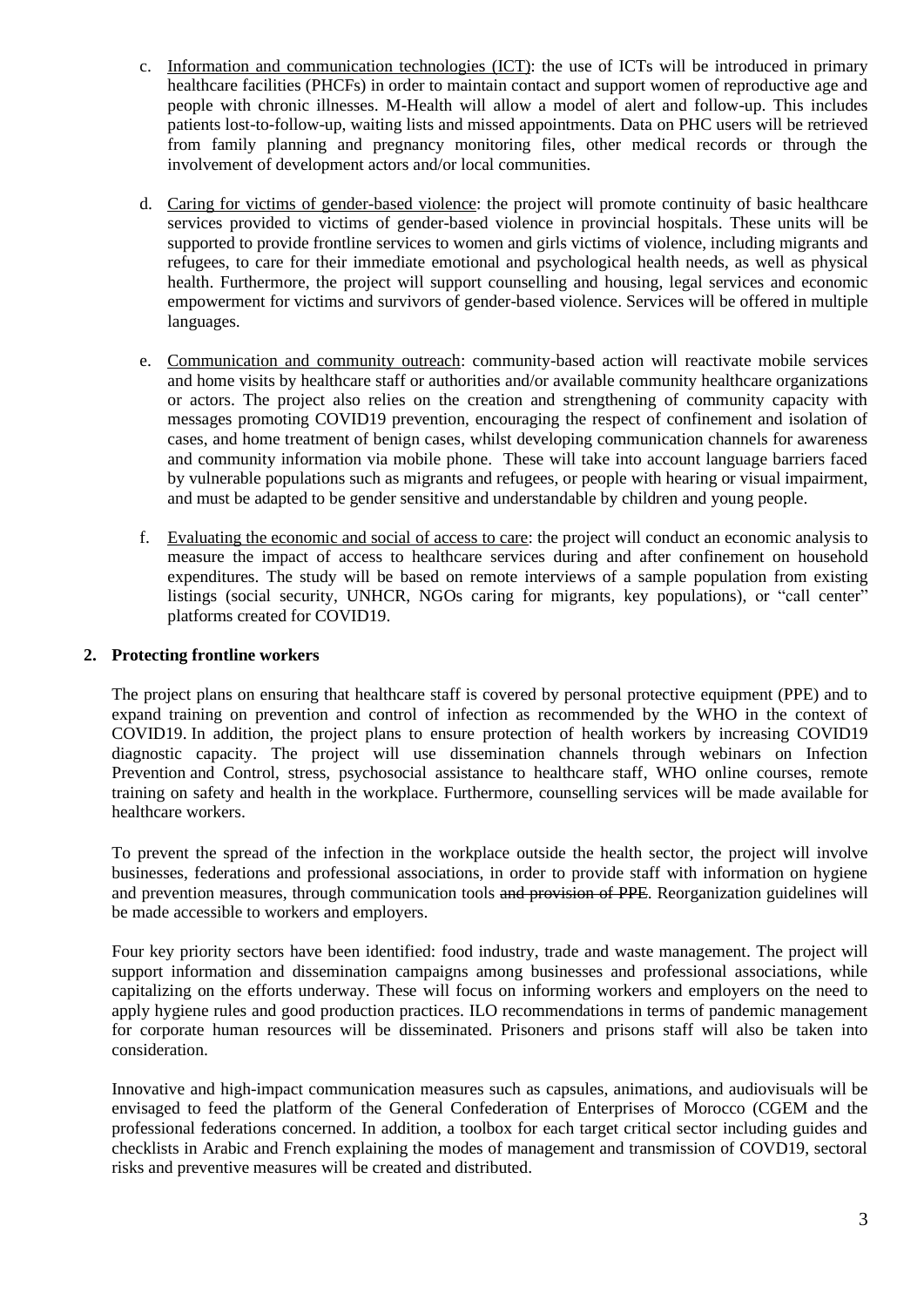These interventions will aim at strengthening the capacity of industries and services critical to the maintenance of an essential economy with a particular focus on young people and women represented in small and medium enterprises.

## III. What is the specific need/problem the intervention seeks to address?

*Summarize the problem. Apply [a gender lens](https://www.unwomen.org/en/news/stories/2020/3/news-checklist-for-covid-19-response-by-ded-regner) to the analysis and description of the problem. [1,500 word limit]*

The continuity of preventive and curative healthcare services during a public health emergency is one of the greatest challenges to health systems. Despite the workload resulting from the treatment of COVID19 patients, health systems must maintain the provision of essential healthcare services. The state of emergency requires citizens to reduce travel as much as possible and constrains the operation of public transport to a minimum. Health facilities are confronted to the challenge of ensuring the continuity of care for patients undergoing treatment, whilst at the same time ensuring maximal protection and prevention of the spread of COVID19.

Furthermore, in order to respond to immediate needs of the outbreak, all budgetary public resources as well as private contributions are redirected towards national response efforts, as well as towards direct financial support to vulnerable populations. Reduced public resources thus pose a major challenge to the financing of primary healthcare services.

Despite universal access to primary health care, some vulnerable populations such as migrants and refugees see their access to health services hampered by the current crisis. These populations face cultural and linguistic barriers, fear discrimination and stigma and suffer from lack of access to economic activities and stable income. They also lack information on available services and are particularly vulnerable to fake news and rumors. Although there is no official data on the number of migrants in Morocco, women and youth now make up an increasing proportion: the average age of migrants in Morocco is around 28 years old. Access to reproductive health services is thus a major concern since migrant and refugee girls and women can be overexposed to sexual violence, human trafficking, which can led to complications of pregnancy, sexually transmitted infections, psychosocial issues, etc.

This situation is likely to interrupt the continuity of family planning and maternal health services, and to have negative consequences on women's health. The suspension of services such as the distribution of contraceptives is likely to lead to unwanted pregnancies and to have fatal consequences on women's health. Moreover, pregnant women in such circumstances of isolation and limited travel require quality care and support in the case of an emergency related to either the pregnancy or childbirth.

Chronically ill patients have been identified as most vulnerable to coronavirus. Therefore, maintaining the operation of essential primary preventive and curative services, as well as hospital services for these patients is both a necessity and a challenge. Indeed, 11.3% of Moroccans aged 15 and older smoke, 21% of interviewees of the ENSPF in 2018 claim they are chronically ill (17.1% of men and 24.9% of women, 18.6% of people in rural areas, and 22.5% of people in urban areas). The prevalence of diabetes is 4.8% (3.95% for men and 5.6% for women). The prevalence of arterial hypertension is 6.8% (4.5% for men and 9% for women). Cancer and/or its treatment, as well as hemodialysis can weaken patients' immune system. Cancer patients, especially those undergoing treatment, as well as diabetic patients including those with renal failure, are considered at high risk of developing serious forms of COVID-19 infections, and to experience difficulties to access adequate structures in order to receive their chronic treatment

In a period of crisis, women and girls are disproportionately exposed to violence, especially domestic violence, as a result of increased tensions within households. Likewise, previous crises suggest an increased risk of exploitation and (sexual) abuse. Many migrants and refugees, mostly women and children, may be pushed into exploitative situations. Systems in place to protect women and girls, including community services, may be weakened or completely shut down. Specific measures must be taken in order to protect women and girls from family and gender-based violence. The national platform for counselling and support of victims of gender-based violence, "*Kolonamaak*", has experienced a major increase in calls since the beginning of confinement in Morocco. Furthermore, vital services and support to victims of gender-based violence, such as medical responses to rape, physical and mental health services, and psychosocial support, are reduced due to the focus of healthcare providers on treating COVID-219 cases. Moreover, and because of the state of emergency and general confinement, counselling and housing centers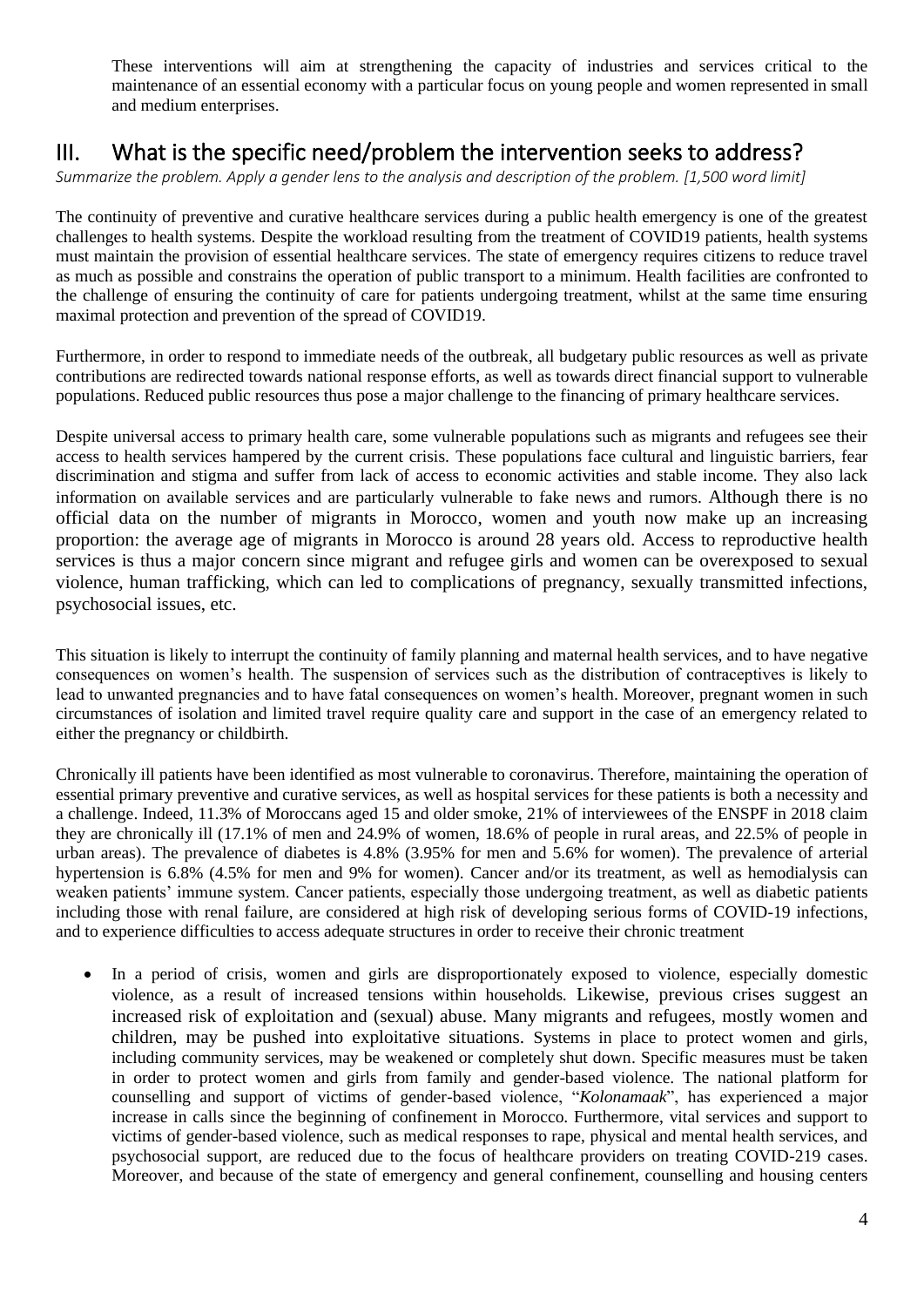for women managed by NGOs are for the most part closed. A very small number of centers put in place by the government continue to offer housing services, but are unable to meet growing demand.

Frontline workers are essential in order to fight the epidemic. These workers may be healthcare staff, as well as workers from non-health sectors, who maintain essential activities such as industry, food production or services. Healthcare staff are on the frontlines of any intervention during an epidemic and are exposed to dangers which increase the risk of infection by COVID-19. In addition, they work long hours and are vulnerable to fatigue and professional exhaustion. Facing distressed patients and death, whilst being away from loved ones every day creates stress and undeniable psychological distress. Added to this, many healthcare staff in all COVID-19 affected countries face stigma and psychological and physical violence from neighbors or even their families, who fear contamination themselves. It is therefore important to protect healthcare staff. Frontline workers who ensure the operation of other sectors are also exposed to physical risks, psychological stress and stigma. These may work in essential industries such as the agro-food industry, or sectors such as waste management and trade , supermarkets or public transport and the transport of goods. Prisons staff will also be taken into consideration. It is essential to ensure that these workers can work in safe conditions so that general confinement can be maintained in order to slow the spread of the virus.

The ministries in charge of goods and services necessary for the population and economic activities are overwhelmed by the multiplication of outbreaks of contamination in and deserve to be supported for compliance with preventive measures in the workplace. The specificities of each sector in terms of occupational risks and the applicability of prevention measures, in particular barrier measures, oblige to opt for a sectoral approach making it possible to adapt general measures for the prevention of occupational risks to the specificities of the sector, which guarantees better ownership of these actions and the alliance between effective protection and maintaining the productivity and efficiency of the company.

During the confinement period, and the crisis, the social and economic impact related to the use of health services during the COVID-19 pandemic needs to be evaluated. Indeed, confinement will create a broad loss of income, or the reduction of income for a major portion of the population. This affects disproportionately people working in the informal economy, including migrants and refugees who do not benefit from social protection measures put forward by the government during the outbreak. During this time, the need to access basic services, in particular essential but expensive services such hemodialysis or chemotherapy, remains necessary and even crucial. Access to healthcare will therefore lead to above average catastrophic spending. Access to expensive treatments for cancer, or some life-saving treatments for patients such as hemodialysis will become difficult, especially for people who are not insured. Subsidies for the loss of income by the Solidarity Fund put in place by the government will not be sufficient to cover the cost of very expensive illnesses.

## IV. How does this collaborative programme solve the challenge? Please describe your theory of change

*Describe programme approaches, methods, and theory of change, and explain why they are the appropriate response to the problem. State results and interim solution(s) you are proposing. Please highlight how the solution(s) is data driven; if it employs any innovative approaches; if it applies a [human rights-based approach](https://www.ohchr.org/EN/NewsEvents/Pages/COVID19Guidance.aspx)<sup>2</sup> and how is it based on the principle of "build back better". [1,500 word limit]*

In the face of the COVID-19 pandemic, the theory of change of this project relies on a systemic, holistic and inclusive human rights-based approach, which includes and considers all stakeholders who use healthcare services, especially vulnerable populations, migrants and refugees included. The approach relies more precisely on the following components:

- The Self-care approach is an innovative approach which is based on the use of ICTs to overcome the limits of classic healthcare service provision.
- An inclusive and people-centered approach to expand services to women in reproductive age, including migrants and refugees, and women who are victims of gender-based violence during the COVID-19 crisis.

<sup>&</sup>lt;sup>2</sup> Please refer to OHCHR COVID19 Guidance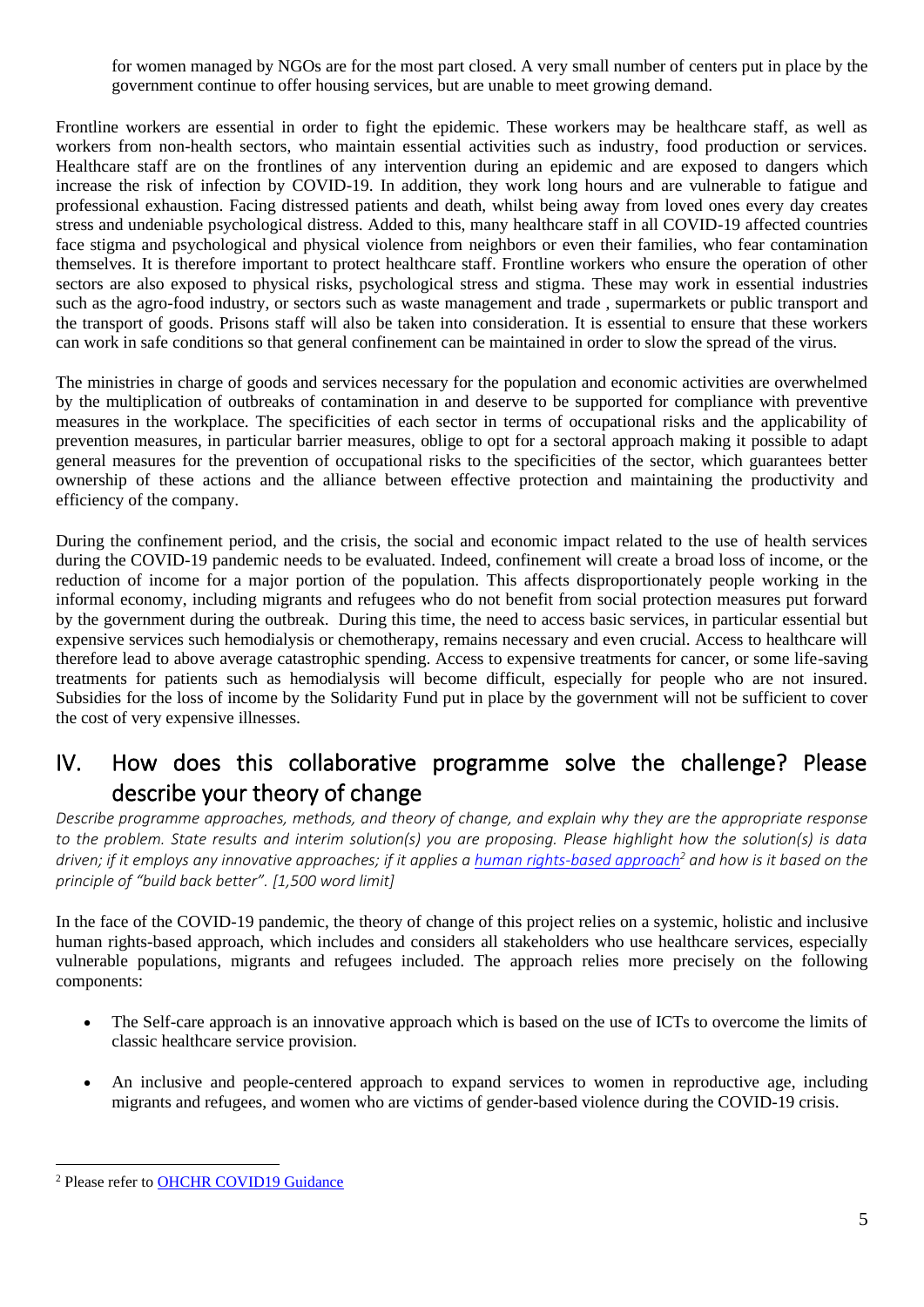- A community-based approach to organize actions around COVID-19, and to create community interactions which strengthens links between actors, and improve the influx and access to information of stakeholders, especially patients. This interaction will take into account cultural specificities and sensitivities of vulnerable populations, including migrants and refugees, will reinforce empowerment of communities faced with a crisis situation, and will constitute a catalyst for transformation and change in this endeavor.
- A mass and proximity communication approach on the availability and continuity of services during the COVID-19 crisis. It will ensure adaptation of messages (content and language) to make these understandable by all, including children, youth, people with hearing or visual impairment, migrants and refugees.

Within this holistic and innovative approach, all stakeholders become active actors of change:

- Women of reproductive age, chronically ill patients, women who have survived violence, which are target groups, are informed and inform those around them, without discrimination of nationality and status.
- Healthcare staff are provided with an alert, recovery and reorganization system, which allows them to actively monitor those who use essential services and to adapt offered services to specific needs of target groups for reproductive health, which includes family planning, maternal health, and chronic diseases.
- Care units for victims of gender-based violence are provided with the necessary tools to care for survivors within the quality standards and norms for human rights protection.
- Communities and local authorities, as well as NGOs are active in informing and raising awareness among people targeted by interventions.
- The Ministry of Health supports the project and ensures its dissemination and sustainability.
- The private sector will also be solicited in order to support the development of Mobile Health and the spread of vocal information and education messages.
- Businesses, federations and professional associations are involved for a better integration of workers and employers in the effort to prevent the spread of the illness.

The steps and outcomes of the project are as follows:

- Development of Mobile-Health: an app which allows healthcare staff to monitor necessary intervention for patients, and generate automatic alerts to remind patients of the next intervention. In order to contact patients, staff will be able to rely on the help of local communities and NGOs. This will create solid inter-community links and will strengthen the community, create trust in health services for all vulnerable groups including migrants and refugees who do not feel empowered to use services they are entitled to. This will develop a system of reaction and collaboration during crises.
- Then, staff will either plan home visits for patients who are not able to travel, or suggest adapted appointments for others. During confinement in times of pandemic where any gathering is prohibited, this directly contributes to avoiding the spread of the virus through unnecessary gatherings. A better organization of appointments allows an efficient use of limited human resources and ensures access to healthcare for all during the COVID-19 crisis.
- Creation of a beneficiary/patient database: this step will mobilize the local community and local NGOs, healthcare staff and the Ministry of Health, which will be able to organize their efforts to create a complete database which will be integrated to the Mobile Health app.
- Staff will be trained via webinars on the use of the application, including the development of adapted and inclusive services. For example, a mobile team will provide the services for patients who cannot move, or fear to move given their administrative status as migrants or refugees; services to welcome and support women victims of violence will also be integrated into health structures.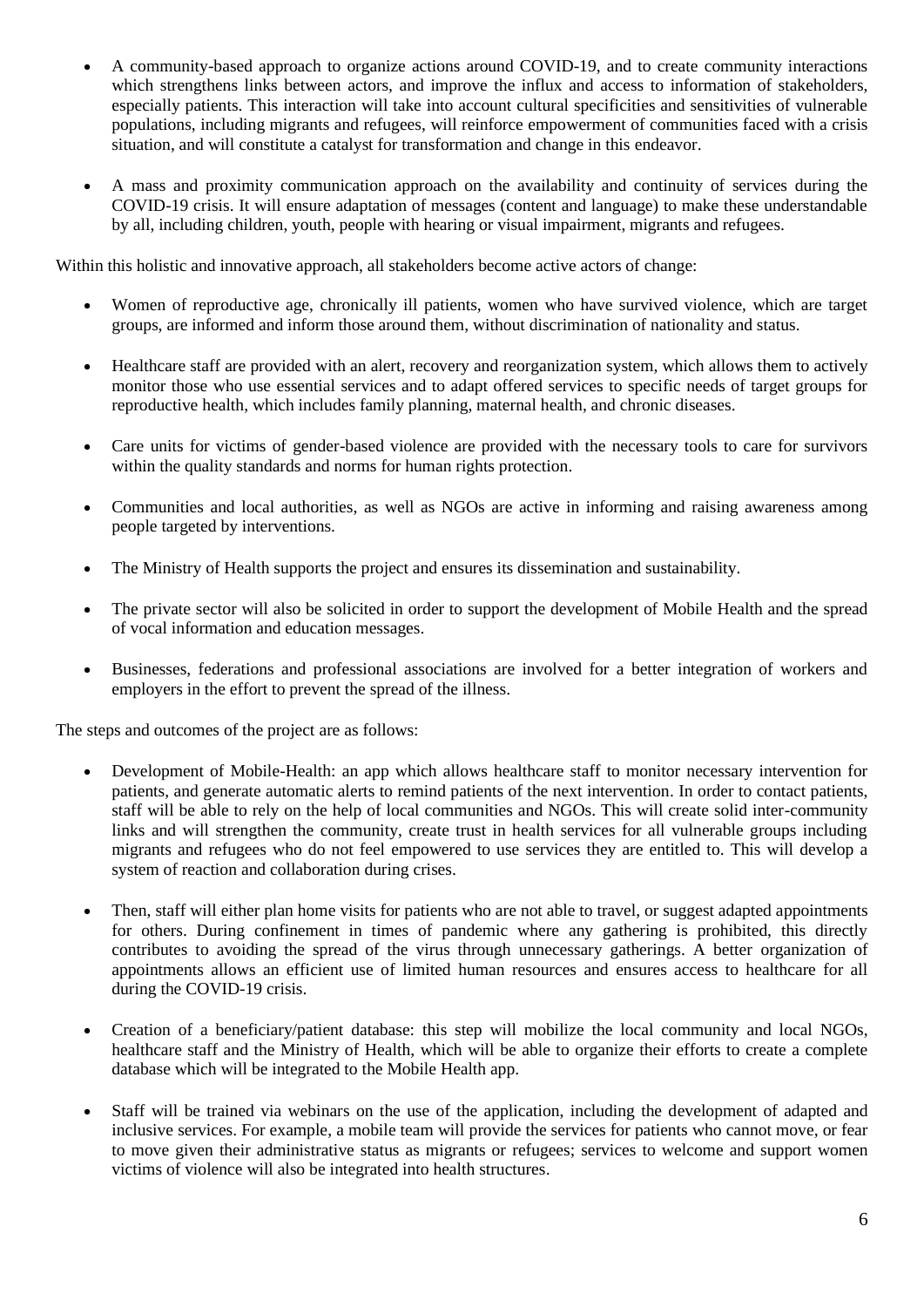- Protection of health care workers and other workers in essential industries: hospital laboratories will be equipped with diagnostic and detection equipment to allow timely detection of affected professionals. Personnel will be provided with suitable protective equipment and trained in its correct use. Additional training on stress in the event of a crisis will also be provided to provide psychosocial support for staff and thus ensure the availability of the human resources necessary to ensure the continuity of health and essential services.
- Development and implementation of mass and local communication tools around the availability of health services during the COVID-19 crisis, taking into account target populations (gender sensitive, adapted content and languages).
- Protection of workers in essential services from risk of contamination by COVID-19 and reduction of the risk of virus overspread through contacts in the workplace, either for the workers or for clients.

The project will insure that:

- Health personnel have a preventive detection system and an organization of health services adapted to the target populations. SDG 3.1, 3.3, 3.7 and 5.6.
- Health services are adapted to the needs of the target population are organized during the COVID-19 crisis. SDG 3.1, 3.3, 3.7, 5.6 and 5.2
- A patient database is available. SDG 3.1, 3.3, 3.7 and 5.6
- Violence against women unis within the Ministry of health are equipped. SDG target 5.6
- Health services, shelters, psychological and legal support for women victims and survivors of violence are reinforced. SDG target 5.6
- Health personnel are protected from the risks of contamination from the COVID-19. SDG 3.1, 3.3, 3.7, 5.6 and 5.2
- Health personnel are correctly using protective equipment against contamination with the COVID-19 virus. SDG 3.1, 3.3, 3.7, 3.C, 5.2 and 5.6
- Psychosocial support for the health personnel is available. SDG 3.C
- Patients are informed of the availability and continuity of health services during the COVID-19 crisis
- Workers are protected against risks of work related diseases SDG 8.8
- Formal and informal partnerships are formed. SDG 17.17

The system set up around the COVID19 crisis will especially allow the continuity of essential services for women in reproductive age in the field of sexual and reproductive health, persons affected by chronic illnesses and women victims of gender-based violence. Visits and interventions in these fields will continue to be available and organized and will reduce maternal and chronic disease mortality even during the pandemic period. The inclusive approach adopted allows for the inclusion of reception and support services for women victim of violence during the COVID-19 crisis and thus protect a population that may be neglected during such a crisis, with focus on population whose access to health services is particularly challenged, including migrants refugees and prisoners.

It is expected that the impact of the approach adopted will also be visible beyond the COVID-19 crisis: the systemic approach is inclusive, transforming all stakeholders into active agents of change, leaving no one behind, perpetuating the actions that will be carried out by the supervisory ministry and strengthening the lasting community ties in order to face future community challenges.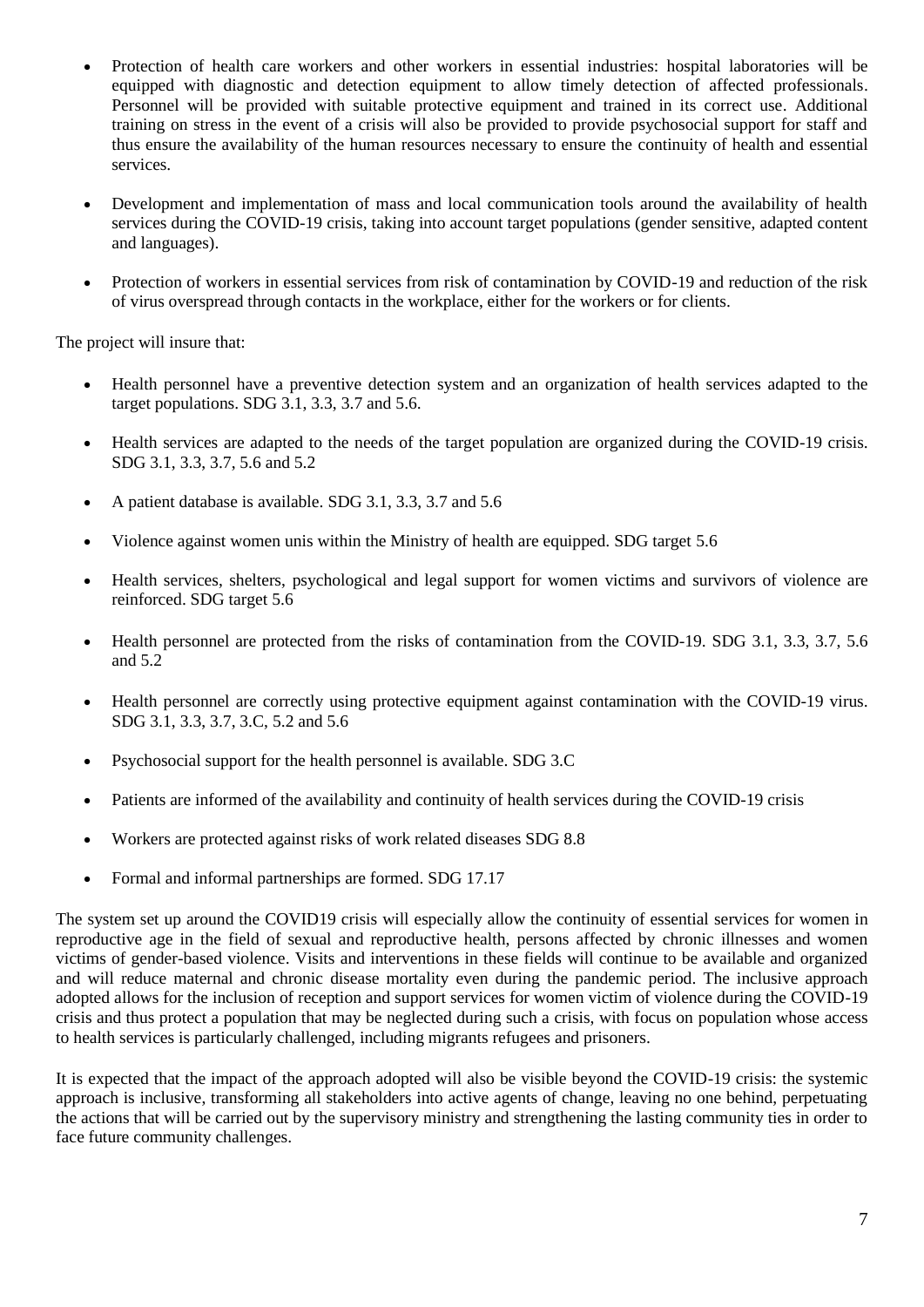## V. Documentation

*Attach/provide hyperlinks to documents/analysis prepared at the UNCT level with government counterparts to assess the potential cumulative impacts of COVID-19. Please indicate if the UNCT has completed and posted the National Plan for Combating COVID-19 on the WHO partner portal. [1,500 word limit]*

- COVID-19 Stratégic Prepardness and Response Plan : Operationnal Planning Guidelines to support country prepardness and Response
- <https://www.who.int/emergencies/diseases/novel-coronavirus-2019/technical-guidance/health-workers>
- [https://www.who.int/docs/default-source/coronaviruse/who-rights-roles-respon-hw-covid-19.pdf?sfvrsn=bcabd401\\_0](https://www.who.int/docs/default-source/coronaviruse/who-rights-roles-respon-hw-covid-19.pdf?sfvrsn=bcabd401_0)
- [https://apps.who.int/iris/bitstream/handle/10665/331340/WHO-2019-nCov-HCW\\_risk\\_assessment-2020.1-eng.pdf](https://apps.who.int/iris/bitstream/handle/10665/331340/WHO-2019-nCov-HCW_risk_assessment-2020.1-eng.pdf)
- [https://www.who.int/news-room/q-a-detail/q-a-on-infection-prevention-and-control-for-health-care-workers-caring-for](https://www.who.int/news-room/q-a-detail/q-a-on-infection-prevention-and-control-for-health-care-workers-caring-for-patients-with-suspected-or-confirmed-2019-ncov)[patients-with-suspected-or-confirmed-2019-ncov](https://www.who.int/news-room/q-a-detail/q-a-on-infection-prevention-and-control-for-health-care-workers-caring-for-patients-with-suspected-or-confirmed-2019-ncov)
- [Impact of human resources availability & quality on EMOC in the Arab states,](https://drive.google.com/open?id=1mMRIL4A104tfMdCi4hkI4Usj_NqLd8FW) UNFPA ASRO LAS 2018
- McKay G, Black B, Mbambu Kahamba S, Wheeler E, Mearns S, Janvrin A. Not All That Bleeds Is Ebola: How has the DRC Ebola outbreak impacted Sexual and Reproductive Health in North-Kivu? New York, USA: The International Rescue Committee 2019.
- [Impact of human resources availability & quality on EMOC in the Arab states,](https://drive.google.com/open?id=1mMRIL4A104tfMdCi4hkI4Usj_NqLd8FW) UNFPA ASRO LAS 2018
- COVID-19: Operational guidance for maintaining essential health services during an outbreak 2019
- **Interferies://openwho.org/courses/UNCT-COVID19-preparedness-and-response-EN)**
- <https://www.who.int/emergencies/diseases/novel-coronavirus-2019/technical-guidance/health-workers>
- <https://www.who.int/docs/default-source/coronaviruse/who-rights-roles-respon-hw-covid-19.pdf?sfvrsn=bcabd4010>
- <https://2m.ma/fr/news/maroc-covid-19-mobilisation-active-de-lunfm-via-la-plateforme-kolonamaak-20200330/> Enquête Nationale sur la Population et la Santé Familiale (ENPSF 2018)
- Enquête nationale sur les violences basées sur le genre, menée par le Haut-Commissariat au Plan (2019)
- [WHO "Preparedness, prevention and control of coronavirus disease for refugees and migrants in non-camps settings"](https://www.who.int/publications-detail/preparedness-prevention-and-control-of-coronavirus-disease-(covid-19)-for-refugees-and-migrants-in-non-camp-settings)
- **[IOM GLOBAL STRATEGIC PREPAREDNESS AND RESPONSE PLAN CORONAVIRUS DISEASE 2019](https://www.iom.int/sites/default/files/defaul/iom_covid19_appeal_15.04.2020.pdf)**

## VI. Target population

#### *Describe and estimate the direct users of the solution and potential impact on beneficiaries. Be explicit on who has established the need (plans, national authorities, civil society, UN own analysis, or citizens). [1,500 word limit]*

Within the framework of the National Preparedness and Response Plan against COVID-19 infection, the Ministry of Health issued a circular on April 15, 2020 concerning the maintenance of coverage rates for National Health Programs, targeting in particular mothers, newborn, and special needs people. The Minister also established an ad hoc committee to monitor the continuity of essential primary health services.

This project is in line with the priorities of the Ministry of Health and will be carried out in partnership with several public institutions at central and regional levels, and other non-governmental organizations reaching vulnerable populations at community level, including local communities and active associations in the field of combating violence against women, organizations working with migrants and refugees, among others.

The targeted beneficiaries are:

- Pregnant women, women of childbearing age.
- Patients with chronic diseases.
- Women and girls' victims and survivors of violence.
- Health professionals in primary health care facilities;
- Workers in essential services in the target sectors identified
- Civil society organizations with call centers and shelters for women victim of violence
- Thematic NGOs, including migrant and refugees' organizations.
- Prisoners and prisons staff.
- Local authorities (Mokadems, Cheikh and others).
- The general population.

The project targets healthcare personnel at the front line of direct response to COVID19, as well as the most vulnerable populations requiring access to health services, apart from patients suffering from COVID19. The project makes a substantial contribution to strategic actions related to the national plan for preparedness and responding to infection with COVID19 as well as the WHO Strategic Preparedness and Response Plan COVID-19: Operational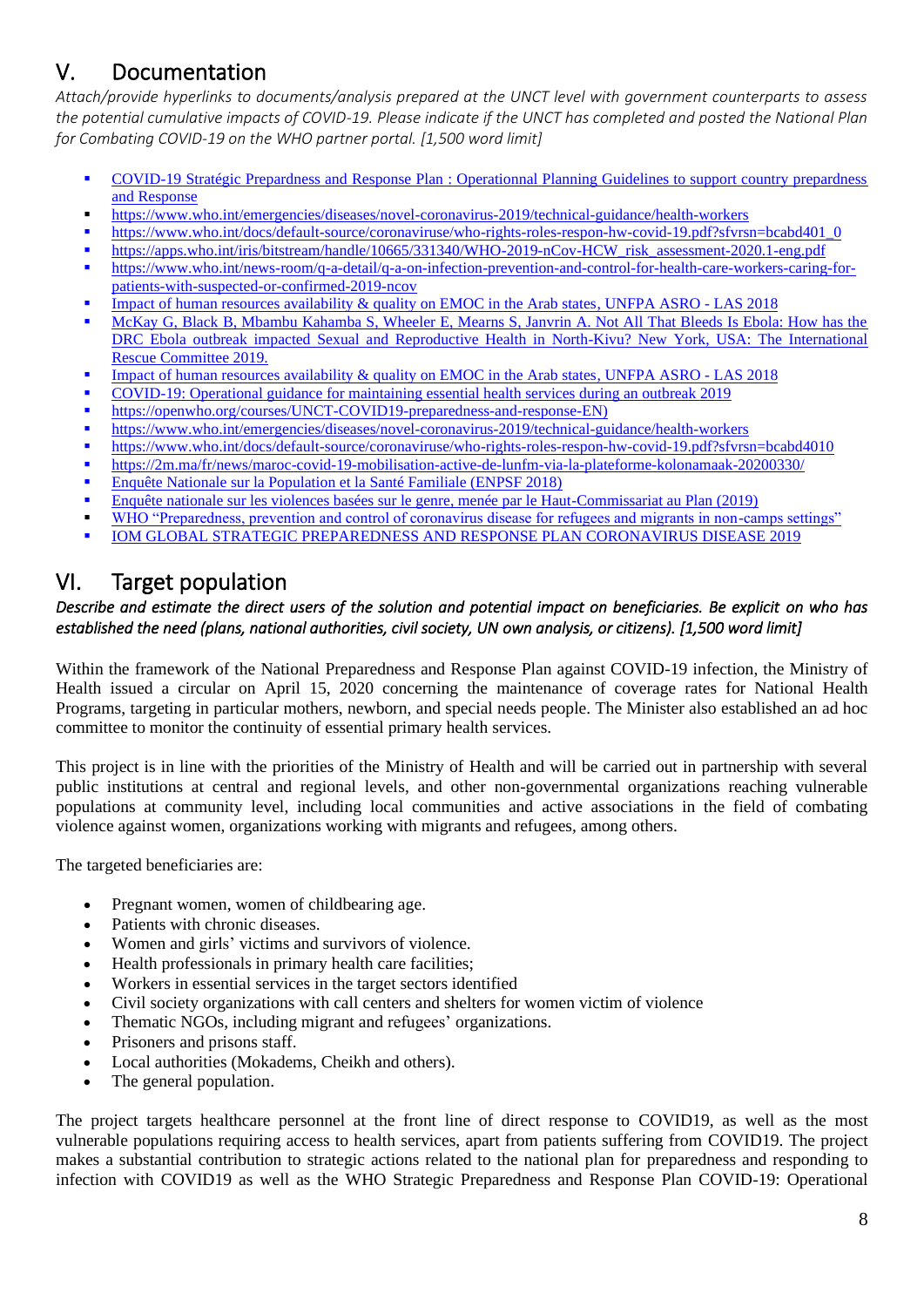Planning Guidelines to support country preparedness and Response. The project targets also business leaders and employees including women and young people working in essential economic activities. They will have access to practical and targeted tools enabling them to protect themselves against the spread of the virus within the workplace and to strengthen technical and management measures to meet industrial and service requirements.

The project is in line with the UN System partnership with the government, civil society, and development partners for the fight against the pandemic due to the COVID19. It is designed to strengthen government programs, provide technical support and advocacy to ensure the continuity of essential primary and hospital health care services and develop hygiene and prevention measures to other sectors during the COVID19 pandemic. The project also supports data collection and analysis of emerging issues such as the assessment of the economic and social impact health services use during the COVID19 pandemic.

## VII. Who will deliver this solution?

*List what Recipient UN Organizations (RUNOs) and partners will implement this project and describe their capacities to do so. Include expertise, staff deployed, as well as oversight mechanisms that determine the monitoring and evaluation (M&E) arrangements and responsibilities. Use hyperlinks to relevant sites and the current portfolios of RUNOs so the text is short and to the point. [1,500 word limit]*

#### **United Nations agencies**

The Recipient UN Organizations (RUNOs) are as follows:

- **World Health Organization (WHO):** WHO is committed to building a better, healthier future for all people around the world. Since April 7th, 1948, we are working in 194 Member States through 150 country offices, in six regions. In Morocco, WHO supports the Ministry of Health in the formulation and implementation of national policies and plans in a range of health programmes and health systems strengthening fields. We provide expertise, support the production and translation of evidence into policies and plans, and recommendations for implementation arrangements. The WHO is in the frontline of the fight against COVID19 in the world. In Morocco, the office aligns expertise in epidemiology, public health, maternal and child health, health system strengthening and health economics; backed up by the technical and logistic support of our regional office in Cairo and our headquarters in Geneva.
- United Nations Population Fund (UNFPA): UNFPA operates in more than 150 countries and territories that are home to the majority of the world's population. Active in Morocco since 1975, UNFPA supports the government in strengthening national and regional information systems, carrying out surveys and population projections. UNFPA also supports policies, strategies and advocacy to ensure universal access to reproductive health services and related rights, including reduction of maternal mortality; as well as advocacy and development of the legal and institutional framework for the prevention of gender-based violence and harmful practices against girls. UNFPA also supports actions aimed at giving young people access to education, health and employment. UNFPA Morocco has had a strategic partnership with the Ministry of Health since its creation in Morocco. UNFPA Morocco has a program team specializing in project themes, in particular, a reproductive health officer and an equality and human rights officer. In addition, the office has the expertise required for operational management of funds through the ticket of a team of purchasing and finance officers. The office also has a monitoring and evaluation specialist.
- **United Nations Industrial Development Organization (UNIDO):** UNIDO is a specialized agency of the United Nations that promotes industrial development for poverty reduction, inclusive globalization and environmental sustainability. In Morocco, UNIDO cooperates and endeavors to build partnerships with various public and private sector stakeholders. The Ministry of Industry, Trade and the Green and Digital Economy, is the main local government counterpart. UNIDO works also in partnership with relevant other Ministries as well as with a number of public institutions and agencies. UNIDO has provided policy advice and technical assistance to Morocco through almost 200 projects across different areas supporting industrial competitiveness, poverty reduction, environmental protection, agro-industrial development and energy efficiency. In 2019, UNIDO and the Kingdom of Morocco signed a partnership framework: Program for Country Partnership (PCP). The PCP will rest on a multi-stakeholder partnership led by the Moroccan Government. It builds synergies with ongoing government and partner interventions relevant to industrial development and has been designed to leverage additional investments in selected priority sectors.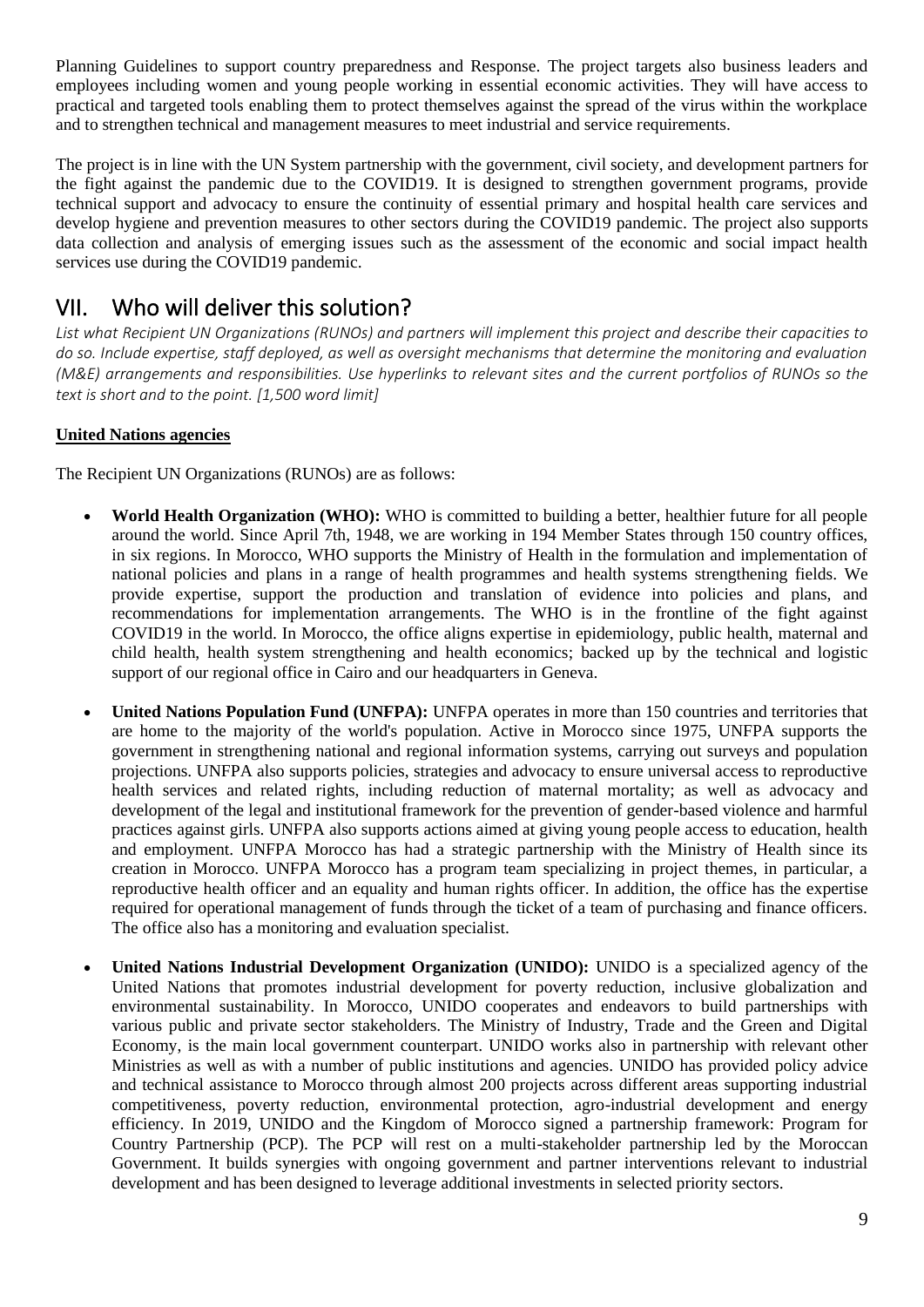The RUNOs collaborate in many other joint initiatives to ensure access to essential health services for vulnerable populations, within integrated and holistic approach. The combination of their mandates and expertise will maximize their ability to offer tailored responses and achieve the outcomes of this joint initiative.

WHO, as the health standards agency, and UNFPA, as an operational agency in the area of health, are already working together in support to the Ministry of Health in the framework of several strategies and action plans aimed at improving the sexual and reproductive health of vulnerable populations, and also in the field of combating genderbased violence. The project will also benefit from WHO expertise in health standards for no communicable diseases. In addition, within the context of the UN response to COVID19 in Morocco, WHO and UNFPA lead the Task Force 1 on Health and the Task Force 2 on Communication & Community Engagement respectively.

UNIDO will contribute through its expertise to guide how to achieve the expected objectives within the component of health at the workplace, mainly for essential industry services. UNIDO will work in close collaboration with the International Labor Organization (ILO) in Morocco in order to implement the component related to non-health frontline workers.

This proposal is complementing other projects that address children, migrant, refugees and prisoners' vulnerabilities. Because these populations face specific issues, such as barriers to access to health services, agencies that have a proven expertise on mainstreaming in public policies and protection responses will be associated and consulted, especially the United Nations Children's Fund (UNICEF); the International Organization for Migration (IOM), the United Nations High Commissioner for Refugees, and the United Nations Organization on Drugs and Crime (UNODC).

#### **Governmental and civil society partners**

#### **Ministry of Health**

The Ministry of Health is at the forefront of the fight against the COVID19 pandemic by providing both a direct response to the outbreak and ensuring that the population can access other health services during the emergency. In addition to the National COVID19 Preparedness and Response Plan, the project is in accordance with the strategies and plans of the Ministry of Health: 2025 Health Plan, National Strategy for Reproductive Health (2011-2020), Multisectorial Strategy for the Prevention and Control of Non-Communicable Diseases (2016-2025), National Health Program for the Care of Women and Children Victim of Violence.

#### **Ministry of Solidarity, Social Development, Equality and the Family**

Currently, the Ministry is conducting a campaign through the various media platforms and social networks to raise awareness regarding the risk of violence against women during confinement, and to inform about the existing mechanisms currently available for women. The present project will complement their efforts through supporting the continuity of health services for women victims and survivors.

#### **Ministry of Industry, Trade, and Green and Digital Economy**

The Ministry is in charge of monitoring supply and price`s control of food and essential products to the national market. The Ministry is also supporting (financial incentives, technical assistance regarding this norms) the industrial sector to secure the production of protective masks and regulate their price. The production capacity has reached 6.8 million units per day. This production is available in all shops, retailers, supermarkets and hypermarkets. The ministry directed textile factories to manufacture protective masks and launched a new program to support MSMEs investing in the manufacturing of medical products and equipment used to face COVID19. The Ministry is following also with the different industries regarding the respect of hygiene and prevention measures

#### **Civil society organizations**

This project also places a high priority on partnerships with civil society organizations. Since the start of the health emergency in Morocco, NGOs mobilized to maintain essential primary health services, including the psychological and legal support of women and girls who have suffered gender-based violence. The network of listening and accommodation centers for women victims of violence, Anaruz, created in 1999 and bringing together more than 36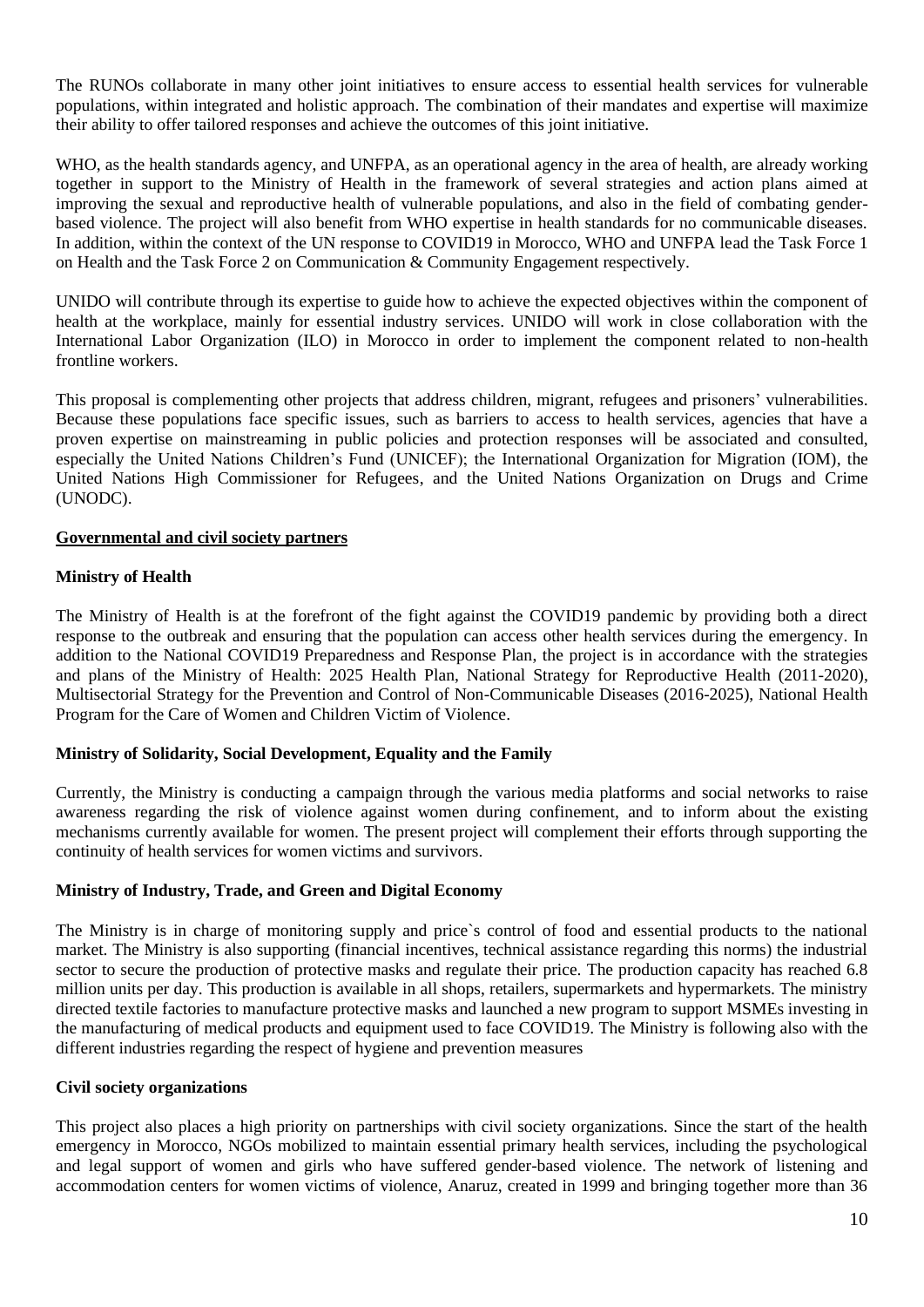associations, and partners of UNFPA, constitutes an important partner for the project. The associations of the project are present throughout the territory. NGOs that are working with migrant and refugee population will also be involved in order to reach this population which is often invisible and not easy to reach.

Employers and workers' organizations are also associated to the project to enhance the implementation of preventive measures in the workplace.

#### **Private sector**

The representative of the private sector, CGEM, is working hand in hand with the government regarding the evaluation of the economic impact of COVID19 on the national enterprises and to set up measures to help vulnerable enterprises especially small ones. CGEM launched a new website dedicated to the situation related to COVID19. The bilingual platform that will be fed in real time with useful information, in particular on support measures for companies affected by the crisis, as well as their implementation modalities. Through this portal, the CGEM also provides concrete answers to frequent queries from companies.

The project will collaborate as well with sectoral association to reach a large number of companies, mainly: CGEM, Federation of Agri-business enterprises (FENAGRI), the national Federation of e-commerce and the federation of trade and services.

#### **Project governance mechanisms**

The governance mechanism will consist in a **Technical and monitoring committee** chaired by WHO, and made up of representatives of the RUNOS and various partners, including institutional and government partners. This Committee will ensure all partners have a perfect understanding of the project and insures coordination and close monitoring of project activities for the proper execution of the project. The Committee will be responsible for regular monitoring of the implementation of activities. This committee represents a mechanism for presenting and discussing the results of the project.

#### **Implementation modalities**

The project will adopt the following methods for the management of funds:

- Direct execution modality, to facilitate mass group purchases, in particular equipment purchases, including IT and protection;
- A modality of execution based on advancement of funds will be adopted to make available to direct partners, in particular the Ministry of Health and civil society organizations, the funds necessary for the implementation of the activities of the project.
- This project will benefit from the establishment of funding modalities for rapid disbursements

UNFPA will prepare and communicate the consolidated narrative and financial reports of the project in accordance with its policies and procedures, as well as its operational guidelines.

To ensure the activities assigned to the UNFPA office in this project, in particular the execution of the registered activities and coordination with other agencies involved, the Rabat Office will recruit three consultants, within the framework of the project budget and according to defined ToRs: (i) a project manager, (ii) an Associate Program, (iii) a Procurement and Logistics Assistant.

These consultants will work under the double supervision of the Sexual and Reproductive and Gender and Human Rights program officer, for the first and second one and under the Admin-Finance officer for the last.

This approach is justified by the working method of UNFPA that based on the results-based management approach to guarantee the efficient and effective execution of the project. Since the project is part of the response to Covid 19, the recruitment process benefits from FTP (Fast Track Procedures) to accelerate recruitment while respecting the administrative standards of the United Nations system.

This full-time team will be in charge of monitoring activities throughout the implementation of the project as well as collecting the data and supporting documents necessary to provide information on the project indicators, data storage and all deliverables and project supports.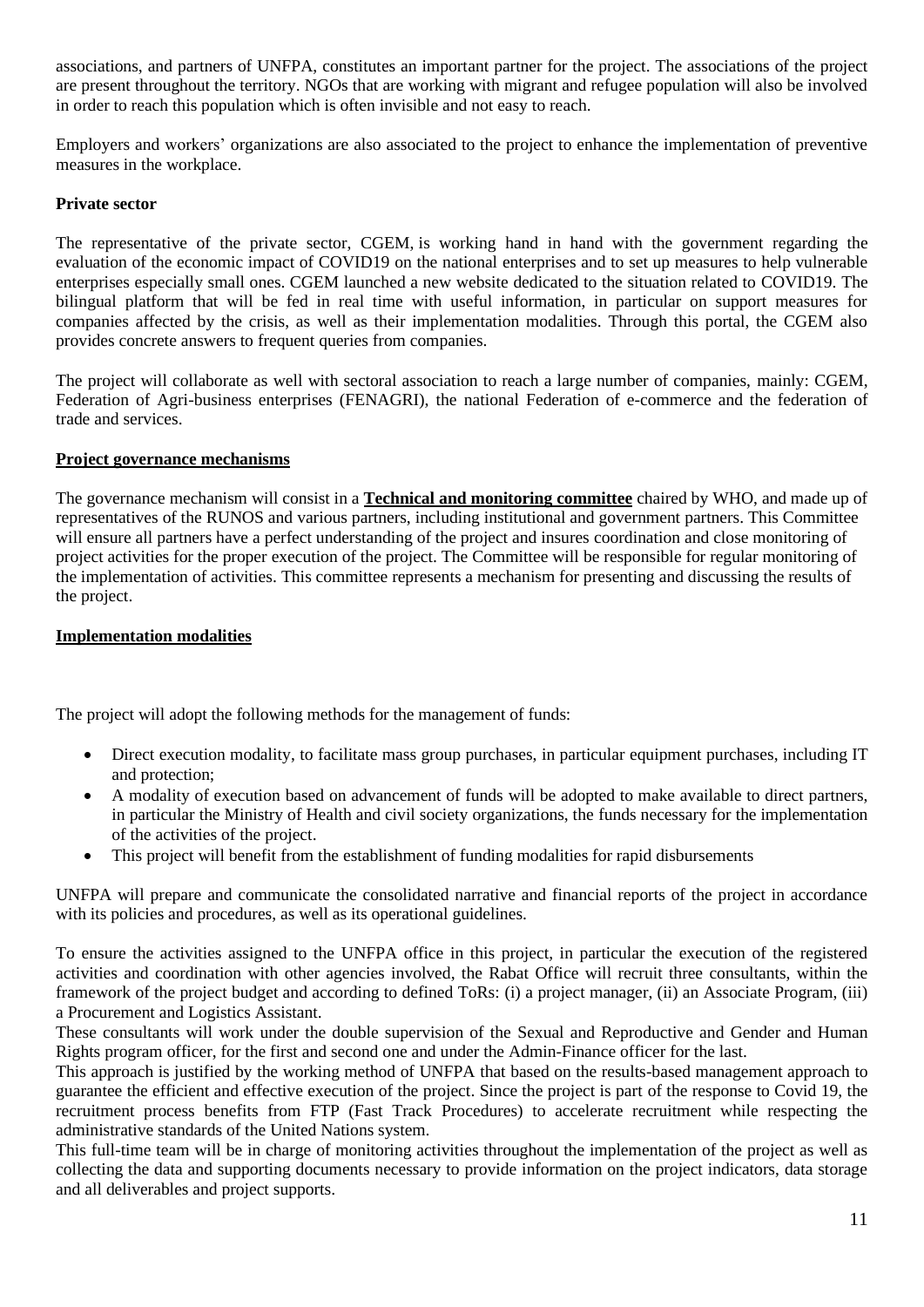The attributions of each profile are as follows:

- Project manager: person responsible for providing technical support, ensuring management, planning, project monitoring and project evaluation.

-Associate Program: supports the design, planning and management of the project by providing and managing data inputs, providing logistical support, monitoring project implementation and following up on recommendations while ensuring high quality and accuracy of work

-Procurement and Logistics Assistant: is member of the operations and procurement team. He (She), provides administrative support to the project, maintaining protocol procedures, information flow and follow up on deadlines and commitments made.

In addition, the project will benefit from the technical and operational capacities of the permanent staff of the UNFPA Office who will dedicate a proportion of their time to support implementation and coordination with the other agencies involved in the project. The value of this contribution is included in the "In-kind Contributions" section.

Activities assigned to WHO will be implemented by technical and operational staff under permanent contract with WHO country office in Rabat, who will dedicate proportion of their time to support implementation and coordination with other agencies. This is reflected under "In-kind Contributions section of the budget proposal.

| <b>Staff</b>                    | <b>Allocated costs</b> | <b>Rational</b>                                                                                                                                                                                    | <b>Impact on</b><br>implementation                                                                                                        |
|---------------------------------|------------------------|----------------------------------------------------------------------------------------------------------------------------------------------------------------------------------------------------|-------------------------------------------------------------------------------------------------------------------------------------------|
| <b>UNIDO</b> project<br>manager | \$9,925                | Contribution of UNIDO<br>Project manager in charge<br>of implementing the<br>project                                                                                                               | The project manager is<br>already under contract,<br>working remotely from<br>UNIDO HQ and her time<br>will be charged to the<br>project. |
| Project associate               | \$3,100                | Contribution of a project<br>associate to facilitate the<br>implementation of the<br>project and contribute to<br>the development of a<br>gender analysis,<br>communication tools and<br>reporting | The project associate is<br>already under contract and<br>his/her time will be charged<br>against the project                             |
| <b>Technical experts</b>        | \$16,225               | Technical experts will be<br>recruited to develop<br>toolboxes in consultation<br>with project partners<br>(federations of the target<br>industry sectors)                                         | Technical experts will be<br>recruited, initially working<br>from home until the<br>pandemic situation enables<br>local travel.           |

Activities assigned to UNIDO will be supported by the following staffing: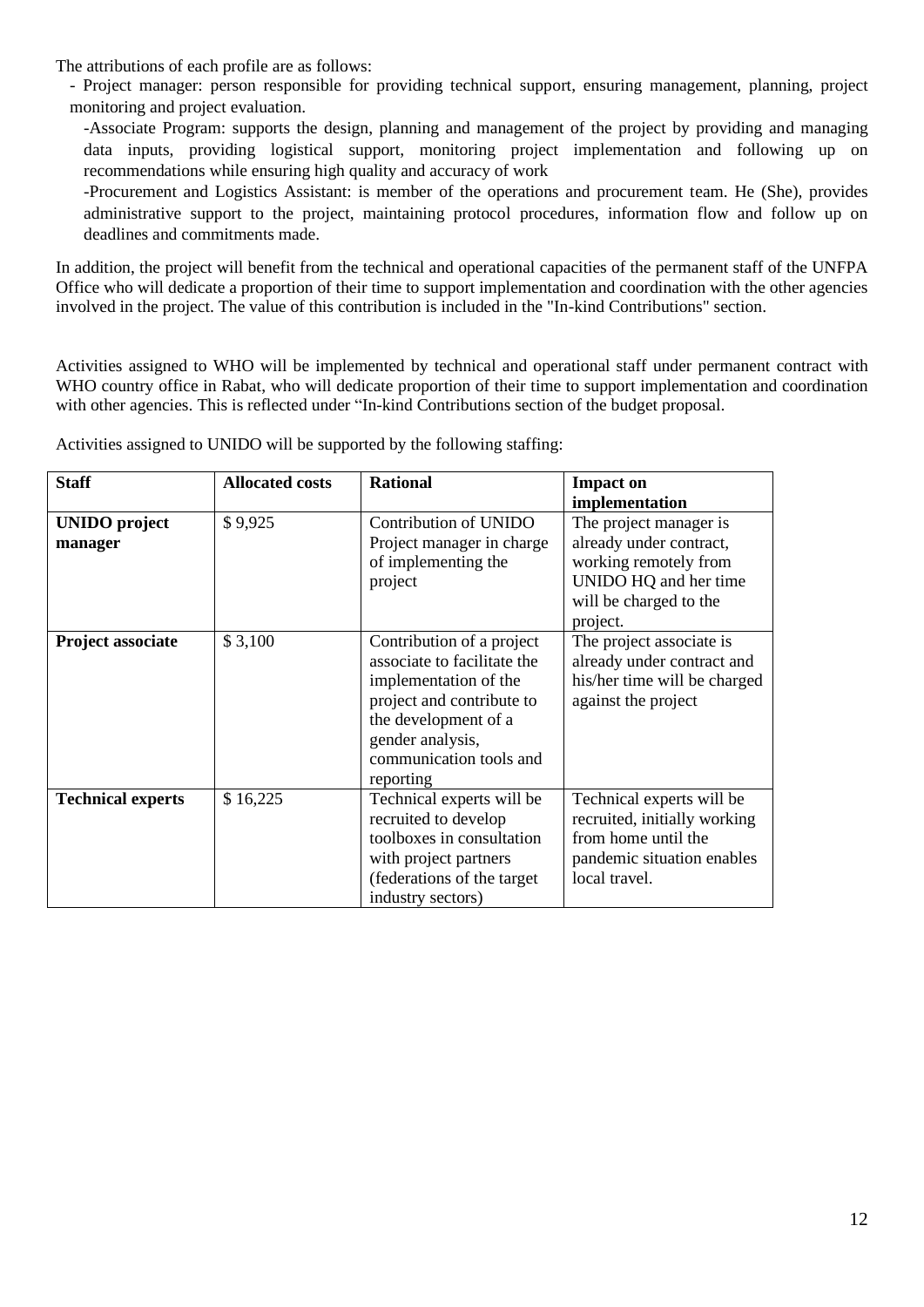## Cover Page

| Contacts                        | Resident Coordinator or Focal Point in his/her Office                        |                                     |           |                                                                                    |  |  |  |  |
|---------------------------------|------------------------------------------------------------------------------|-------------------------------------|-----------|------------------------------------------------------------------------------------|--|--|--|--|
|                                 | Name: Giovanna Barberis                                                      |                                     |           |                                                                                    |  |  |  |  |
|                                 | Email: gbarberis@unicef.org                                                  |                                     |           |                                                                                    |  |  |  |  |
|                                 |                                                                              | Position: Resident Coordinator a.i. |           |                                                                                    |  |  |  |  |
|                                 | Other Email:                                                                 |                                     |           |                                                                                    |  |  |  |  |
|                                 |                                                                              | Telephone: +212 661 17 95 62        |           |                                                                                    |  |  |  |  |
|                                 | Skype:                                                                       |                                     |           |                                                                                    |  |  |  |  |
| Description                     | [400 characters limit]                                                       |                                     |           |                                                                                    |  |  |  |  |
|                                 |                                                                              |                                     |           |                                                                                    |  |  |  |  |
|                                 |                                                                              |                                     |           | The project is built on two components aimed at strengthening institutional, civil |  |  |  |  |
|                                 |                                                                              |                                     |           | society and community capacities to address the challenges of COVID-19. First      |  |  |  |  |
|                                 |                                                                              |                                     |           | component aims to ensure continuity of services in the health sector for the       |  |  |  |  |
|                                 |                                                                              |                                     |           | vulnerable populations, including migrants and refugees. Second component aims to  |  |  |  |  |
| <b>Universal Markers</b>        |                                                                              |                                     |           | strength access to health and protection and prevention in the workplace.          |  |  |  |  |
|                                 | Gender Marker: (bold the selected; pls select one only)                      |                                     |           | a) Have gender equality and/or the empowerment of women and girls as the primary   |  |  |  |  |
|                                 | or principal objective.                                                      |                                     |           |                                                                                    |  |  |  |  |
|                                 |                                                                              |                                     |           | b) Make a significant contribution to gender equality and/or the empowerment       |  |  |  |  |
|                                 | of women and girls;                                                          |                                     |           |                                                                                    |  |  |  |  |
|                                 |                                                                              |                                     |           | c) Make a limited contribution or no contribution to gender equality and/or the    |  |  |  |  |
|                                 | empowerment of women and girls.                                              |                                     |           |                                                                                    |  |  |  |  |
|                                 |                                                                              |                                     |           | Human Rights Based Approach to COVID19 Response (bold the selected): Yes/No        |  |  |  |  |
|                                 |                                                                              |                                     |           | Considered OHCHR guidance in proposal development UN OHCHR COVID19                 |  |  |  |  |
|                                 | Guidance                                                                     |                                     |           |                                                                                    |  |  |  |  |
| Fund Specific<br><b>Markers</b> | Fund Windows (bold the selected; pls select one only)                        |                                     |           |                                                                                    |  |  |  |  |
|                                 |                                                                              |                                     |           | Window 1: Enable Governments and Communities to Tackle the Emergency               |  |  |  |  |
|                                 |                                                                              |                                     |           | Window 2: Reduce Social Impact and Promote Economic Response                       |  |  |  |  |
|                                 |                                                                              |                                     |           |                                                                                    |  |  |  |  |
| Geographical Scope              | Regions: Africa Region                                                       |                                     |           |                                                                                    |  |  |  |  |
|                                 | <b>Country: Morocco</b>                                                      |                                     |           |                                                                                    |  |  |  |  |
| Recipient UN                    | <b>WHO</b>                                                                   |                                     |           |                                                                                    |  |  |  |  |
| Organizations                   | <b>UNFPA</b>                                                                 |                                     |           |                                                                                    |  |  |  |  |
|                                 | <b>UNIDO</b>                                                                 |                                     |           |                                                                                    |  |  |  |  |
| Implementing<br>Partners        | Ministry of Health<br>Ministry of Industry, Trade, Green and Digital Economy |                                     |           |                                                                                    |  |  |  |  |
|                                 | <b>NGOS</b>                                                                  |                                     |           |                                                                                    |  |  |  |  |
|                                 | Local authorities                                                            |                                     |           |                                                                                    |  |  |  |  |
|                                 |                                                                              |                                     |           | Private sector, professional federations and associations (professional unions)    |  |  |  |  |
| Programme and                   | Budget                                                                       | Agency                              | Amount    | Comments                                                                           |  |  |  |  |
| Project Cost                    | <b>Budget Requested</b>                                                      | <b>WHO</b>                          | \$200 000 | <b>Participating Agency</b>                                                        |  |  |  |  |
|                                 |                                                                              | <b>UNFPA</b>                        | \$600 000 | <b>Participating Agency</b>                                                        |  |  |  |  |
|                                 |                                                                              | <b>UNIDO</b>                        | \$200 000 | <b>Participating Agency</b>                                                        |  |  |  |  |
|                                 | In-kind                                                                      | <b>UNFPA</b>                        | \$201 740 |                                                                                    |  |  |  |  |
|                                 | Contributions                                                                |                                     |           |                                                                                    |  |  |  |  |
|                                 |                                                                              | <b>WHO</b>                          | \$24 240  |                                                                                    |  |  |  |  |
|                                 |                                                                              | <b>UNIDO</b>                        | \$50 000  |                                                                                    |  |  |  |  |
|                                 | Total                                                                        |                                     | \$1275980 |                                                                                    |  |  |  |  |
|                                 |                                                                              |                                     |           |                                                                                    |  |  |  |  |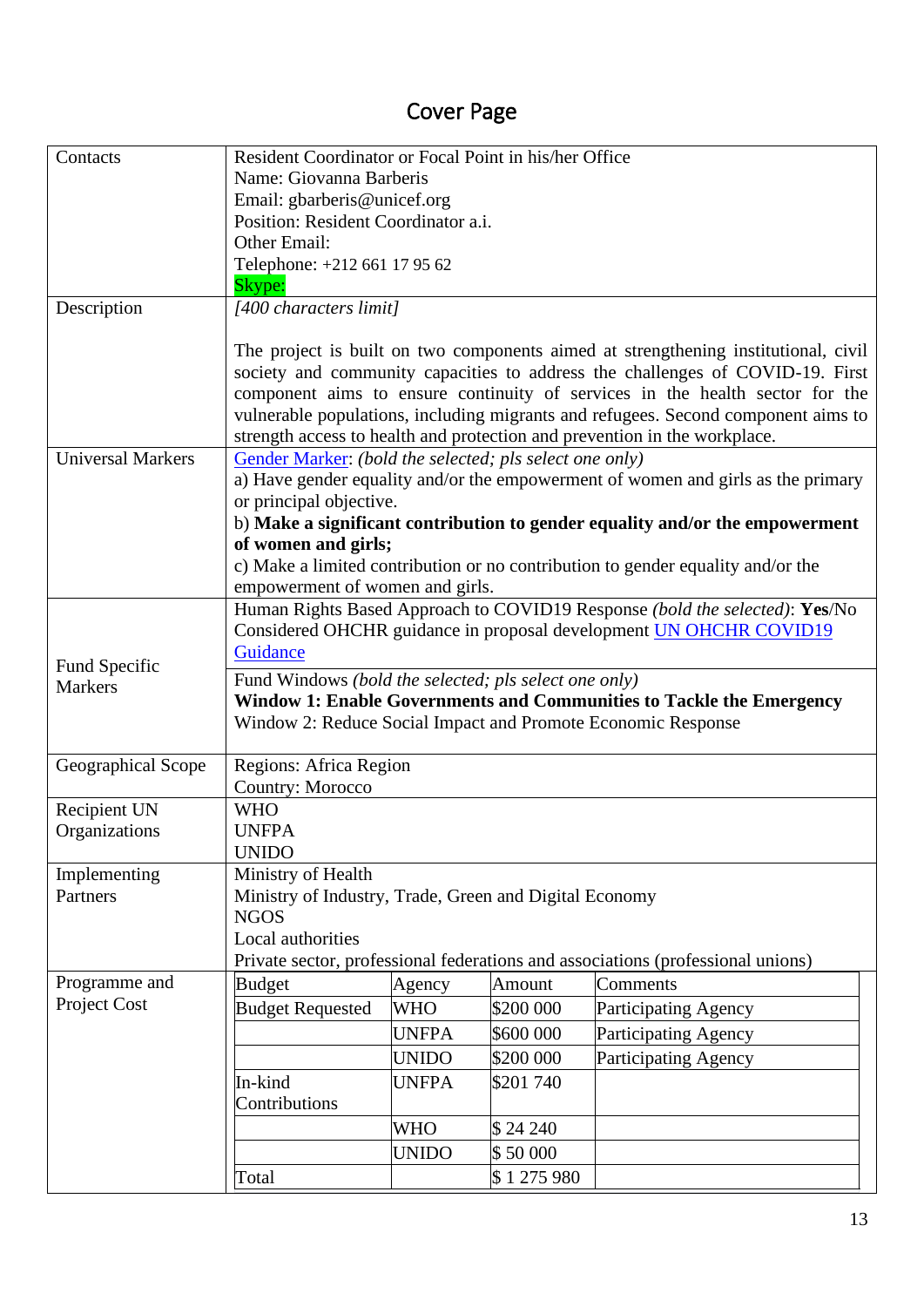| Comments                  | The agencies involved collaborate in many other joint initiatives to ensure access to          |  |  |  |  |  |  |  |
|---------------------------|------------------------------------------------------------------------------------------------|--|--|--|--|--|--|--|
|                           | essential health services for vulnerable populations, within integrated and holistic approach. |  |  |  |  |  |  |  |
|                           | The combination of their mandates will maximize their expertise to offer tailored responses    |  |  |  |  |  |  |  |
|                           | and to implement the wide range of their specializations. Furthermore, the proposed project    |  |  |  |  |  |  |  |
|                           | is based on the human rights, partnership and community involvement approach.                  |  |  |  |  |  |  |  |
| <b>Programme Duration</b> | Start Date: June 2020                                                                          |  |  |  |  |  |  |  |
|                           | Duration (In months): 07 months                                                                |  |  |  |  |  |  |  |
|                           | End Date: December 2020                                                                        |  |  |  |  |  |  |  |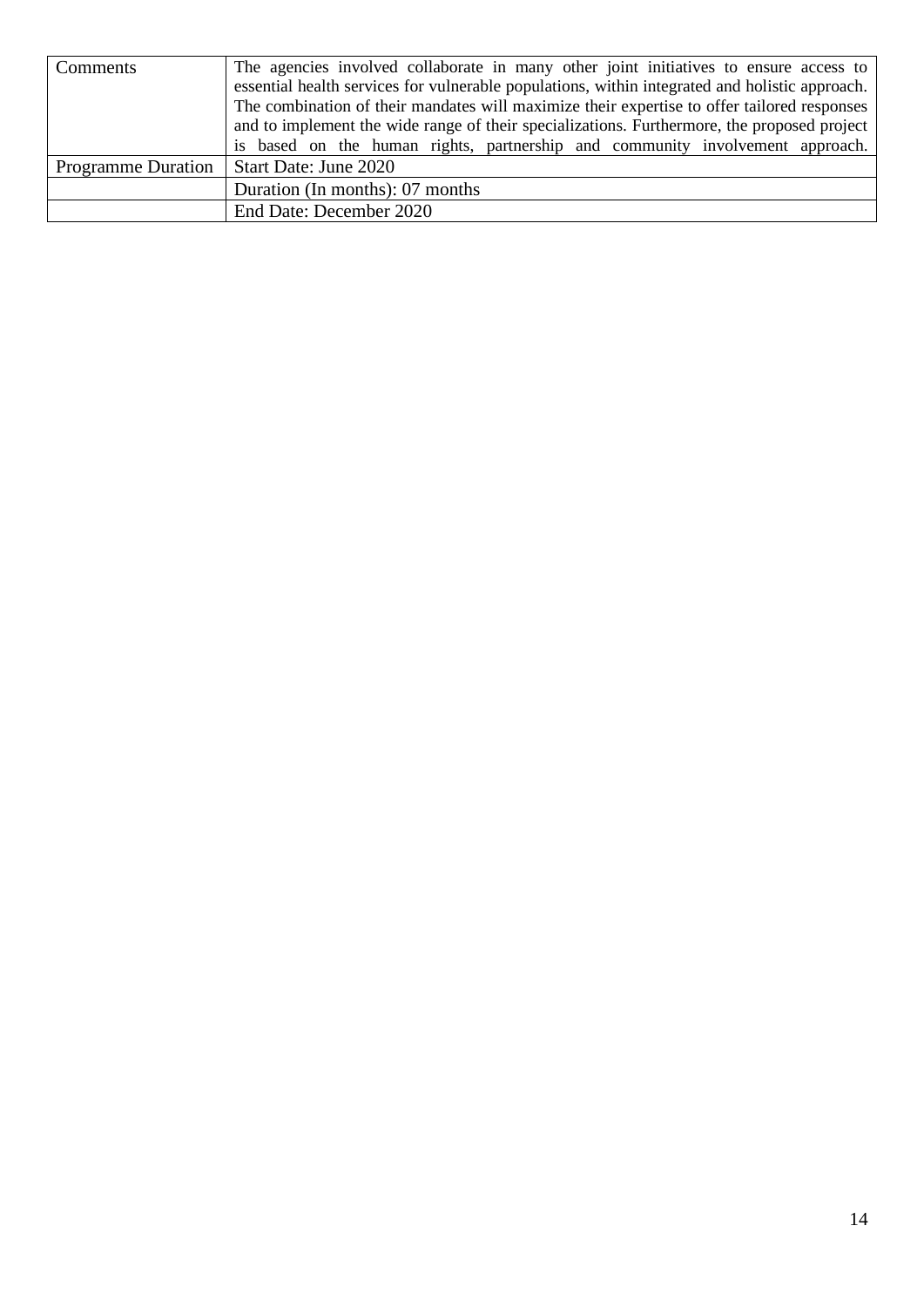## Results Framework

| Window 1:<br>Proposal                            |                                                                                                                                                                                                                                                         |                           | <b>Outcome Total Budget</b><br><b>USD</b>                                                             |                       |              |
|--------------------------------------------------|---------------------------------------------------------------------------------------------------------------------------------------------------------------------------------------------------------------------------------------------------------|---------------------------|-------------------------------------------------------------------------------------------------------|-----------------------|--------------|
| Outcome                                          | 1.1 The government ensures continuity of essential health services to deal with the COVID-19 crisis and its impacts on<br>vulnerable populations, while fully protecting against the spread of infections                                               | USD 1,000.000             |                                                                                                       |                       |              |
|                                                  |                                                                                                                                                                                                                                                         | Means of verification     | Responsible Org                                                                                       |                       |              |
| Outcome<br>Indicator<br>[Max 2500<br>characters] | 1.1a<br>Number of components of the essential<br>health<br>package<br>primary<br>care<br>strengthened by ensuring continuity of<br>service through the mobile health service                                                                            | $\overline{0}$            | 3 (sexual<br>reproductive<br>and<br>health; monitoring of chronic<br>diseases; gender-based violence) | Project reports       | UNFPA, WHO   |
|                                                  | 1.1 <sub>b</sub><br>Number of non-health sectors supported<br>to provide protective measures to their<br>employees and maintain their essential<br>services interrupted by COVID-19                                                                     | $\Omega$                  | (food industry, trade<br>3<br>waste management)<br>40 % target beneficiaries are<br>women             | and   Project reports | <b>UNIDO</b> |
|                                                  | 1.1c<br>Availability of economic analysis studies<br>to measure the impact of access to<br>health care during and after confinement<br>(disaggregated by sex, age, Moroccan<br>citizen/migrant/ refugee, geographic<br>area: rural, urban, incomes etc) | study<br>non<br>available | Analysis study available                                                                              | Analysis report       | <b>WHO</b>   |
| Proposal<br>Outputs                              | 1.1.1<br>Continuity of essential primary and hospital health services during the COVID-19 pandemic is maintained for women and men, girls and boys, including                                                                                           |                           |                                                                                                       |                       |              |
|                                                  | adolescent girls and adolescent boys                                                                                                                                                                                                                    |                           |                                                                                                       |                       |              |
|                                                  | 1.2.1                                                                                                                                                                                                                                                   |                           |                                                                                                       |                       |              |
|                                                  | Access to health and protection and prevention material against COVID-19 in vital workplaces is strengthened                                                                                                                                            |                           |                                                                                                       |                       |              |
| Proposal                                         | 1.1.1.a                                                                                                                                                                                                                                                 | $\mathbf 0$               | Women 10 000 (5000 per region)   Ministry of Health and   UNFPA, WHO                                  |                       |              |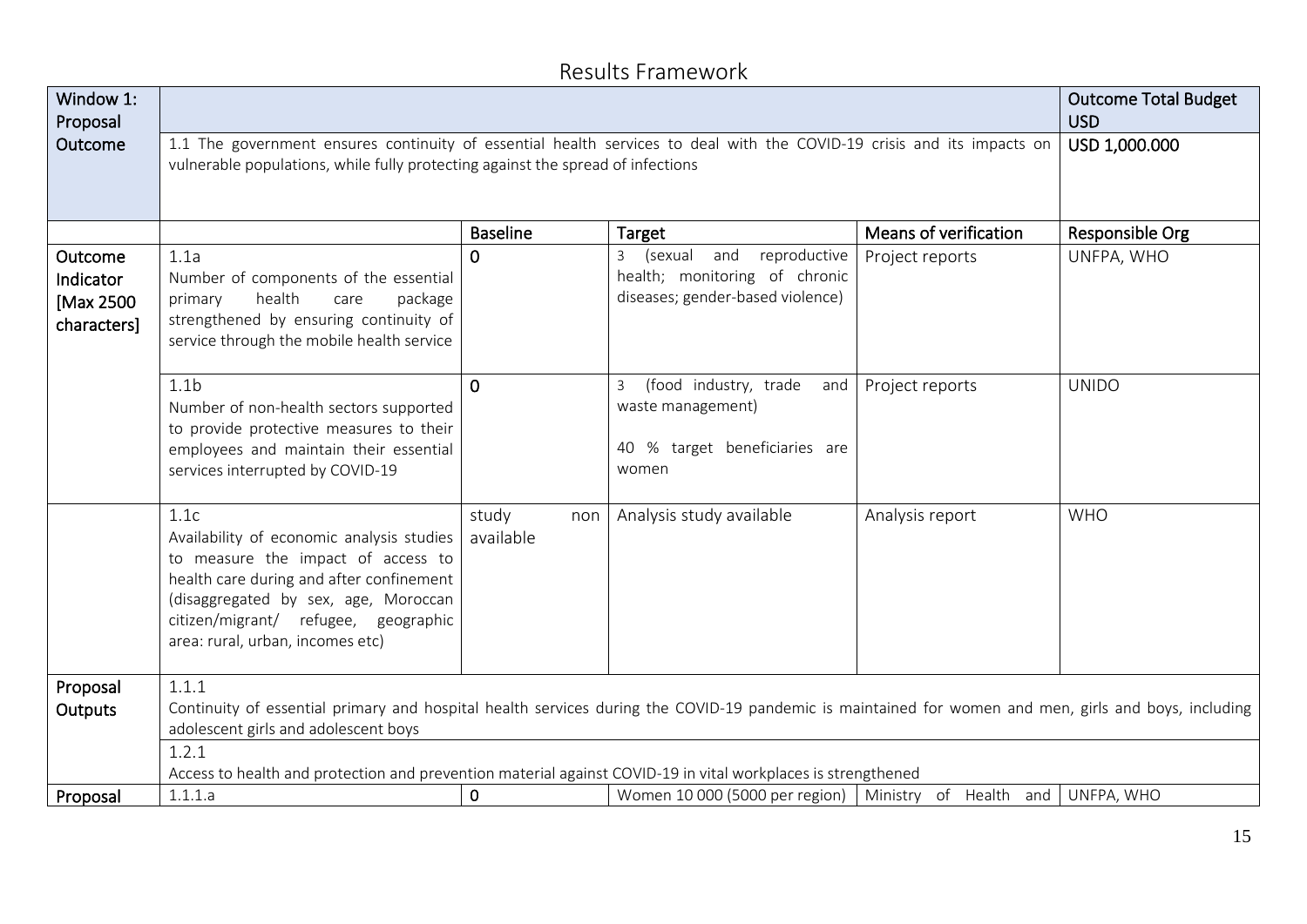| Output<br>IndicatorsNu | Number of people, including migrants<br>and refugees, benefiting from the mobile<br>health service disaggregated by sex, age,<br>geographic coverage (e.g., rural, urban)<br>Moroccan citizen/migrant/ refugee and<br>pregnant women (including adolescents) |          | Male and female Cancer patients<br>(400)<br>Male and female NCD patients<br>(1000)                                                                     | project<br>Reports                           |                            |
|------------------------|--------------------------------------------------------------------------------------------------------------------------------------------------------------------------------------------------------------------------------------------------------------|----------|--------------------------------------------------------------------------------------------------------------------------------------------------------|----------------------------------------------|----------------------------|
|                        | 1.1.1.b<br>Availability<br>patient<br>database<br>of<br>disaggregated by sex, age, geographic<br>coverage (e.g., rural, urban) and<br>Moroccan citizen/migrant/refugee                                                                                       | $\Omega$ | Yes                                                                                                                                                    | Database                                     | UNFPA, WHO                 |
|                        | 1.1.1.c<br>Number<br>of<br>healthcare<br>facilities<br>benefiting from the mobile health service<br>disaggregated by geographic location<br>(e.g., rural, urban)                                                                                             | $\Omega$ | Sexual and reproductive health<br>care facilities (20: 12 Rural, 08<br>URBAN)<br>Oncology centers (10)                                                 | Ministry of Health and<br>project<br>Reports | UNFPA, WHO                 |
|                        | 1.1.1.d<br>Number of men and female Health<br>professionals and Health professionals<br>trained to use the mobile health services<br>disaggregated by sex, age, geographic<br>coverage (e.g., rural, urban)                                                  | N/A      | 200 health workers:<br>(150 Health professionals (100<br>women and 50 men,<br>50 Health managers)                                                      | Ministry of Health and<br>project Reports    | UNFPA, WHO                 |
|                        | 1.1.1.e<br>Number of men and female professional<br>health workers provided with protection<br>material against COVID-19 to health<br>service continuity during confinement<br>and beyond                                                                    | $\Omega$ | 200 Health professionals and<br>managers: (150 Health<br>professionals (100 women and<br>50 men)<br>50 other stakeholders<br>1400 Health professionals | Participants Lists                           | <b>UNFPA</b><br><b>OMS</b> |
|                        | 1.1.1.f<br>Number of male and female prisoners<br>and prisons equipped with protection<br>material to enhance protection against                                                                                                                             | $\Omega$ | 1000 prisoners<br>62 prisons                                                                                                                           | Project reports                              | <b>UNFPA</b>               |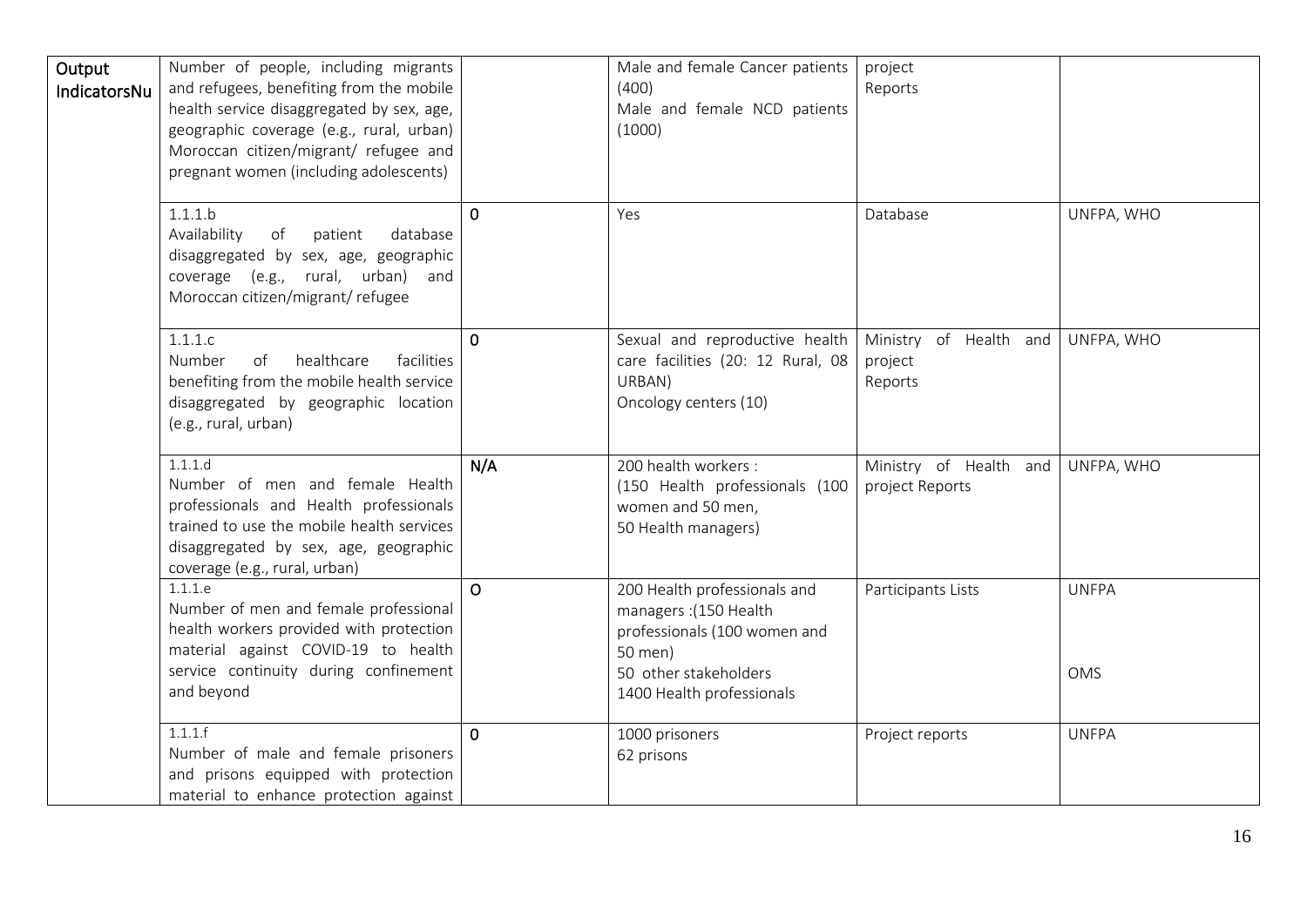| COVID-19 and ensure service continuity                                                                                                                                                                                                                                                                          |                |                                                                                          |                                           |              |
|-----------------------------------------------------------------------------------------------------------------------------------------------------------------------------------------------------------------------------------------------------------------------------------------------------------------|----------------|------------------------------------------------------------------------------------------|-------------------------------------------|--------------|
| 1.1.1.f<br>Number of operational health units for<br>women survivor of violence, supported<br>to ensure service continuity during and<br>beyond confinement                                                                                                                                                     | $\overline{0}$ | 12 (7 in Marrakech and 5 in Fes)<br>(Data desegregated by Migrants,<br>refugees and Men) | Units' reports<br>Project reports         | <b>UNFPA</b> |
| 1.1.1.g<br>Number of survivors of gender-based<br>violence accessing support through<br>provincial hospital units, disaggregated<br>by age, pregnancy status, geographic<br>coverage (rural/urban), socio-economic<br>status (which includes female/male<br>migrants, female/male refugees and<br>migrants)     | $\overline{O}$ | 200 survivor of gender-based<br>violence                                                 | Units' reports<br>Project reports         | <b>UNFPA</b> |
| 1.1.1.h<br>Number of stakeholders able to reach<br>populations<br>equipped<br>target<br>and<br>mobilized<br>(communities,<br>CSO <sub>s</sub> ,<br>workers,<br>migrant and<br>community<br>refugee organizations) to disseminate<br>information regarding the Mobile Health<br>service and refer patients to it | $\Omega$       | 50 people                                                                                | Project reports                           | UNFPA, WHO   |
| 1.1.1.i<br>Number of communications tools,<br>including Gender and cultural sensitive<br>tools, disseminated to the targeted<br>population, including female population<br>like female migrants, female refugees,<br>women with chronic illnesses                                                               | $\Omega$       | 10 tools<br>3 languages                                                                  | Project reports<br>Communication material | UNFPA, WHO   |
| 1.2.1.a<br>Number of people (Men and women<br>including<br>workers<br>and<br>targeted<br>population)<br>benefiting<br>from<br>the<br>communication tools developed                                                                                                                                              | $\overline{0}$ | 2 000 workers (40% women)<br>5 000 people                                                | Project reports                           | <b>UNIDO</b> |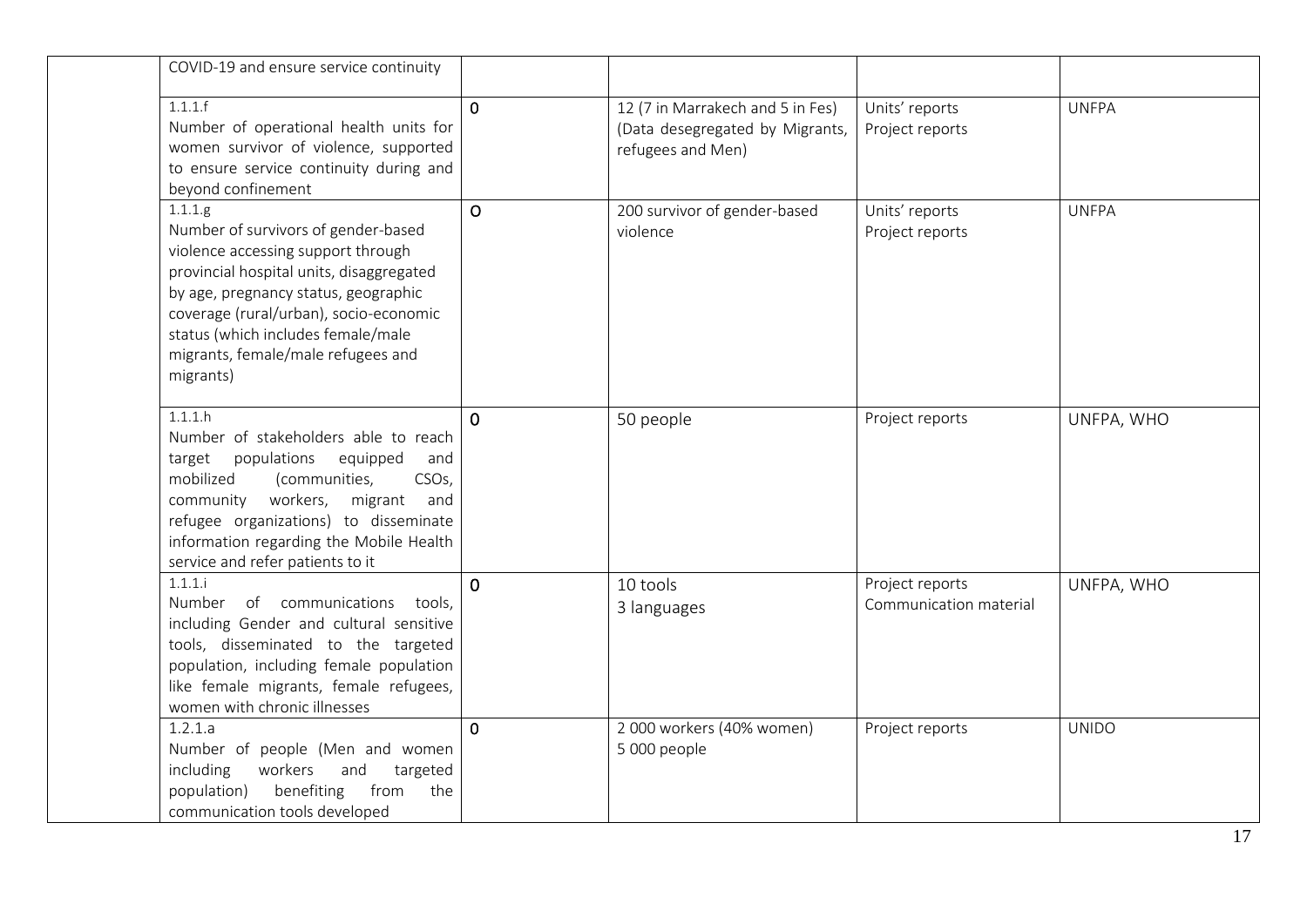| 1.2.1.b<br>Number of private companies reached  <br>with the toolboxes for each target critical<br>sector | 100 companies | Project reports | <b>UNIDO</b> |
|-----------------------------------------------------------------------------------------------------------|---------------|-----------------|--------------|
| 1.2.1.d<br>Number of equipment for analysis of<br>COVID "PCR analyzer" biological tests  <br>provided     |               | Delivery forms  | <b>UNFPA</b> |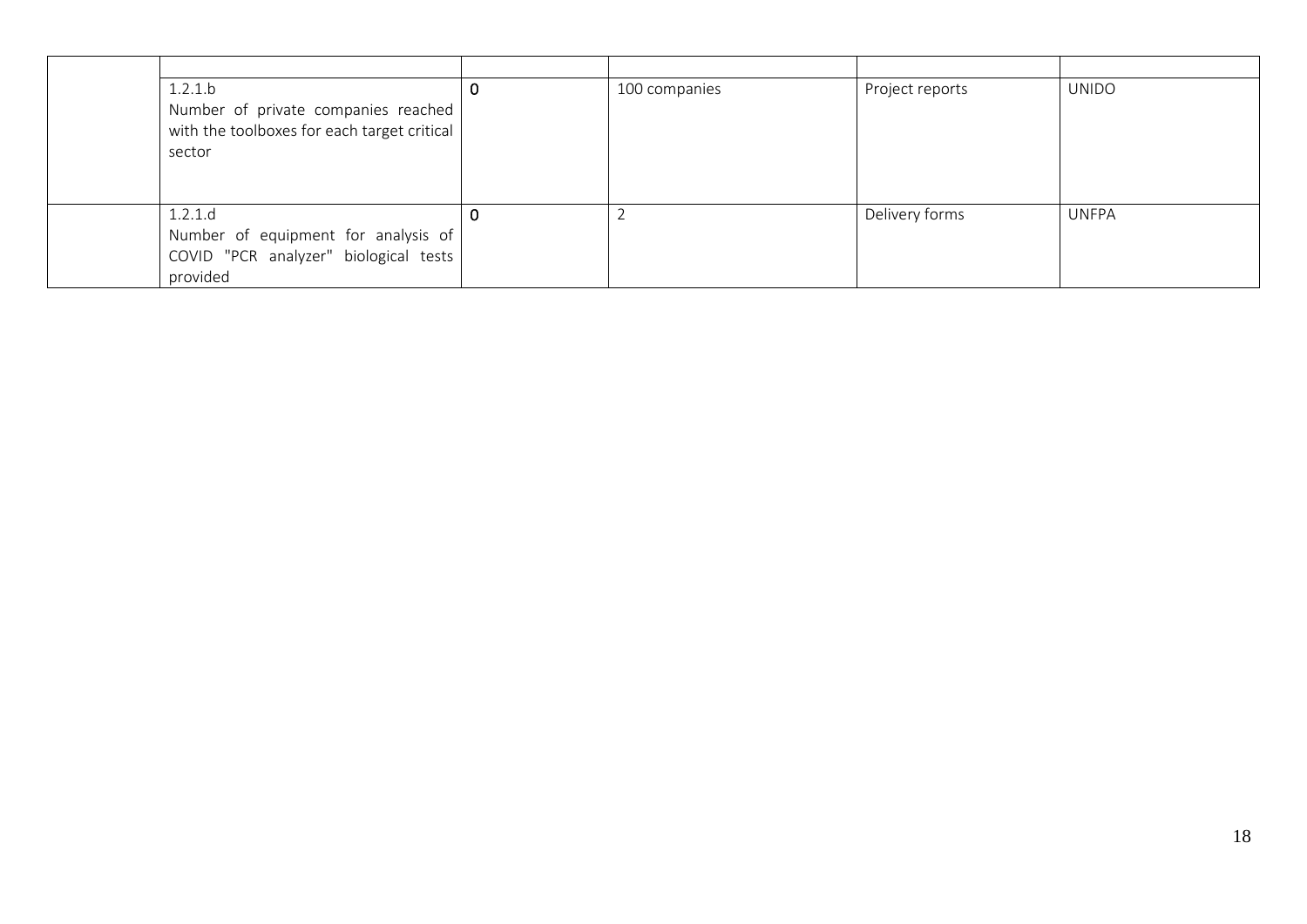# SDG Targets and Indicators

|                                                                                                                                                                                                                      | Sustainable Development Goals (SDGs) [select max 3 goals] |                             |                                                                                                    |                                                                                                                                                                                                                                                 |                                               |  |  |  |
|----------------------------------------------------------------------------------------------------------------------------------------------------------------------------------------------------------------------|-----------------------------------------------------------|-----------------------------|----------------------------------------------------------------------------------------------------|-------------------------------------------------------------------------------------------------------------------------------------------------------------------------------------------------------------------------------------------------|-----------------------------------------------|--|--|--|
|                                                                                                                                                                                                                      | SDG 1 (No poverty)                                        |                             |                                                                                                    | SDG 9 (Industry, Innovation and Infrastructure)                                                                                                                                                                                                 |                                               |  |  |  |
|                                                                                                                                                                                                                      | SDG 2 (Zero hunger)                                       |                             |                                                                                                    | SDG 10 (Reduced Inequalities)                                                                                                                                                                                                                   |                                               |  |  |  |
| $\boxtimes$                                                                                                                                                                                                          | SDG 3 (Good health & well-being)                          |                             |                                                                                                    | SDG 11 (Sustainable Cities & Communities)                                                                                                                                                                                                       |                                               |  |  |  |
|                                                                                                                                                                                                                      | SDG 4 (Quality education)                                 |                             |                                                                                                    | SDG 12 (Responsible Consumption & Production)                                                                                                                                                                                                   |                                               |  |  |  |
| $\boxtimes$                                                                                                                                                                                                          | SDG 5 (Gender equality)                                   |                             |                                                                                                    | SDG 13 (Climate action)                                                                                                                                                                                                                         |                                               |  |  |  |
|                                                                                                                                                                                                                      | SDG 6 (Clean water and sanitation)                        |                             |                                                                                                    | SDG 14 (Life below water)                                                                                                                                                                                                                       |                                               |  |  |  |
|                                                                                                                                                                                                                      | SDG 7 (Sustainable energy)                                |                             |                                                                                                    | SDG 15 (Life on land)                                                                                                                                                                                                                           |                                               |  |  |  |
| $\boxtimes$                                                                                                                                                                                                          | SDG 8 (Decent work & Economic Growth)                     |                             |                                                                                                    | SDG 16 (Peace, justice & strong institutions)                                                                                                                                                                                                   |                                               |  |  |  |
| $\boxtimes$                                                                                                                                                                                                          | SDG 17 (Partnerships for the Goals)                       |                             |                                                                                                    |                                                                                                                                                                                                                                                 |                                               |  |  |  |
|                                                                                                                                                                                                                      | <b>Relevant SDG Targets and Indicators</b>                |                             |                                                                                                    |                                                                                                                                                                                                                                                 |                                               |  |  |  |
| <b>Target</b>                                                                                                                                                                                                        |                                                           | Indicator # and Description |                                                                                                    |                                                                                                                                                                                                                                                 | <b>Estimated %</b><br><b>Budget allocated</b> |  |  |  |
| 3.1 By 2030, reduce the global maternal<br>mortality ratio to less than 70 per<br>100,000 live births                                                                                                                |                                                           | personnel                   | 3.1.1 Maternal mortality ratio<br>3.1.2 Proportion of births attended by skilled health            |                                                                                                                                                                                                                                                 |                                               |  |  |  |
| 3.4 By 2030, reduce by one third premature<br>mortality from non-communicable diseases<br>through prevention and treatment and<br>disease<br>promote mental health and well-being                                    |                                                           |                             | 3.4.1 Mortality rate attributed to cardiovascular disease, cancer, diabetes or chronic respiratory |                                                                                                                                                                                                                                                 |                                               |  |  |  |
| 3.7 By 2030, ensure universal access to<br>sexual and reproductive health-care<br>services, including for family planning,<br>information and education, and the<br>integration of reproductive health into<br>group |                                                           |                             |                                                                                                    | 3.7.1 3.7.1 Proportion of women of reproductive age (aged 15–49 years) who have their need<br>for family planning satisfied with modern methods<br>3.7.2 Adolescent birth rate (aged 10–14 years; aged 15–19 years) per 1,000 women in that age |                                               |  |  |  |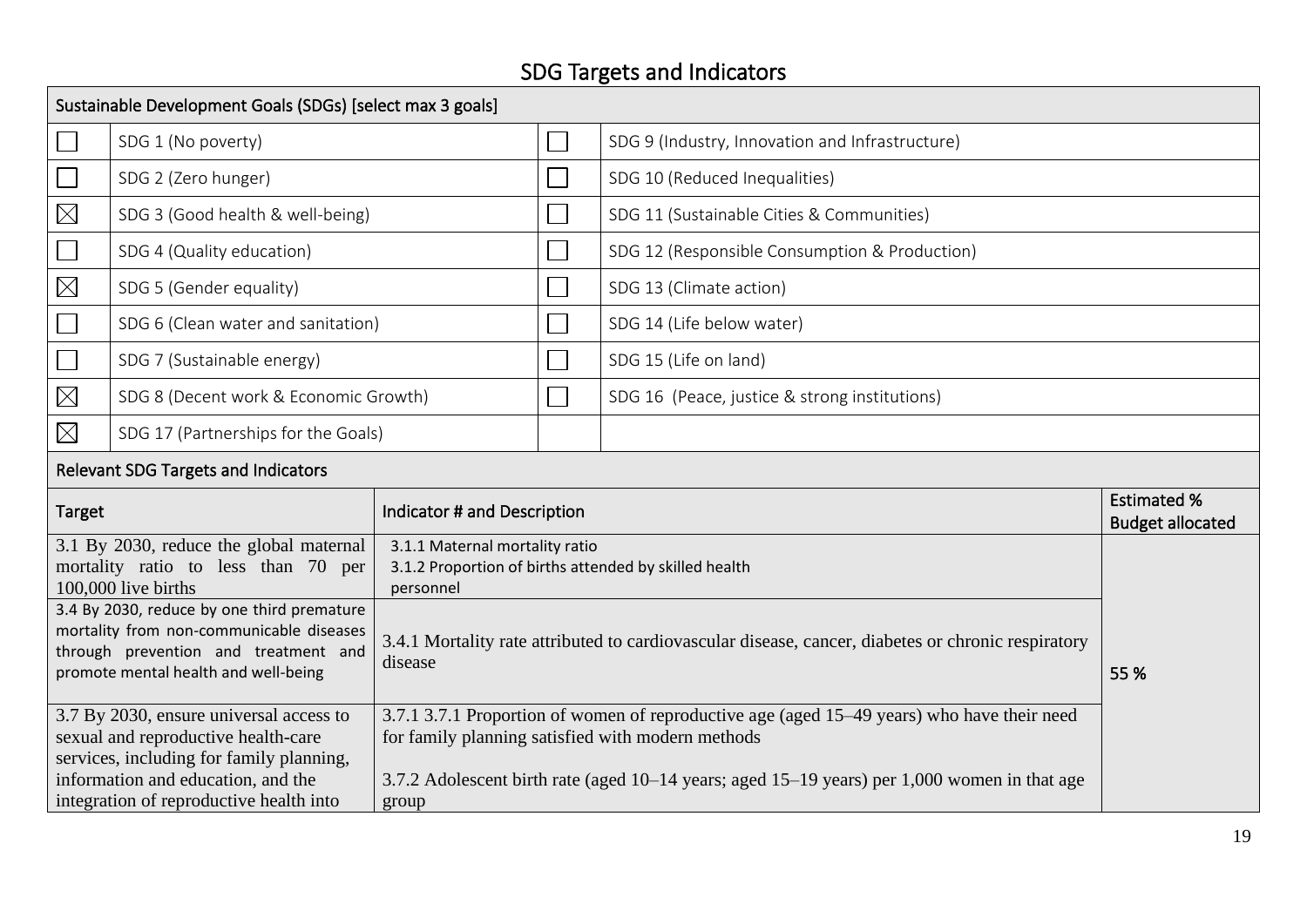| national strategies and programmes                                                                                                                                                                                                                                                                                                  |                                                                                                                                                                                                                                                                                                                                                                                                                                                 |         |
|-------------------------------------------------------------------------------------------------------------------------------------------------------------------------------------------------------------------------------------------------------------------------------------------------------------------------------------|-------------------------------------------------------------------------------------------------------------------------------------------------------------------------------------------------------------------------------------------------------------------------------------------------------------------------------------------------------------------------------------------------------------------------------------------------|---------|
| 3.8 Achieve universal health coverage,<br>including financial risk protection,<br>access to quality essential health-care<br>services and access to safe, effective,<br>quality and affordable essential<br>medicines and vaccines for all                                                                                          | 3.8.1 Coverage of essential health services<br>3.8.2 Proportion of population with large household expenditures on health as a share of total<br>household expenditure or income                                                                                                                                                                                                                                                                |         |
| 5.6 Ensure universal access to sexual and<br>reproductive health and reproductive<br>rights as agreed in accordance with the<br>of<br>Action<br>of<br>Programme<br>the<br>International Conference on Population<br>and Development and the Beijing<br>Platform for Action and the outcome<br>documents of their review conferences | 5.6.1 Proportion of women aged 15–49 years who make their own informed decisions<br>regarding sexual relations, contraceptive use and reproductive health care<br>5.6.2 Number of countries with laws and regulations that guarantee full and equal access to<br>women and men aged 15 years and older to sexual and reproductive health care, information<br>and education                                                                     |         |
| <b>5.2</b> Eliminate all forms of violence<br>against all women and girls in the public<br>and private spheres, including trafficking<br>and sexual and other types of<br>exploitation                                                                                                                                              | 5.2.1 Proportion of ever-partnered women and girls aged 15 years and older subjected to<br>physical, sexual or psychological violence by a current or former intimate partner in the<br>previous 12 months, by form of violence and by age<br>5.2.2 Proportion of women and girls aged 15 years and older subjected to sexual violence by<br>persons other than an intimate partner in the previous 12months, by age and place of<br>occurrence | 25%     |
| 8.8 Protect labour rights and promote<br>safe and secure working environments<br>for all workers, including migrant<br>workers, in particular women migrants,<br>and those in precarious employment                                                                                                                                 | 8.8.1 Frequency rates of fatal and non-fatal occupational injuries, by sex and migrant status                                                                                                                                                                                                                                                                                                                                                   | 20%     |
| 17.17 Encourage and promote effective<br>public, public-private and civil society<br>partnerships, building on the experience<br>and resourcing strategies of partnerships                                                                                                                                                          | 17.17.1<br>Amount in United States dollars committed to public-private and civil society partnerships                                                                                                                                                                                                                                                                                                                                           | In-kind |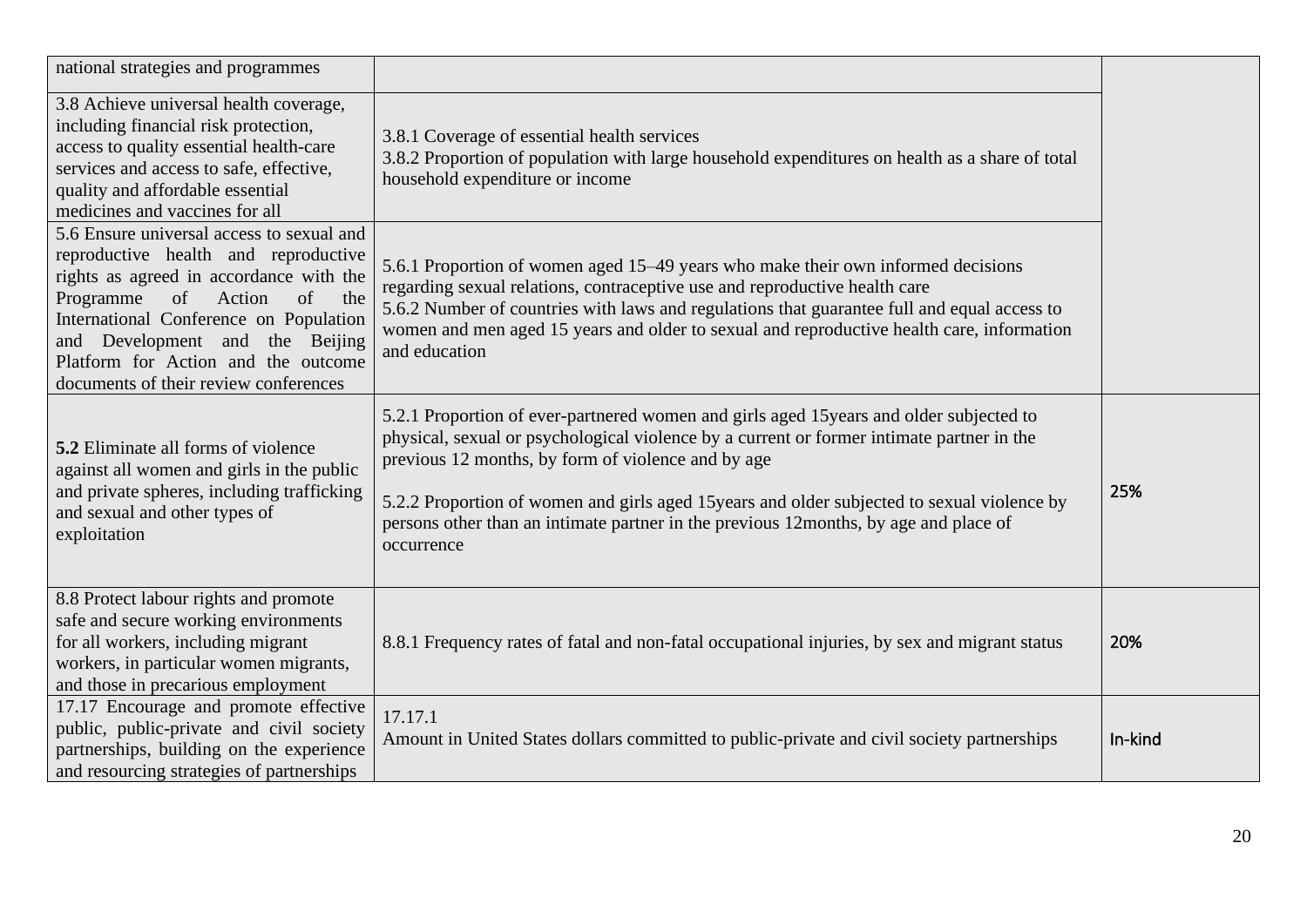| <b>Risk</b>                                                                                                                     |                                                                                                        |                                                             |                                                                                                                                                |                                                                                              |                                                                                                                                                                                                                                                                                                          |                                            |  |  |
|---------------------------------------------------------------------------------------------------------------------------------|--------------------------------------------------------------------------------------------------------|-------------------------------------------------------------|------------------------------------------------------------------------------------------------------------------------------------------------|----------------------------------------------------------------------------------------------|----------------------------------------------------------------------------------------------------------------------------------------------------------------------------------------------------------------------------------------------------------------------------------------------------------|--------------------------------------------|--|--|
| Event                                                                                                                           | Categories<br>Financial<br>Operational<br>Organizational<br>Political (regulatory<br>and/or strategic) | Level<br>3 - Very High<br>$2 - Medium$<br>High<br>$1 - Low$ | Likelihood<br>$6$ – Expected<br>5 - Highly Likely<br>$4$ – Likely<br>3 - Moderate<br>2 - Low Likelihood<br>1- Not Likely<br>0 - Not Applicable | Impact<br>$5 -$ Extreme<br>$4 - Major$<br>3 - Moderate<br>$2 -$ Minor<br>$1$ – Insignificant | <b>Mitigating Measures</b><br>(List the specific mitigation<br>measures)                                                                                                                                                                                                                                 | <b>Risk Owner</b>                          |  |  |
| Risk 1<br>Political will is affected by external<br>factors related to Ministry of<br>Health' response to COVID-19              | Political                                                                                              | $\overline{2}$                                              | $\overline{2}$                                                                                                                                 | $\overline{4}$                                                                               | The proposal is based on<br>discussions<br>that<br>have<br>already taken place with the<br>Ministry of Health and<br>others partners. In addition,<br>the Ministry of Health has<br>just issued a ministerial<br>decisions<br>maintain<br>to<br>essential health services for<br>vulnerable populations. | <b>UNFPA</b><br><b>WHO</b><br><b>UNIDO</b> |  |  |
| Risk 2<br>Weak commitment of professionals<br>in primary health care facilities and<br>other sectors targeted by the<br>project | Operational                                                                                            | $\overline{2}$                                              | 3                                                                                                                                              | 5                                                                                            | The proposal is based on<br>the regulatory aspects: the<br>existing network of primary<br>health care facilities, the<br>health map and the essential<br>needs of vital sectors.                                                                                                                         | <b>UNFPA</b><br><b>WHO</b><br><b>UNIDO</b> |  |  |
| Risk 3<br>vulnerable<br>Certain<br>populations<br>initially targeted are not integrated<br>into the project.                    | Operational                                                                                            | $\overline{2}$                                              | 3                                                                                                                                              | 3                                                                                            | Civil society is mobilized to<br>be able to inform and<br>support the most vulnerable<br>populations of the services<br>and care to which they are<br>entitled.                                                                                                                                          | <b>UNFPA</b><br><b>WHO</b>                 |  |  |
| Risk 4<br>The implementation period might<br>not be sufficient to spend the whole<br>project budget                             | Financial                                                                                              | $\overline{2}$                                              | 3                                                                                                                                              | $\overline{4}$                                                                               | The project anticipate this<br>in preparing and launching<br>the procurement processes<br>order<br>accelerate<br>to<br>in<br>especially the PEE material                                                                                                                                                 |                                            |  |  |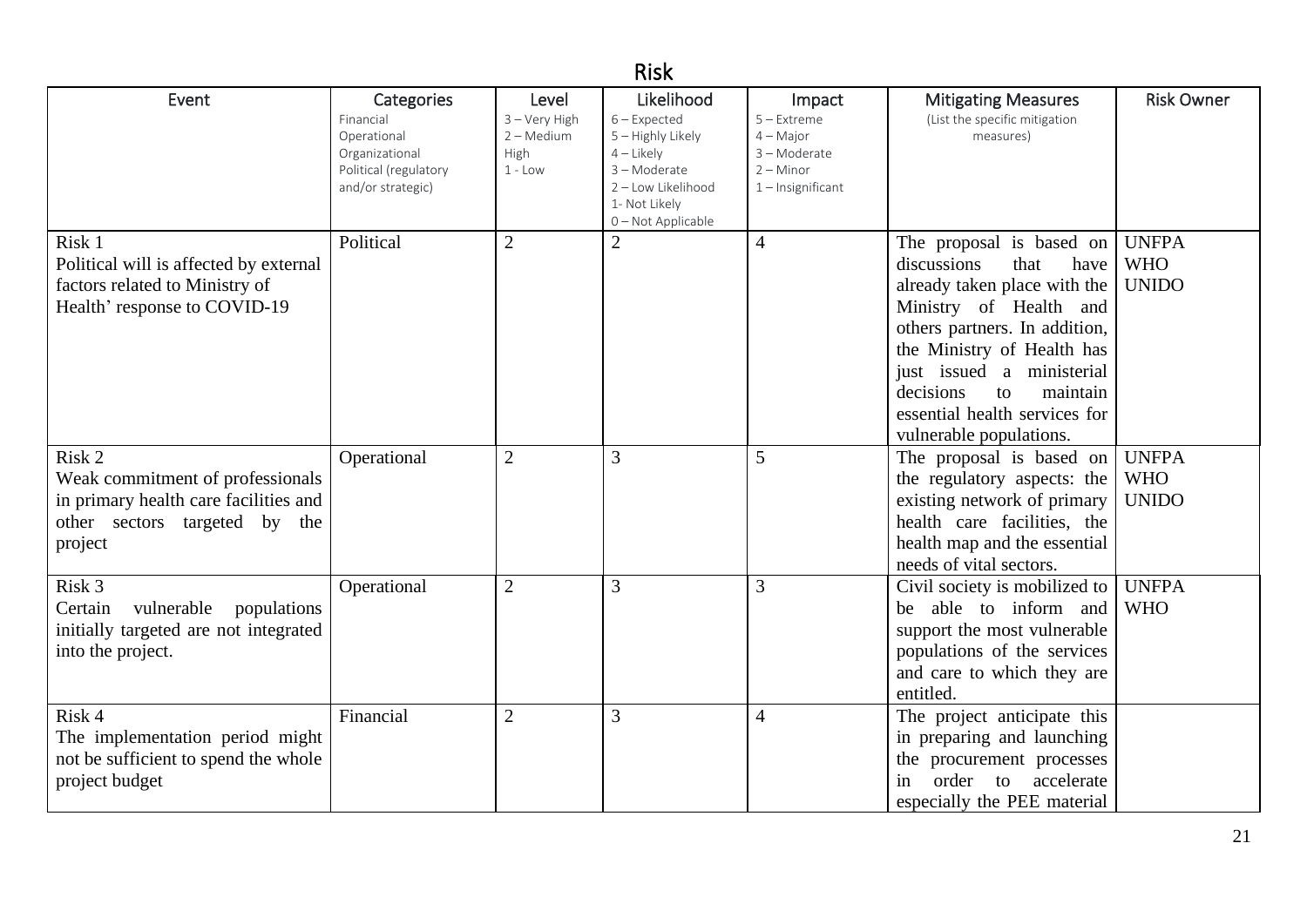|                                     |                |  | purchase and the Health        |
|-------------------------------------|----------------|--|--------------------------------|
|                                     |                |  | application<br>care            |
|                                     |                |  | development                    |
| Risk 5                              | Organizational |  | Additional efforts will be All |
| The desegregated data (e.g. For     |                |  | enhance<br>made<br>to          |
| migrant, male/female, regions etc.) |                |  | stakeholder<br>awareness       |
| for results reports and monitoring  |                |  | data<br>toward<br>the          |
| might be not available in Morocco   |                |  | desegregated reporting.        |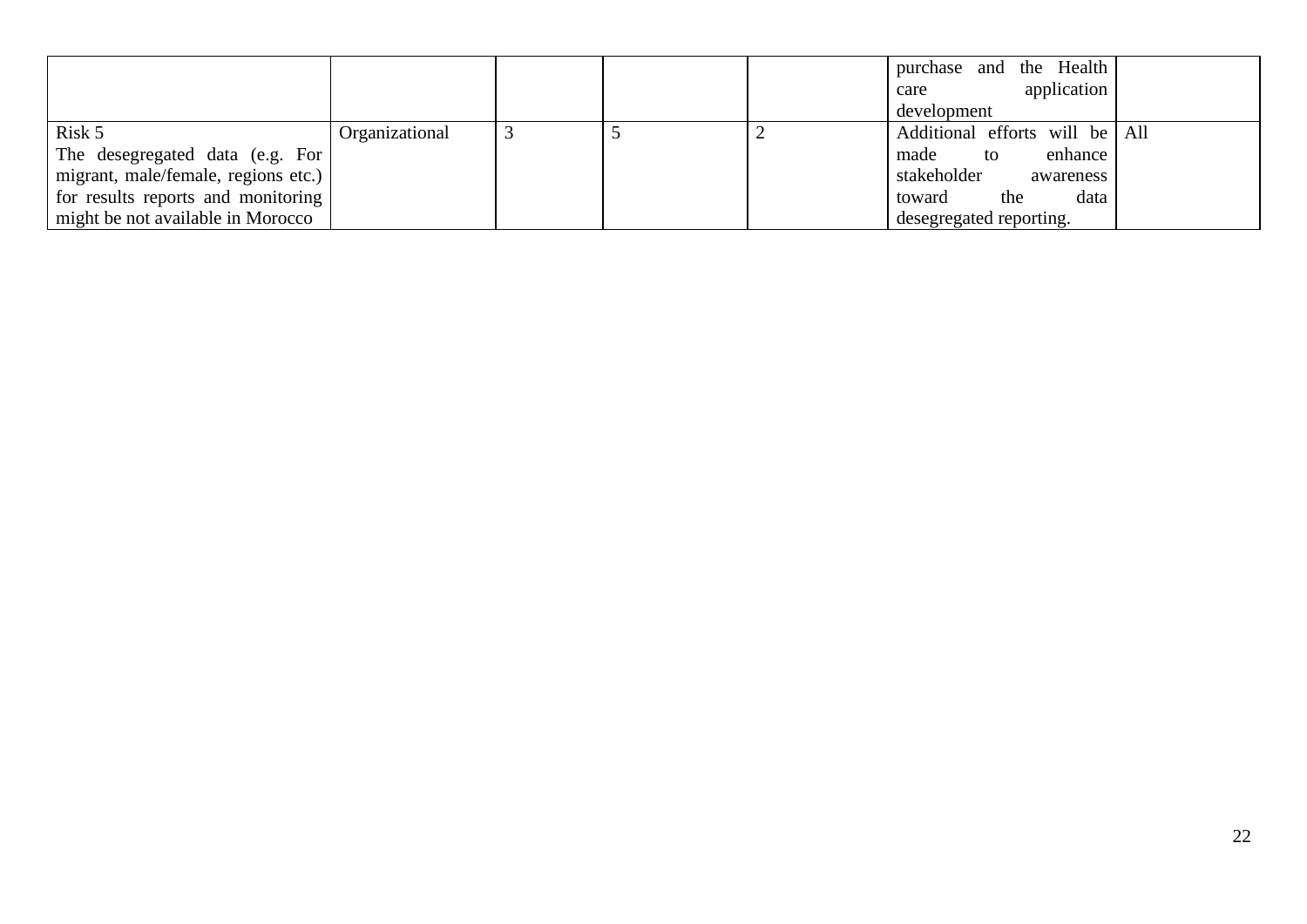# Budget by UNDG Categories

| <b>Budget Lines</b>                                          | Fiscal<br>Year | Description<br>[OPTIONAL]                                             | <b>UNFPA</b> | <b>WHO</b> | <b>UNIDO</b> | Total<br><b>USD</b> |
|--------------------------------------------------------------|----------------|-----------------------------------------------------------------------|--------------|------------|--------------|---------------------|
| 1. Staff and other personnel                                 | 2020           | Project Management Unit recruitment                                   | 58 240,00    |            | 29 250,00    | 87 490,00           |
| 2. Supplies, Commodities, Materials                          |                | 2020 Purchase of supplies and consumables                             | 4 200,00     |            |              | 4 200,00            |
|                                                              |                | Purchase of computer equipment and office furniture                   | 10 500,00    | 2 000,00   |              | 10 500,00           |
| 3. Equipment, Vehicles, and Furniture,<br>incl. Depreciation |                | 2020 Health equipment and materiel                                    | 200 000,00   | 73 000,00  |              | 273 000,00          |
|                                                              |                | Purchase of protective equipment                                      |              | 70 000,00  |              | 70 000,00           |
| 4. Contractual services                                      |                | 2020 Expertise, purchase of services including consultation, printing | 144 707,66   | 36 915,00  | 150 583,00   | 332205,66           |
| 5. Travel                                                    | 2020           | Travel                                                                | 4 200,00     | 2 000,00   | 4 000,00     | 10 200,00           |
| 6. Transfers and Grants to Counterparts                      |                | 2020 Activities directly implemented by national partners             | 120 000,00   |            |              | 120 000,00          |
| 7. General Operating and other direct<br>costs               |                | 2020 Mobile phone, Office rental                                      | 18 900,00    | 3 000,89   | 3 082,89     | 24 983,78           |
| Sub Total Programme Costs                                    |                |                                                                       | 560 747,66   | 186 915,89 | 186 915,89   | 934 579,44          |
| 8. Indirect Support Costs * 7%                               |                |                                                                       | 39 252,34    | 13 084,11  | 13 084,11    | 65 420,56           |
| Total                                                        |                |                                                                       | 600 000,00   | 200 000,00 | 200 000,00   | 1 000 000,00        |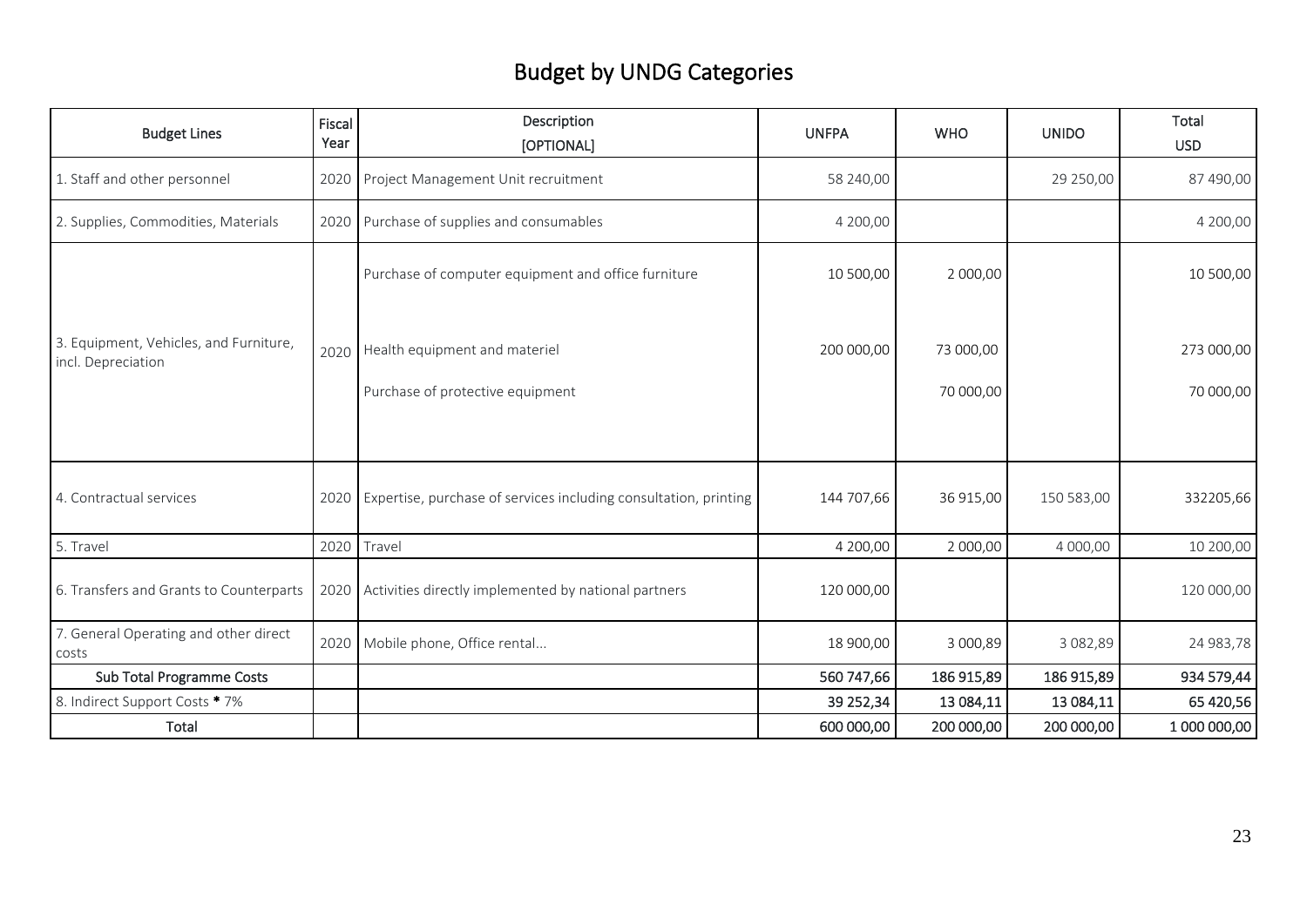## Signatures

E-Signature/validation through the system or email from the RC confirming submission

**Names and email addresses of Recipient UN Organizations' colleagues (including Agency representatives) who will be included in the notification of the fund transfer**

| <b>Agency</b> | <b>Name</b>                                                                                        | <b>Title</b>                 | <b>Email</b>       |
|---------------|----------------------------------------------------------------------------------------------------|------------------------------|--------------------|
| <b>UNFPA</b>  | M.Luis Mora                                                                                        | Representative               | mora@unfpa.org     |
| <b>WHO</b>    | Ms. Maryam Begdeli                                                                                 | Representative               | bigdelim@who.int   |
| <b>UNIDO</b>  |                                                                                                    |                              |                    |
|               | Notification of funds transfers:                                                                   |                              |                    |
|               | Mr. George Perera                                                                                  | Director,                    | g.perera@unido.org |
|               |                                                                                                    | Department of                |                    |
|               |                                                                                                    | Finance                      |                    |
|               | Mr. Peter Krist,                                                                                   | Chief, Accounts,             | P.Krist@unido.org  |
|               |                                                                                                    | Payments and                 |                    |
|               |                                                                                                    | <b>Treasury Division</b>     |                    |
|               | For all other notifications, and as per the terms of Annex D of the signed MoU                     |                              |                    |
|               | (https://intranet.unido.org/intranet/images/4/49/MOU_with_UNDP-UN_Agencies_re_COVID19_7.4.2020.pdf |                              |                    |
|               | Mr. Hiroshi Kuniyoshi                                                                              | Deputy to the Director       | ddg@unido.org      |
|               |                                                                                                    | General, Vienna              |                    |
|               |                                                                                                    | <b>International Centre,</b> |                    |
|               |                                                                                                    | Wagramer Strasse 5,          |                    |
|               |                                                                                                    | P.O. Box 300, A-1400         |                    |
|               |                                                                                                    | Vienna, Austria,             |                    |
|               | Ms. Hanan Hanzaz                                                                                   | <b>UNIDO Country</b>         | H.HANZAZ@unido.org |
|               |                                                                                                    | Representative               |                    |
|               | Ms. Meryem Seghir                                                                                  | Industrial                   | M.SGHIR@unido.org  |
|               |                                                                                                    | Development Officer,         |                    |
|               |                                                                                                    | PTC/AGR/FSN                  |                    |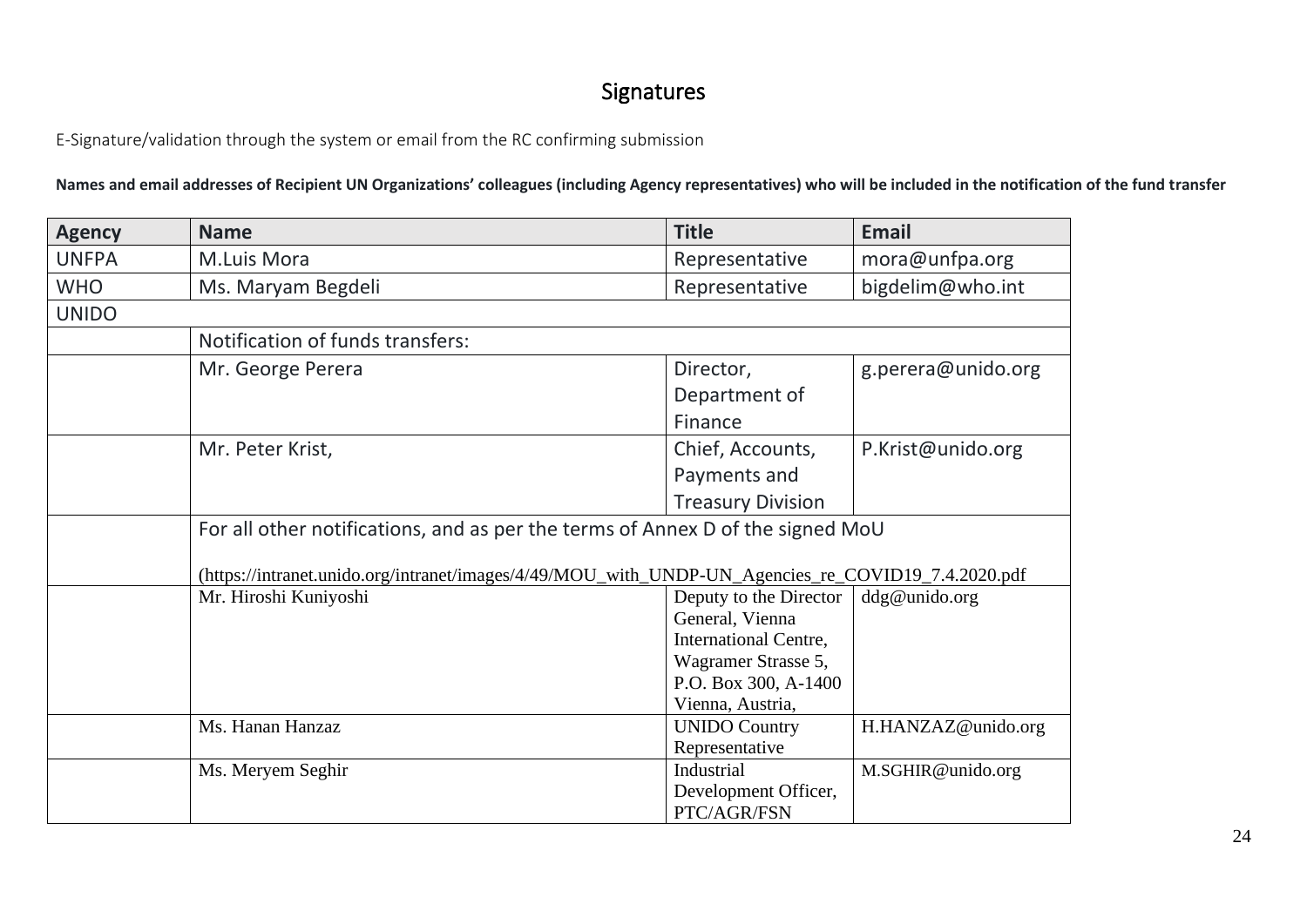| Annex: SDG List |  |
|-----------------|--|
|-----------------|--|

| <b>Target</b> | <b>Description</b>                                                                                                                                                                                                                                                                                                                                                                                                                                                 |
|---------------|--------------------------------------------------------------------------------------------------------------------------------------------------------------------------------------------------------------------------------------------------------------------------------------------------------------------------------------------------------------------------------------------------------------------------------------------------------------------|
| TARGET_1.1    | 1.1 By 2030, eradicate extreme poverty for all people everywhere, currently measured as people living on less than \$1.25 a day                                                                                                                                                                                                                                                                                                                                    |
| TARGET 1.2    | 1.2 By 2030, reduce at least by half the proportion of men, women and children of all ages living in poverty in all its dimensions<br>according to national definitions                                                                                                                                                                                                                                                                                            |
| TARGET_1.3    | 1.3 Implement nationally appropriate social protection systems and measures for all, including floors, and by 2030 achieve substantial<br>coverage of the poor and the vulnerable                                                                                                                                                                                                                                                                                  |
| TARGET 1.4    | 1.4 By 2030, ensure that all men and women, in particular the poor and the vulnerable, have equal rights to economic resources, as well<br>as access to basic services, ownership and control over land and other forms of property, inheritance, natural resources, appropriate<br>new technology and financial services, including microfinance                                                                                                                  |
| TARGET_1.5    | 1.5 By 2030, build the resilience of the poor and those in vulnerable situations and reduce their exposure and vulnerability to climate-<br>related extreme events and other economic, social and environmental shocks and disasters                                                                                                                                                                                                                               |
| TARGET_1.a    | 1.a Ensure significant mobilization of resources from a variety of sources, including through enhanced development cooperation, in<br>order to provide adequate and predictable means for developing countries, in particular least developed countries, to implement<br>programmes and policies to end poverty in all its dimensions                                                                                                                              |
| TARGET 1.b    | 1.b Create sound policy frameworks at the national, regional and international levels, based on pro-poor and gender-sensitive<br>development strategies, to support accelerated investment in poverty eradication actions                                                                                                                                                                                                                                          |
| TARGET_2.1    | 2.1 By 2030, end hunger and ensure access by all people, in particular the poor and people in vulnerable situations, including infants, to<br>safe, nutritious and sufficient food all year round                                                                                                                                                                                                                                                                  |
| TARGET 2.2    | 2.2 By 2030, end all forms of malnutrition, including achieving, by 2025, the internationally agreed targets on stunting and wasting in<br>children under 5 years of age, and address the nutritional needs of adolescent girls, pregnant and lactating women and older persons                                                                                                                                                                                    |
| TARGET_2.3    | 2.3 By 2030, double the agricultural productivity and incomes of small-scale food producers, in particular women, indigenous peoples,<br>family farmers, pastoralists and fishers, including through secure and equal access to land, other productive resources and inputs,<br>knowledge, financial services, markets and opportunities for value addition and non-farm employment                                                                                |
| TARGET 2.4    | 2.4 By 2030, ensure sustainable food production systems and implement resilient agricultural practices that increase productivity and<br>production, that help maintain ecosystems, that strengthen capacity for adaptation to climate change, extreme weather, drought,<br>flooding and other disasters and that progressively improve land and soil quality                                                                                                      |
| TARGET 2.5    | 2.5 By 2020, maintain the genetic diversity of seeds, cultivated plants and farmed and domesticated animals and their related wild<br>species, including through soundly managed and diversified seed and plant banks at the national, regional and international levels, and<br>promote access to and fair and equitable sharing of benefits arising from the utilization of genetic resources and associated traditional<br>knowledge, as internationally agreed |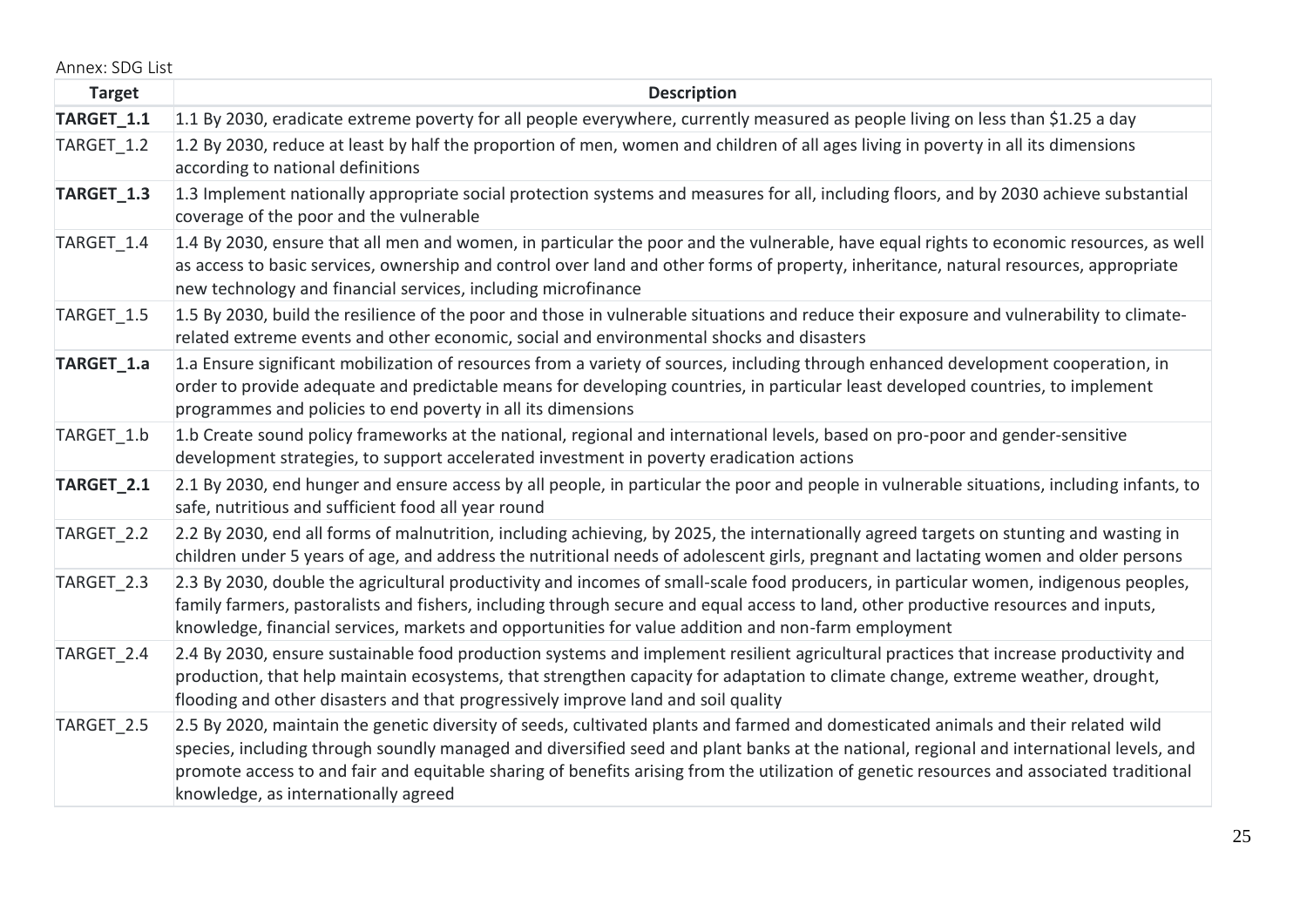| <b>Target</b> | <b>Description</b>                                                                                                                                                                                                                                                                                                                                                                                                                                                                                                                                                                                   |
|---------------|------------------------------------------------------------------------------------------------------------------------------------------------------------------------------------------------------------------------------------------------------------------------------------------------------------------------------------------------------------------------------------------------------------------------------------------------------------------------------------------------------------------------------------------------------------------------------------------------------|
| TARGET 2.a    | 2.a Increase investment, including through enhanced international cooperation, in rural infrastructure, agricultural research and<br>extension services, technology development and plant and livestock gene banks in order to enhance agricultural productive capacity in<br>developing countries, in particular least developed countries                                                                                                                                                                                                                                                          |
| TARGET 2.b    | 2.b Correct and prevent trade restrictions and distortions in world agricultural markets, including through the parallel elimination of all<br>forms of agricultural export subsidies and all export measures with equivalent effect, in accordance with the mandate of the Doha<br>Development Round                                                                                                                                                                                                                                                                                                |
| TARGET_2.c    | 2.c Adopt measures to ensure the proper functioning of food commodity markets and their derivatives and facilitate timely access to<br>market information, including on food reserves, in order to help limit extreme food price volatility                                                                                                                                                                                                                                                                                                                                                          |
| TARGET_3.1    | 3.1 By 2030, reduce the global maternal mortality ratio to less than 70 per 100,000 live births                                                                                                                                                                                                                                                                                                                                                                                                                                                                                                      |
| TARGET_3.2    | 3.2 By 2030, end preventable deaths of newborns and children under 5 years of age, with all countries aiming to reduce neonatal<br>mortality to at least as low as 12 per 1,000 live births and under-5 mortality to at least as low as 25 per 1,000 live births                                                                                                                                                                                                                                                                                                                                     |
| TARGET_3.3    | 3.3 By 2030, end the epidemics of AIDS, tuberculosis, malaria and neglected tropical diseases and combat hepatitis, water-borne<br>diseases and other communicable diseases                                                                                                                                                                                                                                                                                                                                                                                                                          |
| TARGET_3.4    | 3.4 By 2030, reduce by one third premature mortality from non-communicable diseases through prevention and treatment and promote<br>mental health and well-being                                                                                                                                                                                                                                                                                                                                                                                                                                     |
| TARGET 3.5    | 3.5 Strengthen the prevention and treatment of substance abuse, including narcotic drug abuse and harmful use of alcohol                                                                                                                                                                                                                                                                                                                                                                                                                                                                             |
| TARGET_3.6    | 3.6 By 2020, halve the number of global deaths and injuries from road traffic accidents                                                                                                                                                                                                                                                                                                                                                                                                                                                                                                              |
| TARGET_3.7    | 3.7 By 2030, ensure universal access to sexual and reproductive health-care services, including for family planning, information and<br>education, and the integration of reproductive health into national strategies and programmes                                                                                                                                                                                                                                                                                                                                                                |
| TARGET 3.8    | 3.8 Achieve universal health coverage, including financial risk protection, access to quality essential health-care services and access to<br>safe, effective, quality and affordable essential medicines and vaccines for all                                                                                                                                                                                                                                                                                                                                                                       |
| TARGET 3.9    | 3.9 By 2030, substantially reduce the number of deaths and illnesses from hazardous chemicals and air, water and soil pollution and<br>contamination                                                                                                                                                                                                                                                                                                                                                                                                                                                 |
| TARGET 3.a    | 3.a Strengthen the implementation of the World Health Organization Framework Convention on Tobacco Control in all countries, as<br>appropriate                                                                                                                                                                                                                                                                                                                                                                                                                                                       |
| TARGET 3.b    | 3.b Support the research and development of vaccines and medicines for the communicable and non-communicable diseases that<br>primarily affect developing countries, provide access to affordable essential medicines and vaccines, in accordance with the Doha<br>Declaration on the TRIPS Agreement and Public Health, which affirms the right of developing countries to use to the full the provisions in<br>the Agreement on Trade-Related Aspects of Intellectual Property Rights regarding flexibilities to protect public health, and, in particular,<br>provide access to medicines for all |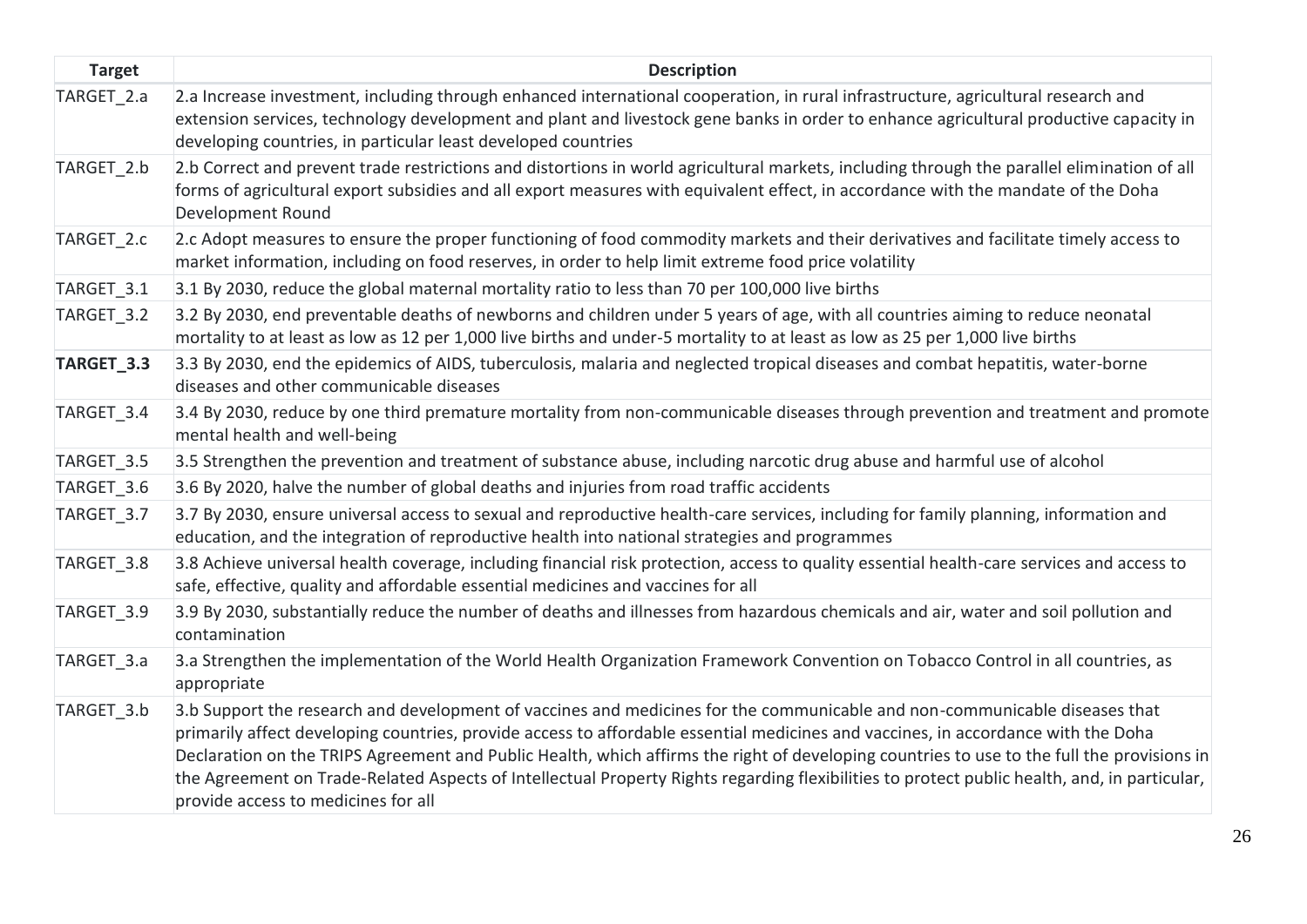| <b>Target</b> | <b>Description</b>                                                                                                                                                                                                                                                                                                                                                                                                                       |
|---------------|------------------------------------------------------------------------------------------------------------------------------------------------------------------------------------------------------------------------------------------------------------------------------------------------------------------------------------------------------------------------------------------------------------------------------------------|
| TARGET 3.c    | 3.c Substantially increase health financing and the recruitment, development, training and retention of the health workforce in<br>developing countries, especially in least developed countries and small island developing States                                                                                                                                                                                                      |
| TARGET_3.d    | 3.d Strengthen the capacity of all countries, in particular developing countries, for early warning, risk reduction and management of<br>national and global health risks                                                                                                                                                                                                                                                                |
| TARGET 4.1    | 4.1 By 2030, ensure that all girls and boys complete free, equitable and quality primary and secondary education leading to relevant and<br>effective learning outcomes                                                                                                                                                                                                                                                                  |
| TARGET 4.2    | 4.2 By 2030, ensure that all girls and boys have access to quality early childhood development, care and pre-primary education so that<br>they are ready for primary education                                                                                                                                                                                                                                                           |
| TARGET 4.3    | 4.3 By 2030, ensure equal access for all women and men to affordable and quality technical, vocational and tertiary education, including<br>university                                                                                                                                                                                                                                                                                   |
| TARGET_4.4    | 4.4 By 2030, substantially increase the number of youth and adults who have relevant skills, including technical and vocational skills, for<br>employment, decent jobs and entrepreneurship                                                                                                                                                                                                                                              |
| TARGET 4.5    | 4.5 By 2030, eliminate gender disparities in education and ensure equal access to all levels of education and vocational training for the<br>vulnerable, including persons with disabilities, indigenous peoples and children in vulnerable situations                                                                                                                                                                                   |
| TARGET_4.6    | 4.6 By 2030, ensure that all youth and a substantial proportion of adults, both men and women, achieve literacy and numeracy                                                                                                                                                                                                                                                                                                             |
| TARGET_4.7    | 4.7 By 2030, ensure that all learners acquire the knowledge and skills needed to promote sustainable development, including, among<br>others, through education for sustainable development and sustainable lifestyles, human rights, gender equality, promotion of a culture<br>of peace and non-violence, global citizenship and appreciation of cultural diversity and of culture's contribution to sustainable<br>development        |
| TARGET_4.a    | 4.a Build and upgrade education facilities that are child, disability and gender sensitive and provide safe, non-violent, inclusive and<br>effective learning environments for all                                                                                                                                                                                                                                                       |
| TARGET 4.b    | 4.b By 2020, substantially expand globally the number of scholarships available to developing countries, in particular least developed<br>countries, small island developing States and African countries, for enrolment in higher education, including vocational training and<br>information and communications technology, technical, engineering and scientific programmes, in developed countries and other<br>developing countries |
| TARGET_4.c    | 4.c By 2030, substantially increase the supply of qualified teachers, including through international cooperation for teacher training in<br>developing countries, especially least developed countries and small island developing States                                                                                                                                                                                               |
| TARGET_5.1    | 5.1 End all forms of discrimination against all women and girls everywhere                                                                                                                                                                                                                                                                                                                                                               |
| TARGET_5.2    | 5.2 Eliminate all forms of violence against all women and girls in the public and private spheres, including trafficking and sexual and<br>other types of exploitation                                                                                                                                                                                                                                                                   |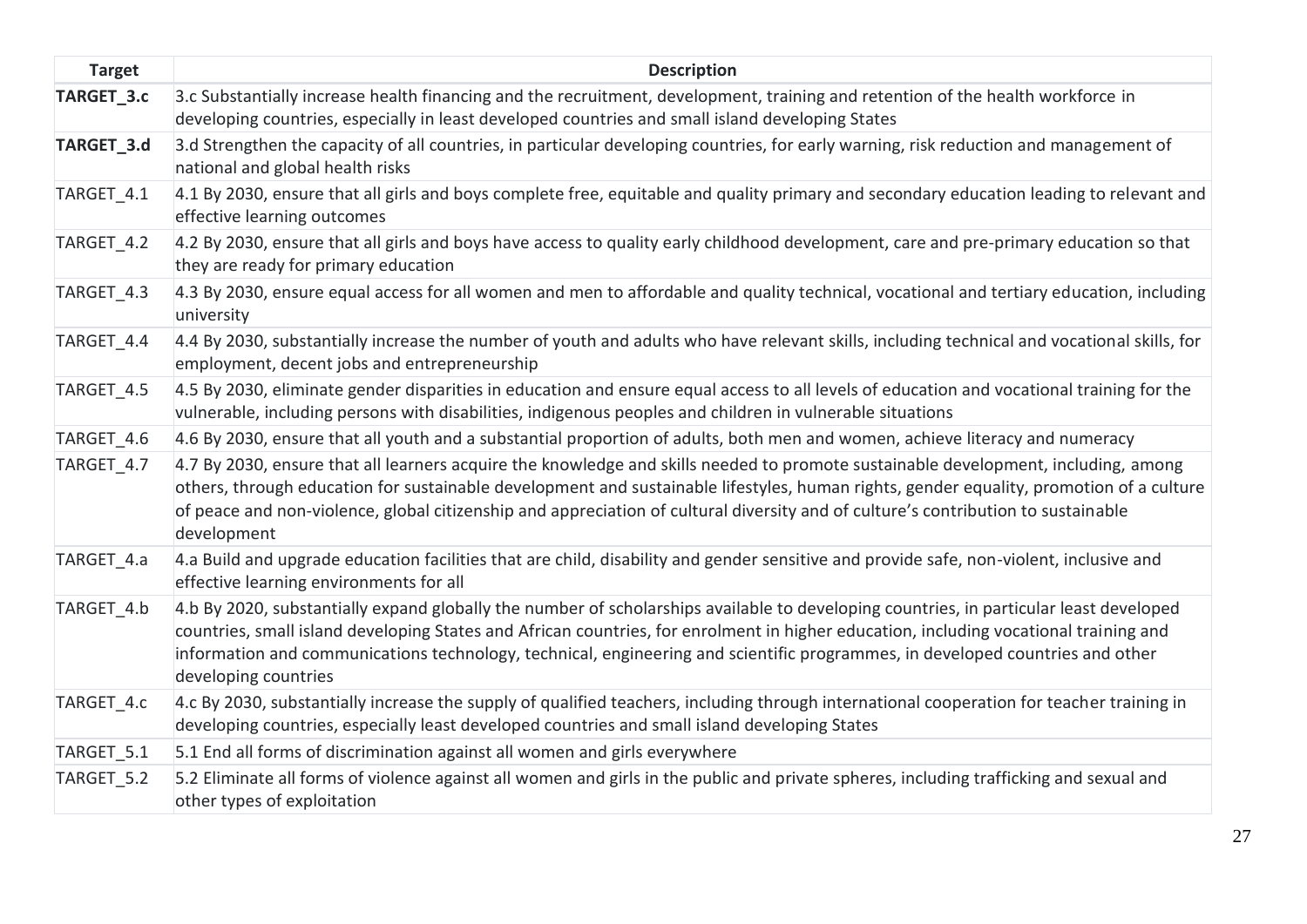| <b>Target</b> | <b>Description</b>                                                                                                                                                                                                                                                                                       |
|---------------|----------------------------------------------------------------------------------------------------------------------------------------------------------------------------------------------------------------------------------------------------------------------------------------------------------|
| TARGET_5.3    | 5.3 Eliminate all harmful practices, such as child, early and forced marriage and female genital mutilation                                                                                                                                                                                              |
| TARGET 5.4    | 5.4 Recognize and value unpaid care and domestic work through the provision of public services, infrastructure and social protection<br>policies and the promotion of shared responsibility within the household and the family as nationally appropriate                                                |
| TARGET_5.5    | 5.5 Ensure women's full and effective participation and equal opportunities for leadership at all levels of decision-making in political,<br>economic and public life                                                                                                                                    |
| TARGET 5.6    | 5.6 Ensure universal access to sexual and reproductive health and reproductive rights as agreed in accordance with the Programme of<br>Action of the International Conference on Population and Development and the Beijing Platform for Action and the outcome documents<br>of their review conferences |
| TARGET_5.a    | 5.a Undertake reforms to give women equal rights to economic resources, as well as access to ownership and control over land and<br>other forms of property, financial services, inheritance and natural resources, in accordance with national laws                                                     |
| TARGET_5.b    | 5.b Enhance the use of enabling technology, in particular information and communications technology, to promote the empowerment<br>of women                                                                                                                                                              |
| TARGET_5.c    | 5.c Adopt and strengthen sound policies and enforceable legislation for the promotion of gender equality and the empowerment of all<br>women and girls at all levels                                                                                                                                     |
| TARGET 6.1    | 6.1 By 2030, achieve universal and equitable access to safe and affordable drinking water for all                                                                                                                                                                                                        |
| TARGET 6.2    | 6.2 By 2030, achieve access to adequate and equitable sanitation and hygiene for all and end open defecation, paying special attention<br>to the needs of women and girls and those in vulnerable situations                                                                                             |
| TARGET 6.3    | 6.3 By 2030, improve water quality by reducing pollution, eliminating dumping and minimizing release of hazardous chemicals and<br>materials, halving the proportion of untreated wastewater and substantially increasing recycling and safe reuse globally                                              |
| TARGET 6.4    | 6.4 By 2030, substantially increase water-use efficiency across all sectors and ensure sustainable withdrawals and supply of freshwater<br>to address water scarcity and substantially reduce the number of people suffering from water scarcity                                                         |
| TARGET 6.5    | 6.5 By 2030, implement integrated water resources management at all levels, including through transboundary cooperation as<br>appropriate                                                                                                                                                                |
| TARGET 6.6    | 6.6 By 2020, protect and restore water-related ecosystems, including mountains, forests, wetlands, rivers, aquifers and lakes                                                                                                                                                                            |
| TARGET 6.a    | 6.a By 2030, expand international cooperation and capacity-building support to developing countries in water- and sanitation-related<br>activities and programmes, including water harvesting, desalination, water efficiency, wastewater treatment, recycling and reuse<br>technologies                 |
| TARGET 6.b    | 6.b Support and strengthen the participation of local communities in improving water and sanitation management                                                                                                                                                                                           |
| TARGET 7.1    | 7.1 By 2030, ensure universal access to affordable, reliable and modern energy services                                                                                                                                                                                                                  |
| TARGET 7.2    | 7.2 By 2030, increase substantially the share of renewable energy in the global energy mix                                                                                                                                                                                                               |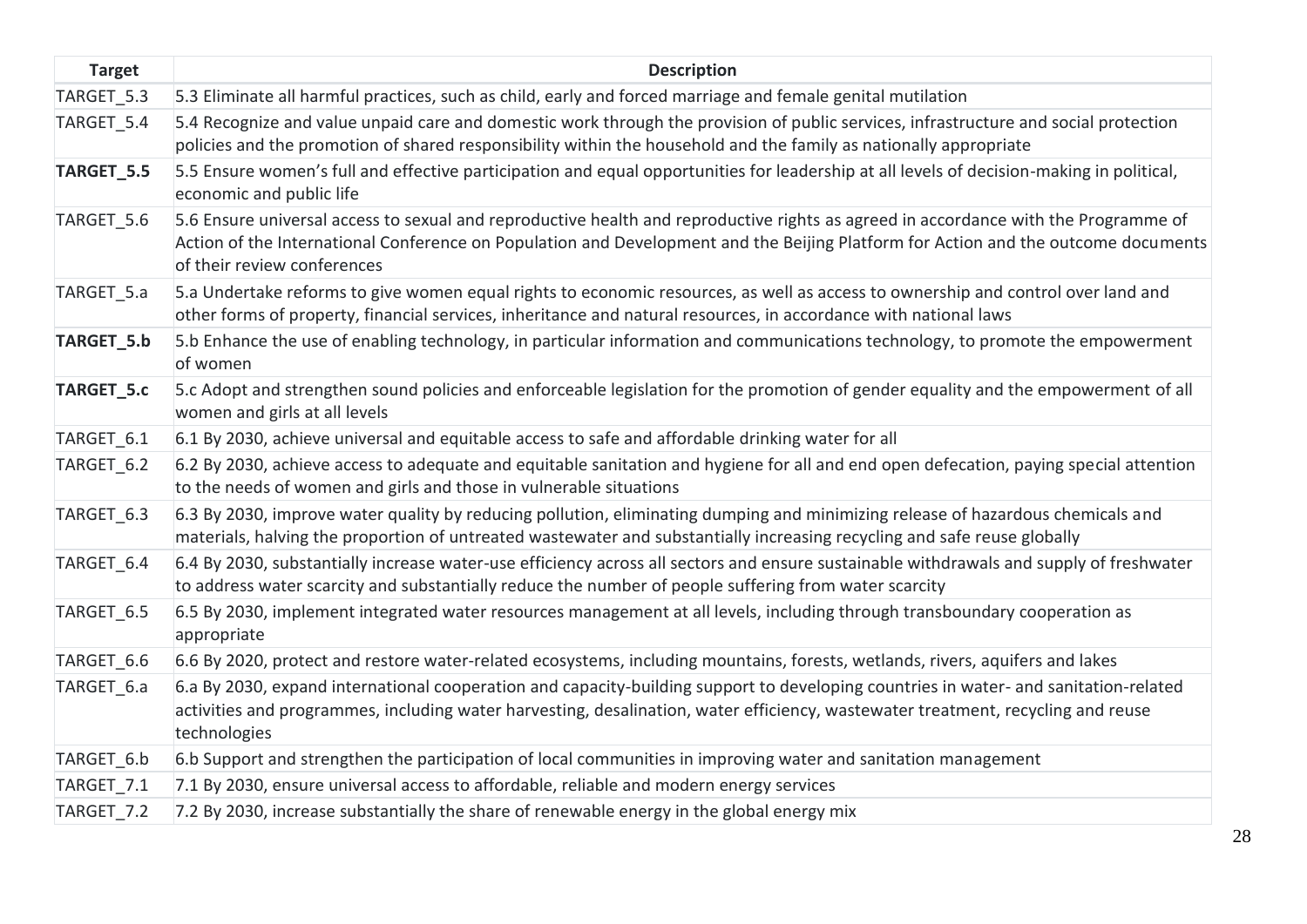| <b>Target</b>         | <b>Description</b>                                                                                                                                                                                                                                                                                                           |
|-----------------------|------------------------------------------------------------------------------------------------------------------------------------------------------------------------------------------------------------------------------------------------------------------------------------------------------------------------------|
| TARGET_7.3            | 7.3 By 2030, double the global rate of improvement in energy efficiency                                                                                                                                                                                                                                                      |
| TARGET_7.a            | 7.a By 2030, enhance international cooperation to facilitate access to clean energy research and technology, including renewable<br>energy, energy efficiency and advanced and cleaner fossil-fuel technology, and promote investment in energy infrastructure and clean<br>energy technology                                |
| TARGET 7.b            | 7.b By 2030, expand infrastructure and upgrade technology for supplying modern and sustainable energy services for all in developing<br>countries, in particular least developed countries, small island developing States and landlocked developing countries, in accordance<br>with their respective programmes of support |
| TARGET_8.1            | 8.1 Sustain per capita economic growth in accordance with national circumstances and, in particular, at least 7 per cent gross domestic<br>product growth per annum in the least developed countries                                                                                                                         |
| TARGET 8.10           | 8.10 Strengthen the capacity of domestic financial institutions to encourage and expand access to banking, insurance and financial<br>services for all                                                                                                                                                                       |
| TARGET <sub>8.2</sub> | 8.2 Achieve higher levels of economic productivity through diversification, technological upgrading and innovation, including through a<br>focus on high-value added and labour-intensive sectors                                                                                                                            |
| TARGET 8.3            | 8.3 Promote development-oriented policies that support productive activities, decent job creation, entrepreneurship, creativity and<br>innovation, and encourage the formalization and growth of micro-, small- and medium-sized enterprises, including through access to<br>financial services                              |
| TARGET 8.4            | 8.4 Improve progressively, through 2030, global resource efficiency in consumption and production and endeavour to decouple<br>economic growth from environmental degradation, in accordance with the 10-Year Framework of Programmes on Sustainable<br>Consumption and Production, with developed countries taking the lead |
| TARGET_8.5            | 8.5 By 2030, achieve full and productive employment and decent work for all women and men, including for young people and persons<br>with disabilities, and equal pay for work of equal value                                                                                                                                |
| TARGET 8.6            | 8.6 By 2020, substantially reduce the proportion of youth not in employment, education or training                                                                                                                                                                                                                           |
| TARGET_8.7            | 8.7 Take immediate and effective measures to eradicate forced labour, end modern slavery and human trafficking and secure the<br>prohibition and elimination of the worst forms of child labour, including recruitment and use of child soldiers, and by 2025 end child<br>labour in all its forms                           |
| TARGET_8.8            | 8.8 Protect labour rights and promote safe and secure working environments for all workers, including migrant workers, in particular<br>women migrants, and those in precarious employment                                                                                                                                   |
| TARGET 8.9            | 8.9 By 2030, devise and implement policies to promote sustainable tourism that creates jobs and promotes local culture and products                                                                                                                                                                                          |
| TARGET_8.a            | 8.a Increase Aid for Trade support for developing countries, in particular least developed countries, including through the Enhanced<br>Integrated Framework for Trade-related Technical Assistance to Least Developed Countries                                                                                             |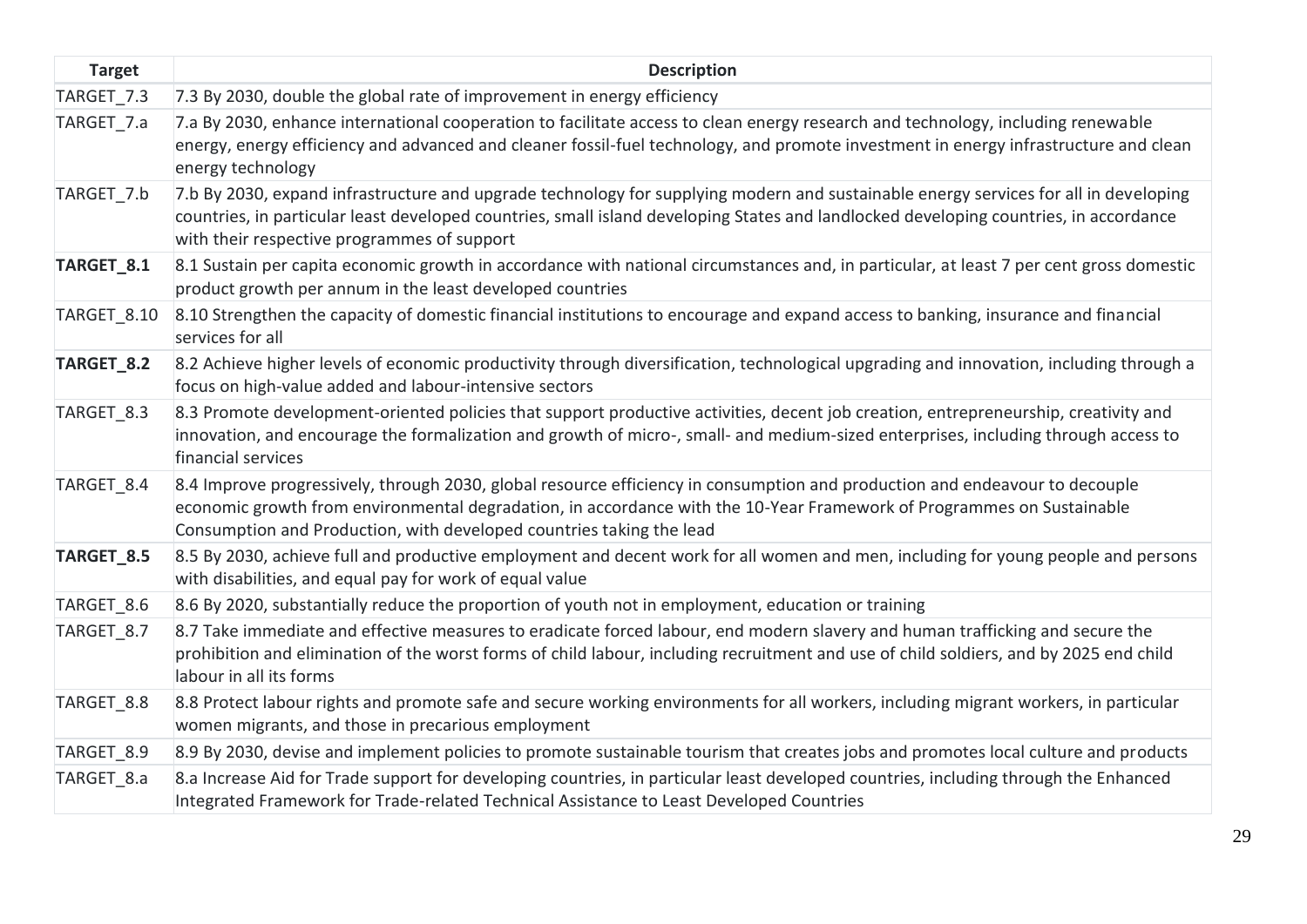| <b>Target</b> | <b>Description</b>                                                                                                                                                                                                                                                                                                                                             |
|---------------|----------------------------------------------------------------------------------------------------------------------------------------------------------------------------------------------------------------------------------------------------------------------------------------------------------------------------------------------------------------|
| TARGET 8.b    | 8.b By 2020, develop and operationalize a global strategy for youth employment and implement the Global Jobs Pact of the<br>International Labour Organization                                                                                                                                                                                                  |
| TARGET_9.1    | 9.1 Develop quality, reliable, sustainable and resilient infrastructure, including regional and transborder infrastructure, to support<br>economic development and human well-being, with a focus on affordable and equitable access for all                                                                                                                   |
| TARGET 9.2    | 9.2 Promote inclusive and sustainable industrialization and, by 2030, significantly raise industry's share of employment and gross<br>domestic product, in line with national circumstances, and double its share in least developed countries                                                                                                                 |
| TARGET 9.3    | 9.3 Increase the access of small-scale industrial and other enterprises, in particular in developing countries, to financial services,<br>including affordable credit, and their integration into value chains and markets                                                                                                                                     |
| TARGET_9.4    | 9.4 By 2030, upgrade infrastructure and retrofit industries to make them sustainable, with increased resource-use efficiency and greater<br>adoption of clean and environmentally sound technologies and industrial processes, with all countries taking action in accordance with<br>their respective capabilities                                            |
| TARGET 9.5    | 9.5 Enhance scientific research, upgrade the technological capabilities of industrial sectors in all countries, in particular developing<br>countries, including, by 2030, encouraging innovation and substantially increasing the number of research and development workers per<br>1 million people and public and private research and development spending |
| TARGET 9.a    | 9.a Facilitate sustainable and resilient infrastructure development in developing countries through enhanced financial, technological and<br>technical support to African countries, least developed countries, landlocked developing countries and small island developing States                                                                             |
| TARGET_9.b    | 9.b Support domestic technology development, research and innovation in developing countries, including by ensuring a conducive<br>policy environment for, inter alia, industrial diversification and value addition to commodities                                                                                                                            |
| TARGET 9.c    | 9.c Significantly increase access to information and communications technology and strive to provide universal and affordable access to<br>the Internet in least developed countries by 2020                                                                                                                                                                   |
| TARGET 10.1   | 10.1 By 2030, progressively achieve and sustain income growth of the bottom 40 per cent of the population at a rate higher than the<br>national average                                                                                                                                                                                                        |
| TARGET 10.2   | 10.2 By 2030, empower and promote the social, economic and political inclusion of all, irrespective of age, sex, disability, race, ethnicity,<br>origin, religion or economic or other status                                                                                                                                                                  |
| TARGET 10.3   | 10.3 Ensure equal opportunity and reduce inequalities of outcome, including by eliminating discriminatory laws, policies and practices<br>and promoting appropriate legislation, policies and action in this regard                                                                                                                                            |
| TARGET_10.4   | 10.4 Adopt policies, especially fiscal, wage and social protection policies, and progressively achieve greater equality                                                                                                                                                                                                                                        |
| TARGET 10.5   | 10.5 Improve the regulation and monitoring of global financial markets and institutions and strengthen the implementation of such<br>regulations                                                                                                                                                                                                               |
| TARGET 10.6   | 10.6 Ensure enhanced representation and voice for developing countries in decision-making in global international economic and                                                                                                                                                                                                                                 |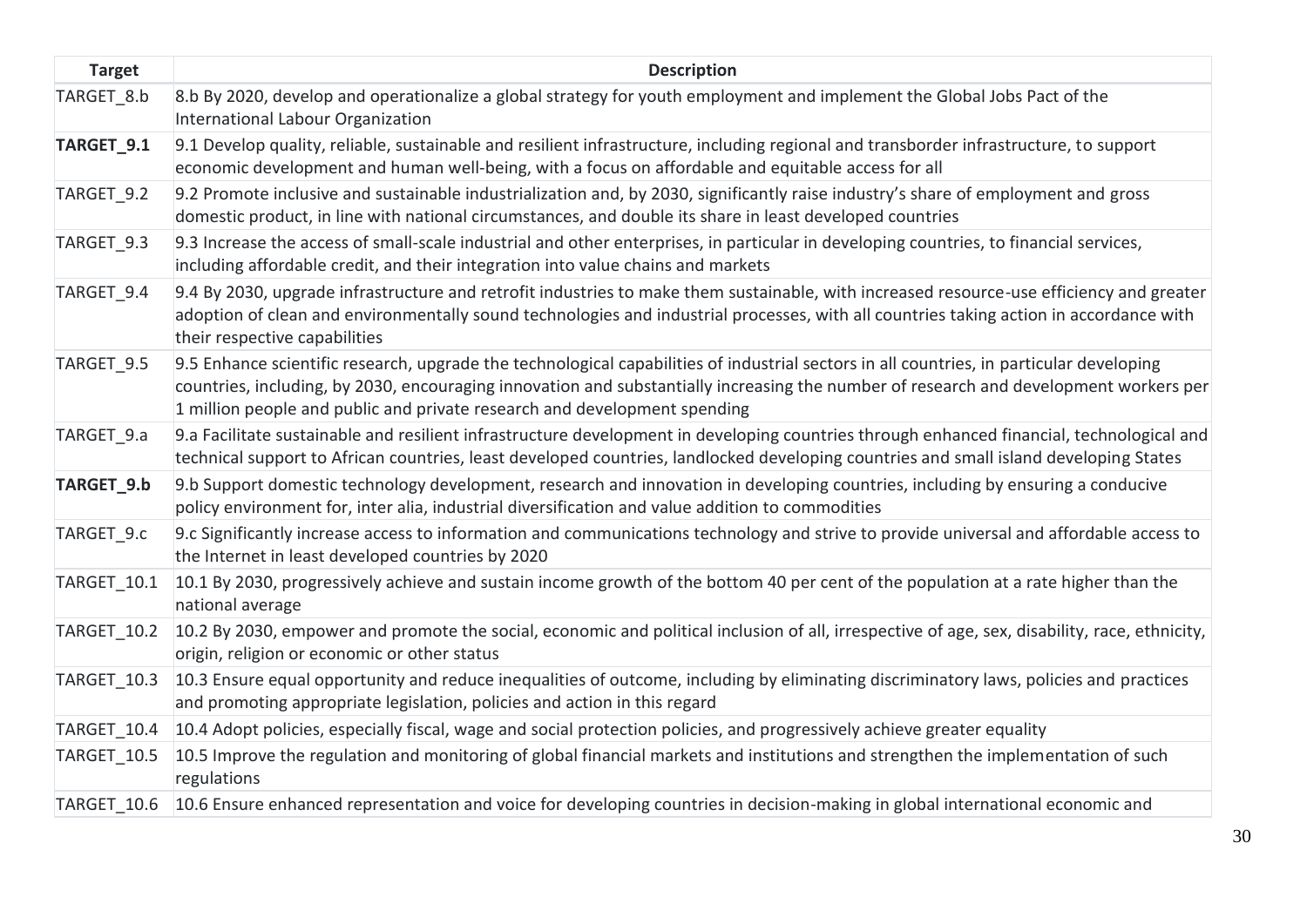| <b>Target</b> | <b>Description</b>                                                                                                                                                                                                                                                                                                                                                                                              |
|---------------|-----------------------------------------------------------------------------------------------------------------------------------------------------------------------------------------------------------------------------------------------------------------------------------------------------------------------------------------------------------------------------------------------------------------|
|               | financial institutions in order to deliver more effective, credible, accountable and legitimate institutions                                                                                                                                                                                                                                                                                                    |
| TARGET 10.7   | 10.7 Facilitate orderly, safe, regular and responsible migration and mobility of people, including through the implementation of planned<br>and well-managed migration policies                                                                                                                                                                                                                                 |
| TARGET 10.a   | 10.a Implement the principle of special and differential treatment for developing countries, in particular least developed countries, in<br>accordance with World Trade Organization agreements                                                                                                                                                                                                                 |
| TARGET 10.b   | 10.b Encourage official development assistance and financial flows, including foreign direct investment, to States where the need is<br>greatest, in particular least developed countries, African countries, small island developing States and landlocked developing countries,<br>in accordance with their national plans and programmes                                                                     |
| TARGET 10.c   | 10.c By 2030, reduce to less than 3 per cent the transaction costs of migrant remittances and eliminate remittance corridors with costs<br>higher than 5 per cent                                                                                                                                                                                                                                               |
|               | TARGET_11.1 11.1 By 2030, ensure access for all to adequate, safe and affordable housing and basic services and upgrade slums                                                                                                                                                                                                                                                                                   |
|               | TARGET 11.2 11.2 By 2030, provide access to safe, affordable, accessible and sustainable transport systems for all, improving road safety, notably by<br>expanding public transport, with special attention to the needs of those in vulnerable situations, women, children, persons with<br>disabilities and older persons                                                                                     |
| TARGET 11.3   | 11.3 By 2030, enhance inclusive and sustainable urbanization and capacity for participatory, integrated and sustainable human<br>settlement planning and management in all countries                                                                                                                                                                                                                            |
|               | TARGET 11.4 11.4 Strengthen efforts to protect and safeguard the world's cultural and natural heritage                                                                                                                                                                                                                                                                                                          |
| TARGET_11.5   | 11.5 By 2030, significantly reduce the number of deaths and the number of people affected and substantially decrease the direct<br>economic losses relative to global gross domestic product caused by disasters, including water-related disasters, with a focus on<br>protecting the poor and people in vulnerable situations                                                                                 |
| TARGET 11.6   | 11.6 By 2030, reduce the adverse per capita environmental impact of cities, including by paying special attention to air quality and<br>municipal and other waste management                                                                                                                                                                                                                                    |
| TARGET 11.7   | 11.7 By 2030, provide universal access to safe, inclusive and accessible, green and public spaces, in particular for women and children,<br>older persons and persons with disabilities                                                                                                                                                                                                                         |
| TARGET 11.a   | 11.a Support positive economic, social and environmental links between urban, peri-urban and rural areas by strengthening national and<br>regional development planning                                                                                                                                                                                                                                         |
| TARGET_11.b   | 11.b By 2020, substantially increase the number of cities and human settlements adopting and implementing integrated policies and<br>plans towards inclusion, resource efficiency, mitigation and adaptation to climate change, resilience to disasters, and develop and<br>implement, in line with the Sendai Framework for Disaster Risk Reduction 2015-2030, holistic disaster risk management at all levels |
|               | TARGET 11.c 11.c Support least developed countries, including through financial and technical assistance, in building sustainable and resilient                                                                                                                                                                                                                                                                 |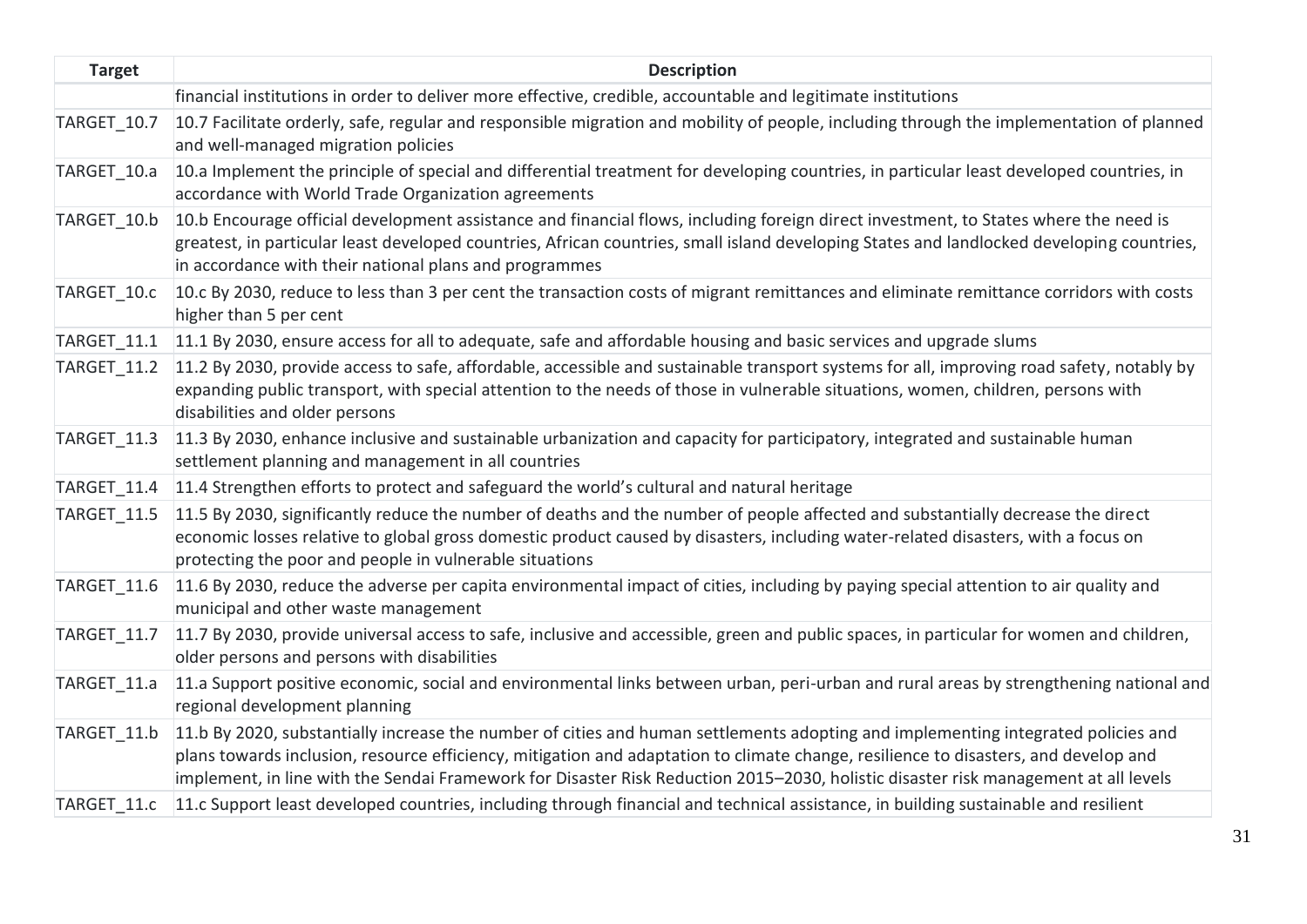| <b>Target</b>      | <b>Description</b>                                                                                                                                                                                                                                                                                                                                                                                                                                                                                                                     |
|--------------------|----------------------------------------------------------------------------------------------------------------------------------------------------------------------------------------------------------------------------------------------------------------------------------------------------------------------------------------------------------------------------------------------------------------------------------------------------------------------------------------------------------------------------------------|
|                    | buildings utilizing local materials                                                                                                                                                                                                                                                                                                                                                                                                                                                                                                    |
| TARGET_12.1        | 12.1 Implement the 10-Year Framework of Programmes on Sustainable Consumption and Production Patterns, all countries taking<br>action, with developed countries taking the lead, taking into account the development and capabilities of developing countries                                                                                                                                                                                                                                                                          |
| <b>TARGET_12.2</b> | 12.2 By 2030, achieve the sustainable management and efficient use of natural resources                                                                                                                                                                                                                                                                                                                                                                                                                                                |
| TARGET 12.3        | 12.3 By 2030, halve per capita global food waste at the retail and consumer levels and reduce food losses along production and supply<br>chains, including post-harvest losses                                                                                                                                                                                                                                                                                                                                                         |
| TARGET 12.4        | 12.4 By 2020, achieve the environmentally sound management of chemicals and all wastes throughout their life cycle, in accordance<br>with agreed international frameworks, and significantly reduce their release to air, water and soil in order to minimize their adverse<br>impacts on human health and the environment                                                                                                                                                                                                             |
| TARGET_12.5        | 12.5 By 2030, substantially reduce waste generation through prevention, reduction, recycling and reuse                                                                                                                                                                                                                                                                                                                                                                                                                                 |
| TARGET_12.6        | 12.6 Encourage companies, especially large and transnational companies, to adopt sustainable practices and to integrate sustainability<br>information into their reporting cycle                                                                                                                                                                                                                                                                                                                                                       |
| TARGET 12.7        | 12.7 Promote public procurement practices that are sustainable, in accordance with national policies and priorities                                                                                                                                                                                                                                                                                                                                                                                                                    |
| TARGET 12.8        | 12.8 By 2030, ensure that people everywhere have the relevant information and awareness for sustainable development and lifestyles<br>in harmony with nature                                                                                                                                                                                                                                                                                                                                                                           |
| TARGET_12.a        | 12.a Support developing countries to strengthen their scientific and technological capacity to move towards more sustainable patterns<br>of consumption and production                                                                                                                                                                                                                                                                                                                                                                 |
| TARGET 12.b        | 12.b Develop and implement tools to monitor sustainable development impacts for sustainable tourism that creates jobs and promotes<br>local culture and products                                                                                                                                                                                                                                                                                                                                                                       |
| TARGET_12.c        | 12.c Rationalize inefficient fossil-fuel subsidies that encourage wasteful consumption by removing market distortions, in accordance<br>with national circumstances, including by restructuring taxation and phasing out those harmful subsidies, where they exist, to reflect<br>their environmental impacts, taking fully into account the specific needs and conditions of developing countries and minimizing the<br>possible adverse impacts on their development in a manner that protects the poor and the affected communities |
| TARGET 13.1        | 13.1 Strengthen resilience and adaptive capacity to climate-related hazards and natural disasters in all countries                                                                                                                                                                                                                                                                                                                                                                                                                     |
| TARGET_13.2        | 13.2 Integrate climate change measures into national policies, strategies and planning                                                                                                                                                                                                                                                                                                                                                                                                                                                 |
| TARGET_13.3        | 13.3 Improve education, awareness-raising and human and institutional capacity on climate change mitigation, adaptation, impact<br>reduction and early warning                                                                                                                                                                                                                                                                                                                                                                         |
| TARGET 13.a        | 13.a Implement the commitment undertaken by developed-country parties to the United Nations Framework Convention on Climate<br>Change to a goal of mobilizing jointly \$100 billion annually by 2020 from all sources to address the needs of developing countries in the<br>context of meaningful mitigation actions and transparency on implementation and fully operationalize the Green Climate Fund through                                                                                                                       |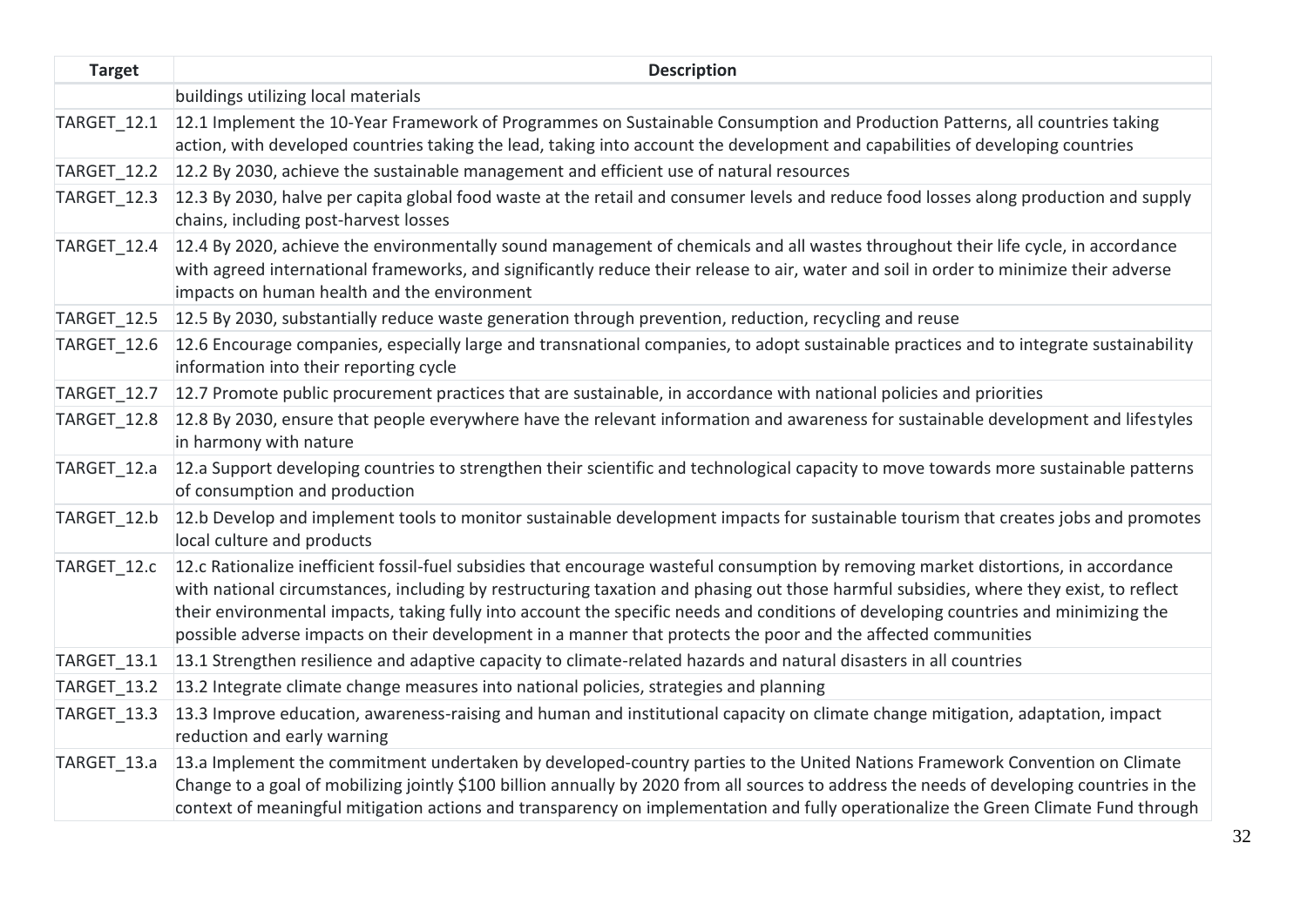| <b>Target</b> | <b>Description</b>                                                                                                                                                                                                                                                                                                                                                                                                                                                                |
|---------------|-----------------------------------------------------------------------------------------------------------------------------------------------------------------------------------------------------------------------------------------------------------------------------------------------------------------------------------------------------------------------------------------------------------------------------------------------------------------------------------|
|               | its capitalization as soon as possible                                                                                                                                                                                                                                                                                                                                                                                                                                            |
| TARGET 13.b   | 13.b Promote mechanisms for raising capacity for effective climate change-related planning and management in least developed<br>countries and small island developing States, including focusing on women, youth and local and marginalized communities                                                                                                                                                                                                                           |
| TARGET 14.1   | 14.1 By 2025, prevent and significantly reduce marine pollution of all kinds, in particular from land-based activities, including marine<br>debris and nutrient pollution                                                                                                                                                                                                                                                                                                         |
| TARGET 14.2   | 14.2 By 2020, sustainably manage and protect marine and coastal ecosystems to avoid significant adverse impacts, including by<br>strengthening their resilience, and take action for their restoration in order to achieve healthy and productive oceans                                                                                                                                                                                                                          |
| TARGET 14.3   | 14.3 Minimize and address the impacts of ocean acidification, including through enhanced scientific cooperation at all levels                                                                                                                                                                                                                                                                                                                                                     |
| TARGET 14.4   | 14.4 By 2020, effectively regulate harvesting and end overfishing, illegal, unreported and unregulated fishing and destructive fishing<br>practices and implement science-based management plans, in order to restore fish stocks in the shortest time feasible, at least to levels<br>that can produce maximum sustainable yield as determined by their biological characteristics                                                                                               |
| TARGET 14.5   | 14.5 By 2020, conserve at least 10 per cent of coastal and marine areas, consistent with national and international law and based on the<br>best available scientific information                                                                                                                                                                                                                                                                                                 |
| TARGET 14.6   | 14.6 By 2020, prohibit certain forms of fisheries subsidies which contribute to overcapacity and overfishing, eliminate subsidies that<br>contribute to illegal, unreported and unregulated fishing and refrain from introducing new such subsidies, recognizing that appropriate<br>and effective special and differential treatment for developing and least developed countries should be an integral part of the World<br>Trade Organization fisheries subsidies negotiation3 |
| TARGET 14.7   | 14.7 By 2030, increase the economic benefits to small island developing States and least developed countries from the sustainable use<br>of marine resources, including through sustainable management of fisheries, aquaculture and tourism                                                                                                                                                                                                                                      |
| TARGET 14.a   | 14.a Increase scientific knowledge, develop research capacity and transfer marine technology, taking into account the<br>Intergovernmental Oceanographic Commission Criteria and Guidelines on the Transfer of Marine Technology, in order to improve ocean<br>health and to enhance the contribution of marine biodiversity to the development of developing countries, in particular small island<br>developing States and least developed countries                            |
| TARGET 14.b   | 14.b Provide access for small-scale artisanal fishers to marine resources and markets                                                                                                                                                                                                                                                                                                                                                                                             |
| TARGET 14.c   | 14.c Enhance the conservation and sustainable use of oceans and their resources by implementing international law as reflected in the<br>United Nations Convention on the Law of the Sea, which provides the legal framework for the conservation and sustainable use of<br>oceans and their resources, as recalled in paragraph 158 of "The future we want"                                                                                                                      |
| TARGET_15.1   | 15.1 By 2020, ensure the conservation, restoration and sustainable use of terrestrial and inland freshwater ecosystems and their<br>services, in particular forests, wetlands, mountains and drylands, in line with obligations under international agreements                                                                                                                                                                                                                    |
|               | TARGET 15.2 15.2 By 2020, promote the implementation of sustainable management of all types of forests, halt deforestation, restore degraded                                                                                                                                                                                                                                                                                                                                      |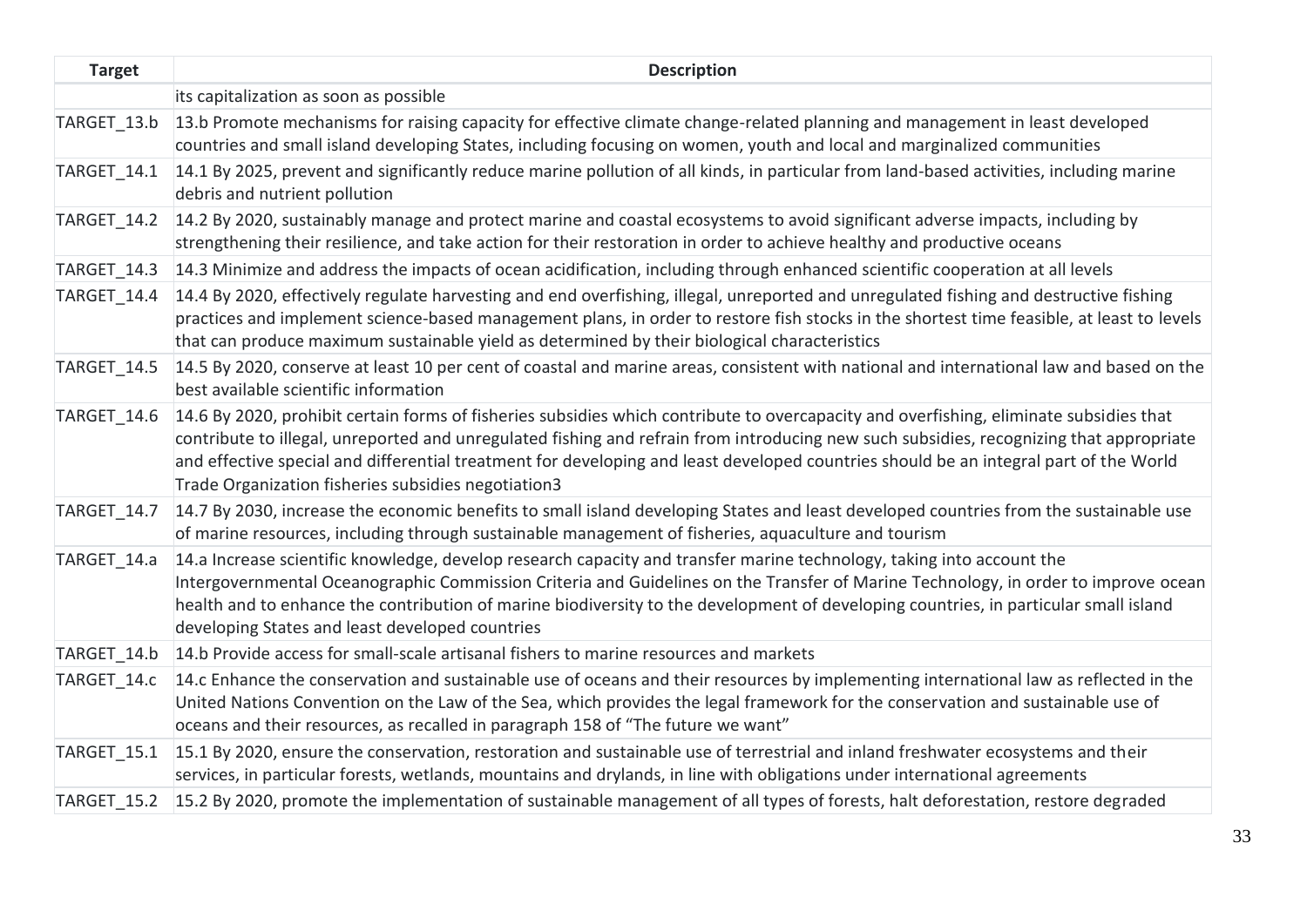| <b>Target</b> | <b>Description</b>                                                                                                                                                                                                                                  |
|---------------|-----------------------------------------------------------------------------------------------------------------------------------------------------------------------------------------------------------------------------------------------------|
|               | forests and substantially increase afforestation and reforestation globally                                                                                                                                                                         |
| TARGET_15.3   | 15.3 By 2030, combat desertification, restore degraded land and soil, including land affected by desertification, drought and floods, and<br>strive to achieve a land degradation-neutral world                                                     |
| TARGET 15.4   | 15.4 By 2030, ensure the conservation of mountain ecosystems, including their biodiversity, in order to enhance their capacity to<br>provide benefits that are essential for sustainable development                                                |
| TARGET 15.5   | 15.5 Take urgent and significant action to reduce the degradation of natural habitats, halt the loss of biodiversity and, by 2020, protect<br>and prevent the extinction of threatened species                                                      |
| TARGET 15.6   | 15.6 Promote fair and equitable sharing of the benefits arising from the utilization of genetic resources and promote appropriate access<br>to such resources, as internationally agreed                                                            |
| TARGET 15.7   | 15.7 Take urgent action to end poaching and trafficking of protected species of flora and fauna and address both demand and supply of<br>illegal wildlife products                                                                                  |
| TARGET 15.8   | 15.8 By 2020, introduce measures to prevent the introduction and significantly reduce the impact of invasive alien species on land and<br>water ecosystems and control or eradicate the priority species                                            |
| TARGET 15.9   | 15.9 By 2020, integrate ecosystem and biodiversity values into national and local planning, development processes, poverty reduction<br>strategies and accounts                                                                                     |
| TARGET 15.a   | 15.a Mobilize and significantly increase financial resources from all sources to conserve and sustainably use biodiversity and ecosystems                                                                                                           |
| TARGET 15.b   | 15.b Mobilize significant resources from all sources and at all levels to finance sustainable forest management and provide adequate<br>incentives to developing countries to advance such management, including for conservation and reforestation |
| TARGET 15.c   | 15.c Enhance global support for efforts to combat poaching and trafficking of protected species, including by increasing the capacity of<br>local communities to pursue sustainable livelihood opportunities                                        |
| TARGET 16.1   | 16.1 Significantly reduce all forms of violence and related death rates everywhere                                                                                                                                                                  |
|               | TARGET 16.10 16.10 Ensure public access to information and protect fundamental freedoms, in accordance with national legislation and international<br>agreements                                                                                    |
| TARGET 16.2   | 16.2 End abuse, exploitation, trafficking and all forms of violence against and torture of children                                                                                                                                                 |
| TARGET 16.3   | 16.3 Promote the rule of law at the national and international levels and ensure equal access to justice for all                                                                                                                                    |
| TARGET_16.4   | 16.4 By 2030, significantly reduce illicit financial and arms flows, strengthen the recovery and return of stolen assets and combat all<br>forms of organized crime                                                                                 |
| TARGET 16.5   | 16.5 Substantially reduce corruption and bribery in all their forms                                                                                                                                                                                 |
|               | TARGET 16.6 16.6 Develop effective, accountable and transparent institutions at all levels                                                                                                                                                          |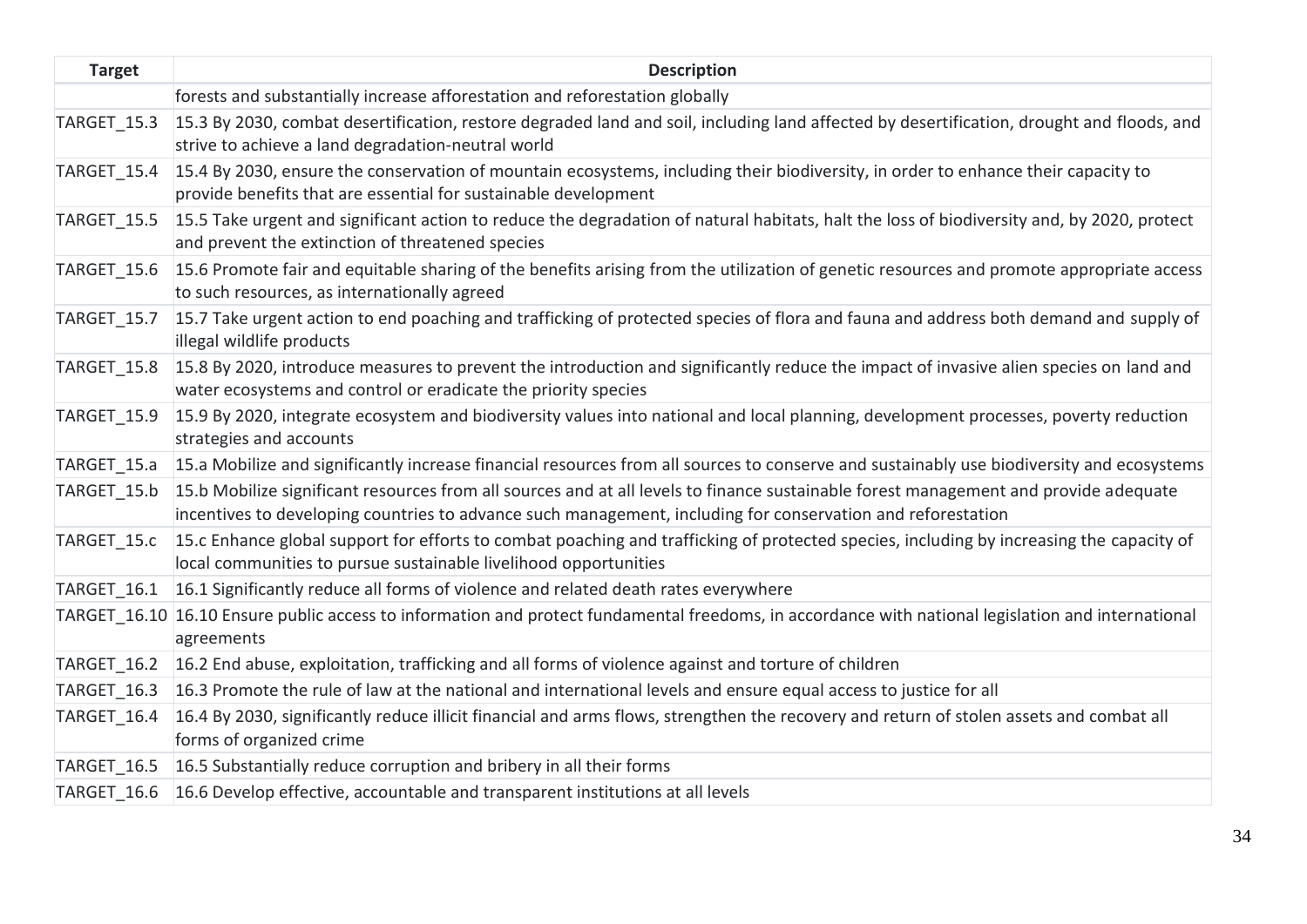| <b>Target</b> | <b>Description</b>                                                                                                                                                                                                                                                                                                                                                                                                             |
|---------------|--------------------------------------------------------------------------------------------------------------------------------------------------------------------------------------------------------------------------------------------------------------------------------------------------------------------------------------------------------------------------------------------------------------------------------|
| TARGET_16.7   | 16.7 Ensure responsive, inclusive, participatory and representative decision-making at all levels                                                                                                                                                                                                                                                                                                                              |
| TARGET 16.8   | 16.8 Broaden and strengthen the participation of developing countries in the institutions of global governance                                                                                                                                                                                                                                                                                                                 |
| TARGET 16.9   | 16.9 By 2030, provide legal identity for all, including birth registration                                                                                                                                                                                                                                                                                                                                                     |
| TARGET 16.a   | 16.a Strengthen relevant national institutions, including through international cooperation, for building capacity at all levels, in particular<br>in developing countries, to prevent violence and combat terrorism and crime                                                                                                                                                                                                 |
| TARGET 16.b   | 16.b Promote and enforce non-discriminatory laws and policies for sustainable development                                                                                                                                                                                                                                                                                                                                      |
| TARGET 17.1   | 17.1 Strengthen domestic resource mobilization, including through international support to developing countries, to improve domestic<br>capacity for tax and other revenue collection                                                                                                                                                                                                                                          |
|               | TARGET_17.10 17.10 Promote a universal, rules-based, open, non-discriminatory and equitable multilateral trading system under the World Trade<br>Organization, including through the conclusion of negotiations under its Doha Development Agenda                                                                                                                                                                              |
|               | TARGET 17.11 17.11 Significantly increase the exports of developing countries, in particular with a view to doubling the least developed countries'<br>share of global exports by 2020                                                                                                                                                                                                                                         |
|               | TARGET 17.12 17.12 Realize timely implementation of duty-free and quota-free market access on a lasting basis for all least developed countries,<br>consistent with World Trade Organization decisions, including by ensuring that preferential rules of origin applicable to imports from<br>least developed countries are transparent and simple, and contribute to facilitating market access                               |
|               | TARGET 17.13 17.13 Enhance global macroeconomic stability, including through policy coordination and policy coherence                                                                                                                                                                                                                                                                                                          |
|               | TARGET 17.14 17.14 Enhance policy coherence for sustainable development                                                                                                                                                                                                                                                                                                                                                        |
|               | TARGET 17.15 17.15 Respect each country's policy space and leadership to establish and implement policies for poverty eradication and sustainable<br>development                                                                                                                                                                                                                                                               |
|               | TARGET 17.16 17.16 Enhance the Global Partnership for Sustainable Development, complemented by multi-stakeholder partnerships that mobilize and<br>share knowledge, expertise, technology and financial resources, to support the achievement of the Sustainable Development Goals in all<br>countries, in particular developing countries                                                                                     |
|               | TARGET_17.17 17.17 Encourage and promote effective public, public-private and civil society partnerships, building on the experience and resourcing<br>strategies of partnerships                                                                                                                                                                                                                                              |
|               | TARGET_17.18 17.18 By 2020, enhance capacity-building support to developing countries, including for least developed countries and small island<br>developing States, to increase significantly the availability of high-quality, timely and reliable data disaggregated by income, gender, age,<br>race, ethnicity, migratory status, disability, geographic location and other characteristics relevant in national contexts |
|               | TARGET 17.19 17.19 By 2030, build on existing initiatives to develop measurements of progress on sustainable development that complement gross<br>domestic product, and support statistical capacity-building in developing countries                                                                                                                                                                                          |
|               | TARGET 17.2 17.2 Developed countries to implement fully their official development assistance commitments, including the commitment by many                                                                                                                                                                                                                                                                                    |